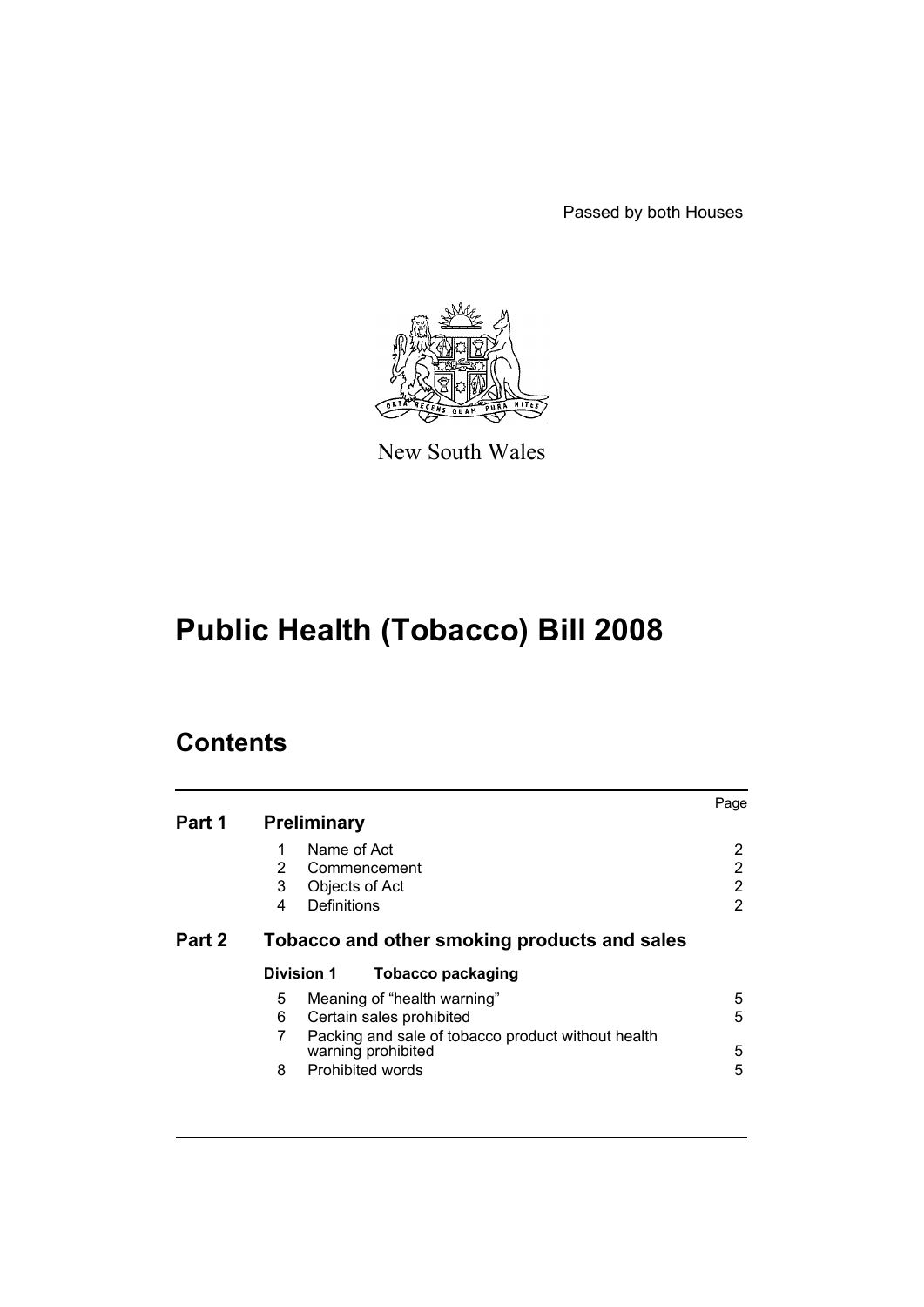|        |          |                   |                                                                                                                                                                       | Page           |
|--------|----------|-------------------|-----------------------------------------------------------------------------------------------------------------------------------------------------------------------|----------------|
|        |          | <b>Division 2</b> | Sale and display of tobacco and other<br>smoking products                                                                                                             |                |
|        | 9        |                   | Display of tobacco products, non-tobacco smoking<br>products and smoking accessories                                                                                  | 6              |
|        | 10<br>11 |                   | Tobacco products, non-tobacco smoking products and<br>smoking accessories to be sold from one place on premises<br>Sale of tobacco products by certain means and from | 7              |
|        |          |                   | certain premises prohibited                                                                                                                                           | $\overline{7}$ |
|        |          | <b>Division 3</b> | <b>Tobacco vending machines</b>                                                                                                                                       |                |
|        | 12       |                   | Places where tobacco vending machines may be placed                                                                                                                   | 8              |
|        | 13       | by staff          | Operation of tobacco vending machines to be controlled                                                                                                                | 8              |
|        | 14<br>15 |                   | Regulation of product display on tobacco vending machines<br>Responsibilities of occupiers for vending machines                                                       | 9<br>10        |
| Part 3 |          |                   | Advertising and promotion of tobacco products                                                                                                                         |                |
|        | 16       |                   | Certain advertising prohibited                                                                                                                                        | 11             |
|        | 17       |                   | Tobacco products promotions involving prizes or gifts                                                                                                                 | 13             |
|        | 18       |                   | Shopper loyalty programs                                                                                                                                              | 14             |
|        | 19       | Free samples      |                                                                                                                                                                       | 15             |
|        | 20<br>21 |                   | Prohibition of sponsorships<br>Smokeless tobacco, confectionery and toys                                                                                              | 15<br>16       |
| Part 4 |          |                   | <b>Protection of juveniles</b>                                                                                                                                        |                |
|        |          | <b>Division 1</b> | Juvenile smoking                                                                                                                                                      |                |
|        | 22       | minors            | Sale of tobacco and non-tobacco smoking products to                                                                                                                   | 17             |
|        | 23       |                   | Purchasing tobacco products or non-tobacco smoking                                                                                                                    |                |
|        |          |                   | products on behalf of minors                                                                                                                                          | 17             |
|        | 24<br>25 |                   | Supplying tobacco vending machine tokens to minors and<br>activating tobacco vending machines for minors<br>Obtaining tobacco vending machine tokens on behalf of     | 18             |
|        |          | minors            |                                                                                                                                                                       | 18             |
|        | 26       |                   | Seizure of tobacco products or non-tobacco smoking<br>products in possession of minors                                                                                | 18             |
|        | 27<br>28 | Evidence of age   | Liability of employers                                                                                                                                                | 19<br>19       |
|        |          | <b>Division 2</b> | Other measures for the protection of juveniles                                                                                                                        |                |
|        | 29<br>30 |                   | Prohibited tobacco products<br>Smoking of tobacco in motor vehicle prohibited if juvenile                                                                             | 20             |
|        |          | present           |                                                                                                                                                                       | 20             |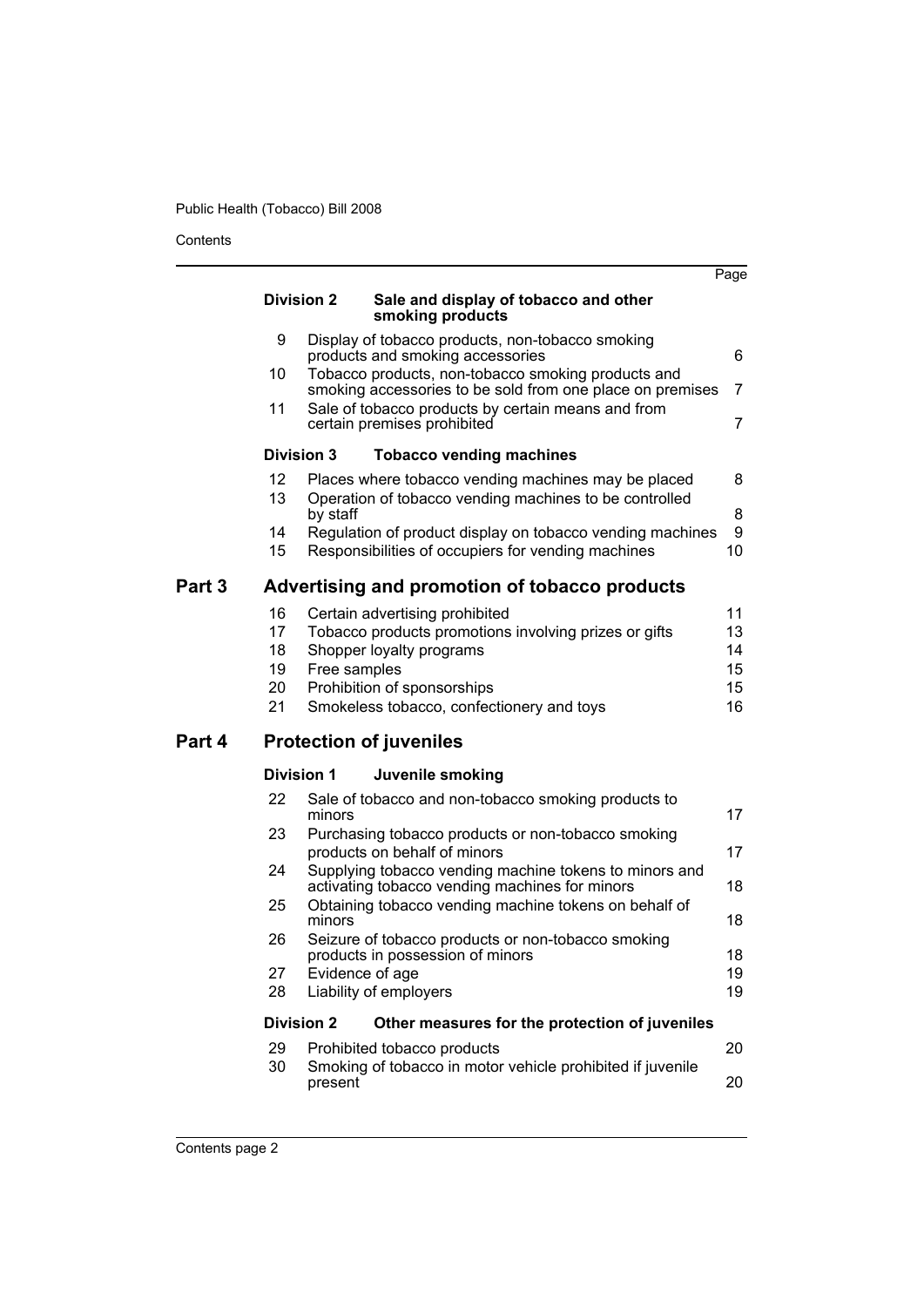|        |                                  |                                   |                                                                                                                                                                                                                                                                                                                                                   | Page                             |
|--------|----------------------------------|-----------------------------------|---------------------------------------------------------------------------------------------------------------------------------------------------------------------------------------------------------------------------------------------------------------------------------------------------------------------------------------------------|----------------------------------|
| Part 5 |                                  |                                   | <b>Restrictions on tobacco retailing</b>                                                                                                                                                                                                                                                                                                          |                                  |
|        | <b>Division 1</b>                |                                   | Preliminary                                                                                                                                                                                                                                                                                                                                       |                                  |
|        | 31<br>32                         |                                   | Meaning of "engaging in tobacco retailing"<br>Meaning of "conviction"                                                                                                                                                                                                                                                                             | 22<br>22                         |
|        | <b>Division 2</b>                |                                   | Prohibition against tobacco retailing                                                                                                                                                                                                                                                                                                             |                                  |
|        | 33<br>34<br>35<br>36<br>37<br>38 |                                   | Prohibition against tobacco retailing for multiple offences<br>Prohibition applicable to certain premises only<br>Offence of engaging in tobacco retailing while prohibited<br>Offence of displaying tobacco and other smoking<br>products while prohibited<br>Effect of appeal against conviction<br>Offences only to be taken into account once | 22<br>23<br>23<br>23<br>24<br>24 |
|        | Division 3                       |                                   | <b>Notification by tobacco retailers</b>                                                                                                                                                                                                                                                                                                          |                                  |
|        | 39                               |                                   | Notification by person engaging in tobacco retailing                                                                                                                                                                                                                                                                                              | 25                               |
|        | Division 4                       |                                   | Seizure and forfeiture of tobacco products                                                                                                                                                                                                                                                                                                        |                                  |
| Part 6 | 40<br>41<br>42<br>43             | prohibition<br><b>Enforcement</b> | Seizure of tobacco products for contravention of retailing<br>Forfeiture of tobacco on conviction<br>Destruction of forfeited tobacco<br>Return of seized tobacco                                                                                                                                                                                 | 25<br>26<br>26<br>27             |
|        |                                  |                                   |                                                                                                                                                                                                                                                                                                                                                   |                                  |
|        | 44<br>45                         |                                   | Powers of inspectors to enter premises<br>Inspector may require information                                                                                                                                                                                                                                                                       | 28<br>28                         |
|        | 46<br>47<br>48<br>49<br>50       | inspectors                        | Failure to comply with directions or requirements of<br>Obstruction or impersonation of inspectors<br>Search warrants<br>Removal of certain advertisements<br>Penalty notices                                                                                                                                                                     | 29<br>29<br>29<br>30<br>30       |
| Part 7 |                                  |                                   | <b>Proceedings for offences</b>                                                                                                                                                                                                                                                                                                                   |                                  |
|        | 51<br>52<br>53<br>54             |                                   | Certain civil proceedings barred<br>Penalties for continuing offences<br>Offences by corporations<br>Proceedings for offences                                                                                                                                                                                                                     | 32<br>32<br>32<br>33             |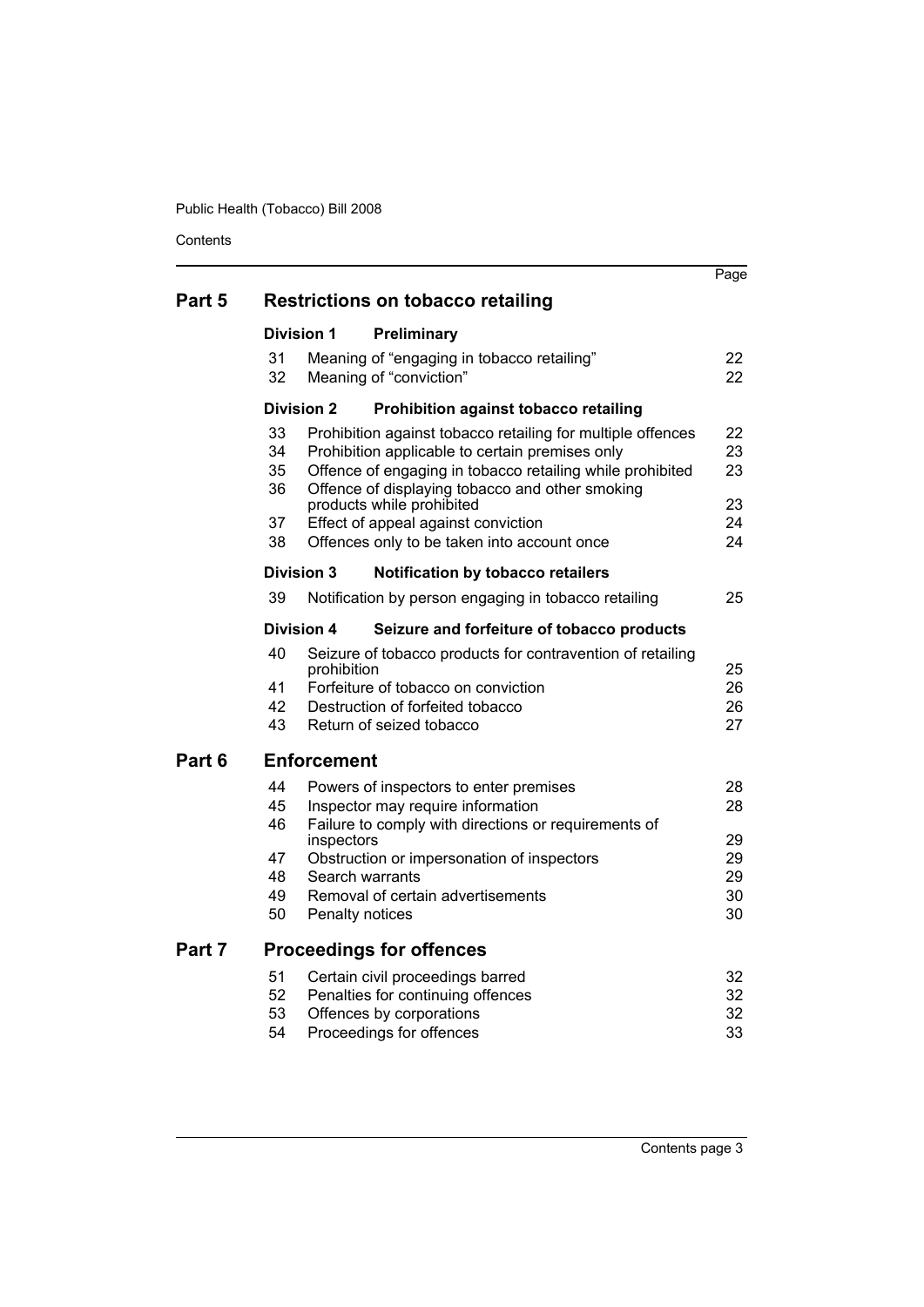|                   |    |                                            | Page |
|-------------------|----|--------------------------------------------|------|
| Part 8            |    | <b>Miscellaneous</b>                       |      |
|                   | 55 | Act to bind Crown                          | 34   |
|                   | 56 | Protection from personal liability         | 34   |
|                   | 57 | Service of documents                       | 34   |
|                   | 58 | Regulations                                | 35   |
|                   | 59 | Savings, transitional and other provisions | 36   |
|                   | 60 | Amendment of Acts                          | 36   |
|                   | 61 | Review of Act                              | 36   |
| <b>Schedule 1</b> |    | Savings, transitional and other provisions | 37   |
| <b>Schedule 2</b> |    | <b>Amendment of Acts</b>                   | 41   |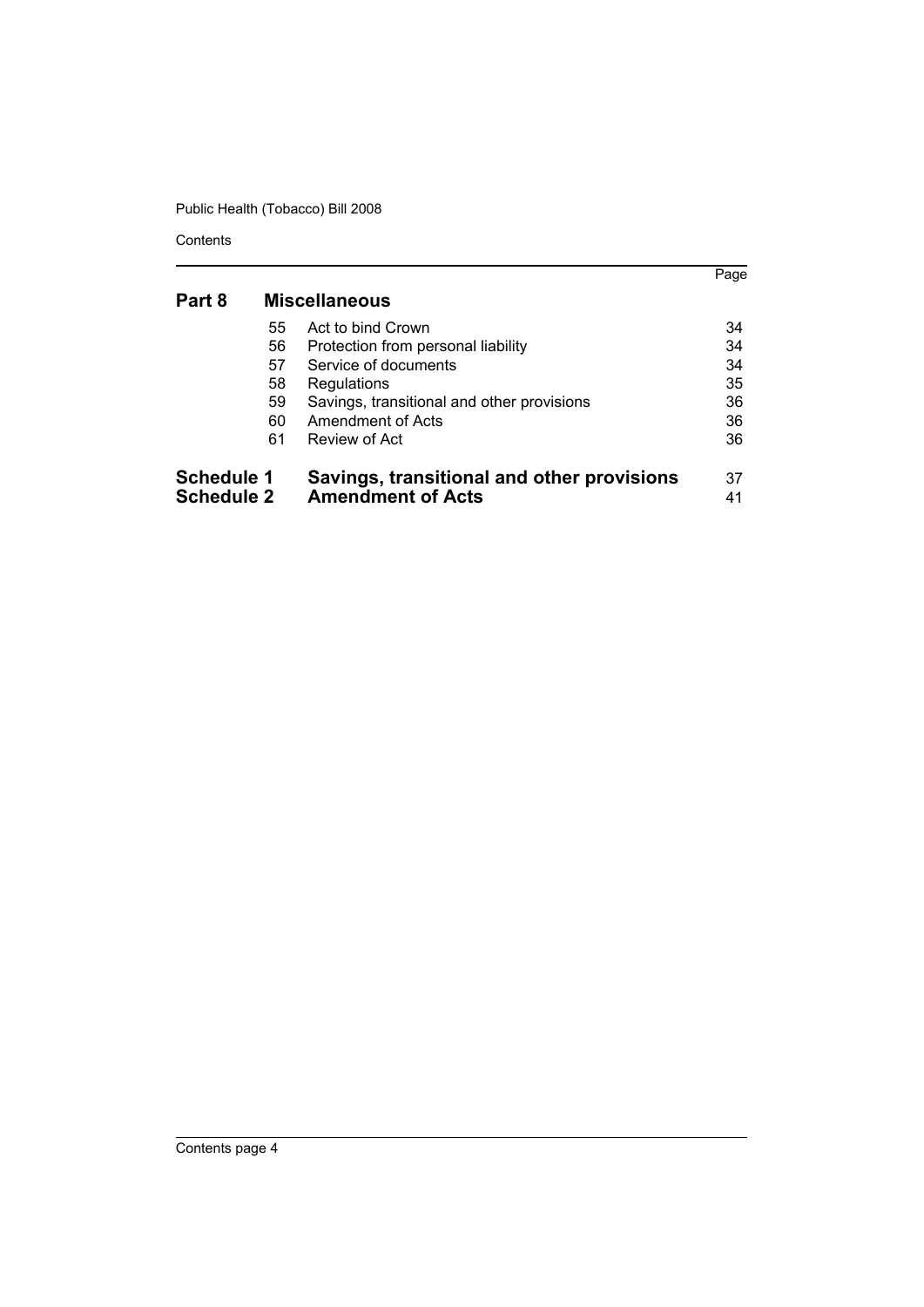*I certify that this public bill, which originated in the Legislative Assembly, has finally passed the Legislative Council and the Legislative Assembly of New South Wales.*

> *Clerk of the Legislative Assembly. Legislative Assembly, Sydney, , 2008*



New South Wales

# **Public Health (Tobacco) Bill 2008**

Act No , 2008

An Act to regulate the sale, supply, advertising and promotion of tobacco products; and for other purposes.

*I have examined this bill and find it to correspond in all respects with the bill as finally passed by both Houses.*

*Assistant Speaker of the Legislative Assembly.*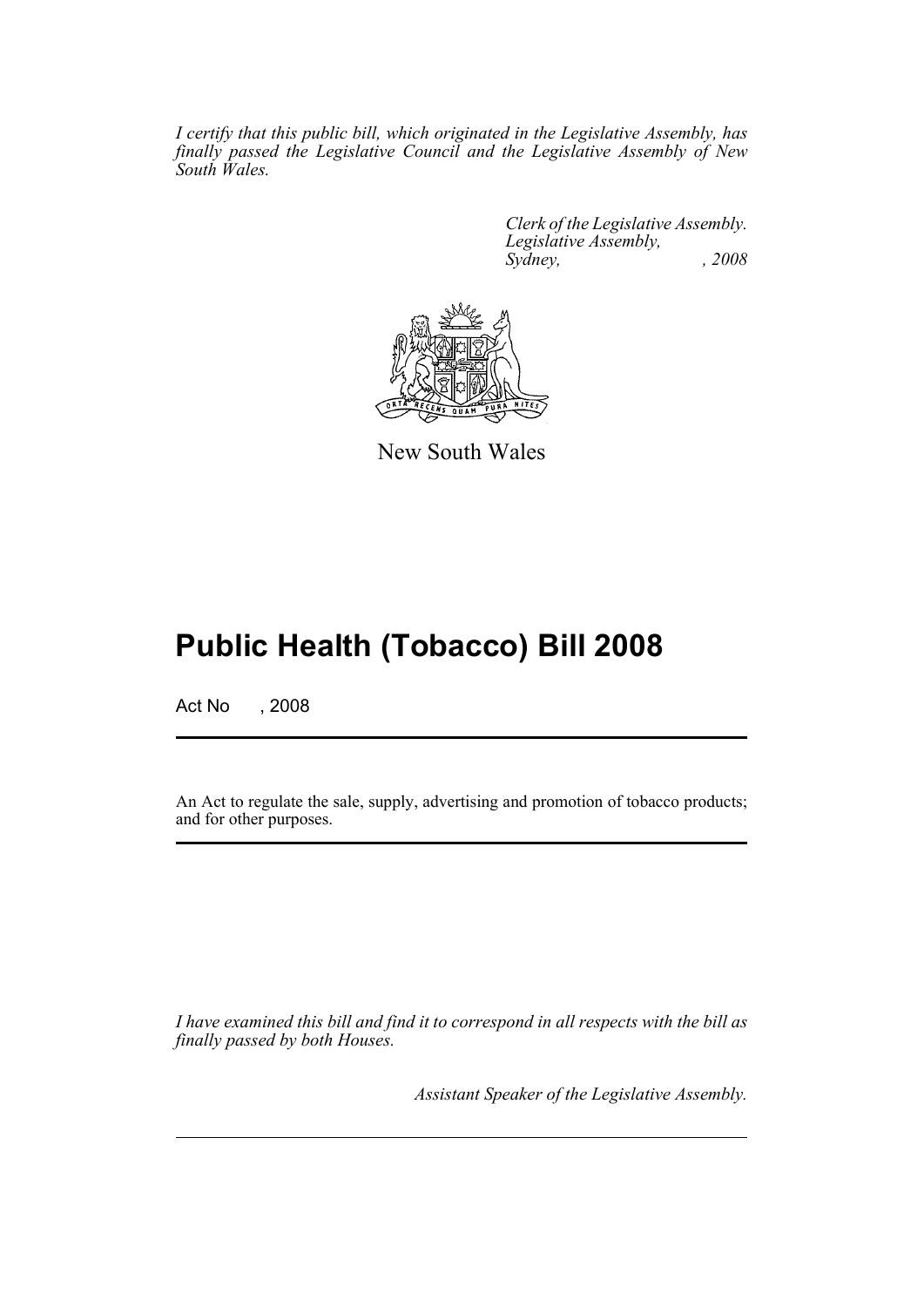Clause 1 Public Health (Tobacco) Bill 2008

Part 1 Preliminary

**The Legislature of New South Wales enacts:**

# <span id="page-5-1"></span><span id="page-5-0"></span>**Part 1 Preliminary**

# **1 Name of Act**

This Act is the *Public Health (Tobacco) Act 2008*.

### <span id="page-5-2"></span>**2 Commencement**

This Act commences on a day or days to be appointed by proclamation.

# <span id="page-5-3"></span>**3 Objects of Act**

- (1) The object of this Act is to reduce the incidence of smoking and other consumption of tobacco products and non-tobacco smoking products, particularly by young people, in recognition of the fact that the consumption of those products adversely impacts on the health of the people of New South Wales and places a substantial burden on the State's health and financial resources.
- (2) This Act aims to achieve that object by:
	- (a) regulating the packaging, advertising and display of tobacco products and non-tobacco smoking products, and
	- (b) prohibiting the supply of those products to children, and
	- (c) reducing the exposure of children to environmental tobacco smoke.

# <span id="page-5-4"></span>**4 Definitions**

(1) In this Act:

*brand name* includes any part of a brand name.

*Commonwealth Act* means the *Tobacco Advertising Prohibition Act 1992* of the Commonwealth.

*Director-General* means the Director-General of the Department of Health.

*display*, in relation to a tobacco advertisement, includes cause or permit to be displayed.

*exercise* a function includes perform a duty.

*function* includes a power, authority or duty.

*inspector* means:

- (a) an environmental health officer within the meaning of the *Public Health Act 1991*, or
- (b) a person of a class prescribed by the regulations for the purposes of this definition.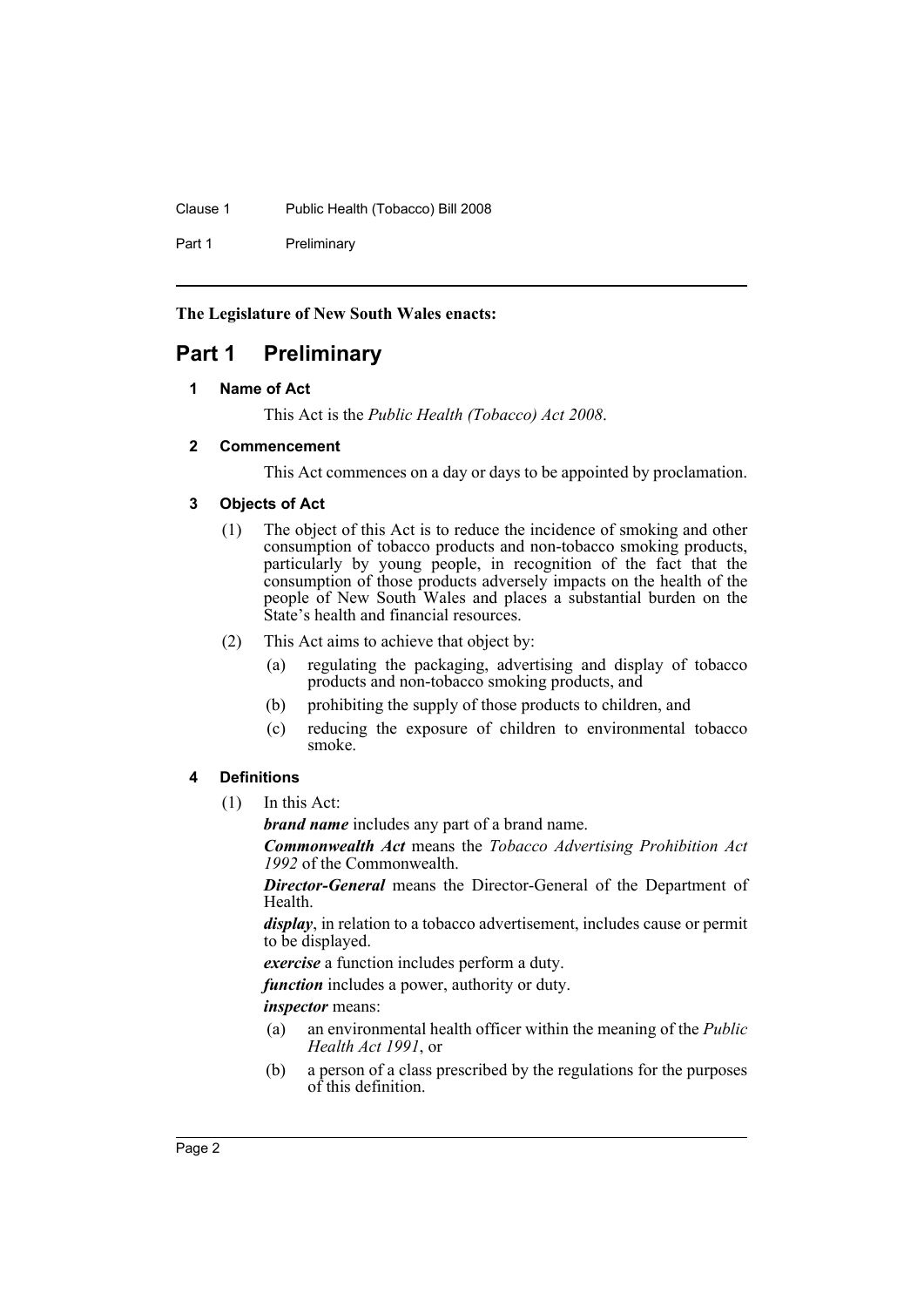| Public Health (Tobacco) Bill 2008 | Clause 4 |
|-----------------------------------|----------|
| Preliminary                       | Part 1   |

*non-tobacco smoking product* means any product (other than a tobacco product) that is intended to be smoked, and includes any product known or described as herbal cigarettes.

*occupier*, in relation to premises or a part of premises, means:

- (a) a person who has the right to occupy the premises or part to the exclusion of the owner, or
- (b) the person who is the owner of the premises or part if there is no person with a right to occupy the premises or part to the exclusion of the owner,

even if the premises are, or the part is, vacant.

*pack* includes cause or permit to be packed.

*package* includes:

- (a) a box, carton, cylinder, packet, pouch or tin, or
- (b) a wrapping other than a transparent outer wrapping.

# *premises* means:

- (a) a building or other structure on land, or
- (b) vacant land, or
- (c) a vessel, or
- (d) an aircraft.

*public place* means a place, vehicle or vessel that the public, or a section of the public, is entitled to use or that is open to, or is being used by, the public or a section of the public (whether on payment of money, by virtue of membership of a club or other body, or otherwise).

*sell* includes:

- (a) barter or exchange, or
- (b) offer or expose for sale, barter or exchange, or
- (c) keep for sale or have in possession for sale, or
- (d) supply, or offer to supply, in circumstances in which the supplier derives, or would derive, a direct or indirect pecuniary benefit, or
- (e) supply, or offer to supply, gratuitously, but with a view to gaining or maintaining custom or otherwise with a view to commercial gain.

*smoke* means smoke, hold or otherwise have control over, an ignited tobacco product or non-tobacco smoking product.

*smoking accessory* includes cigarette papers, pipes, cigarette holders, hookahs, water pipes or any other smoking implement.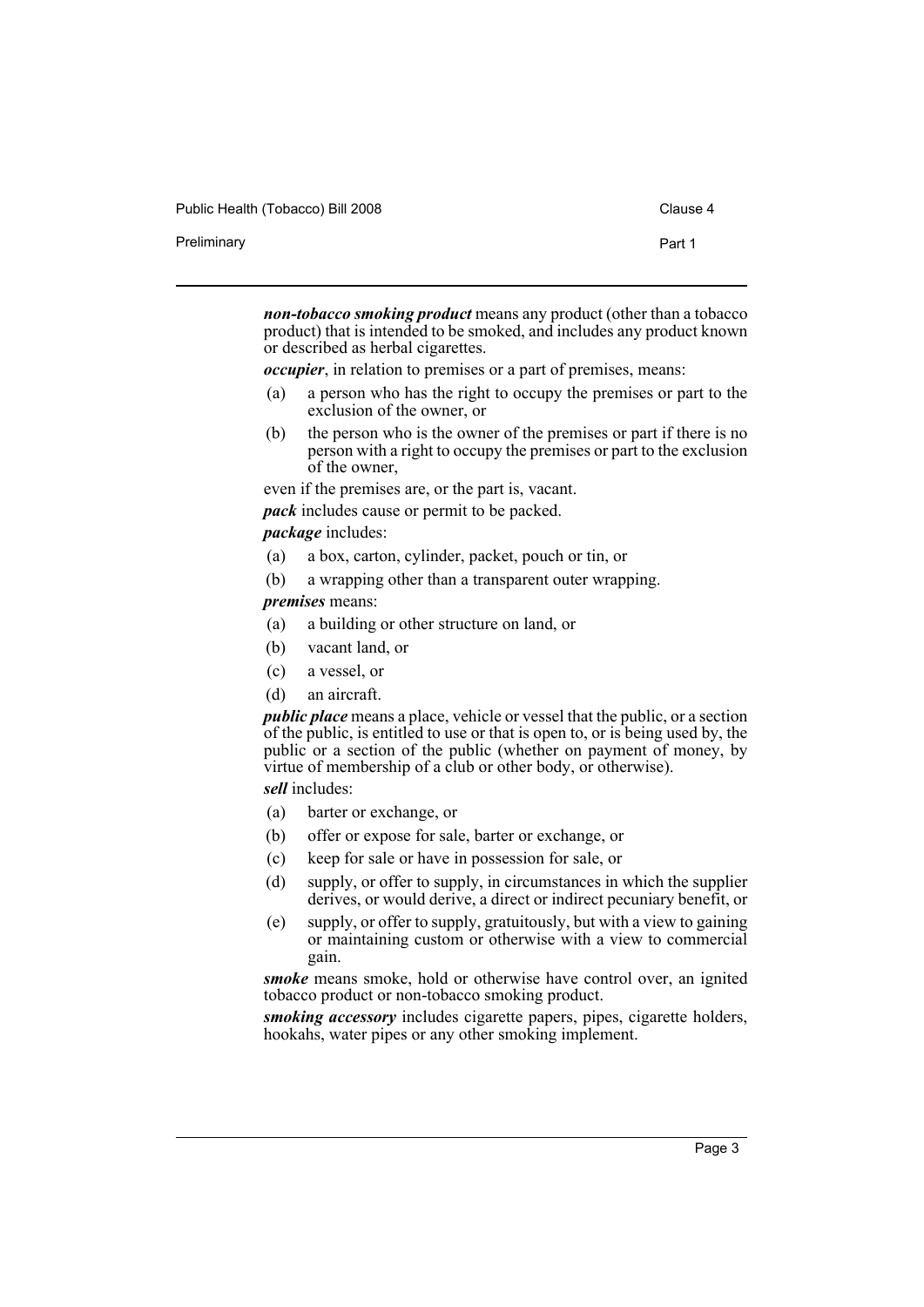#### Clause 4 Public Health (Tobacco) Bill 2008

Part 1 Preliminary

*tobacco advertisement* means writing, or any still or moving picture, sign, symbol or other visual image or message or audible message, or a combination of two or more of them, that gives publicity to, or otherwise promotes or is intended to promote:

- (a) the purchase or use of a tobacco product, or
- (b) the trademark or brand name, or part of a trademark or brand name, of a tobacco product.

*tobacco product* means tobacco, or a cigarette or cigar, or any other product containing tobacco and designed for human consumption or  $\bar{u}$ 

*tobacco vending machine* means a machine, device or contrivance from which tobacco products or non-tobacco smoking products can be obtained by an operation that involves inserting money, or a token or object, into the machine, device or contrivance, whether or not some other action is required to activate the machine.

*tobacco vending machine token* means a token that is designed to be inserted into a tobacco vending machine to enable the purchase or supply of products from the vending machine.

*trademark* includes any part of a trademark.

*word* includes symbol.

- (2) For the purposes of this Act:
	- (a) every sale that is not a sale by wholesale or otherwise for the purposes of resale is taken to be a sale by retail, and
	- (b) a sale is presumed to be a sale by retail unless it is established that the sale is a sale by wholesale or otherwise for the purposes of resale.
- (3) Notes included in this Act do not form part of this Act.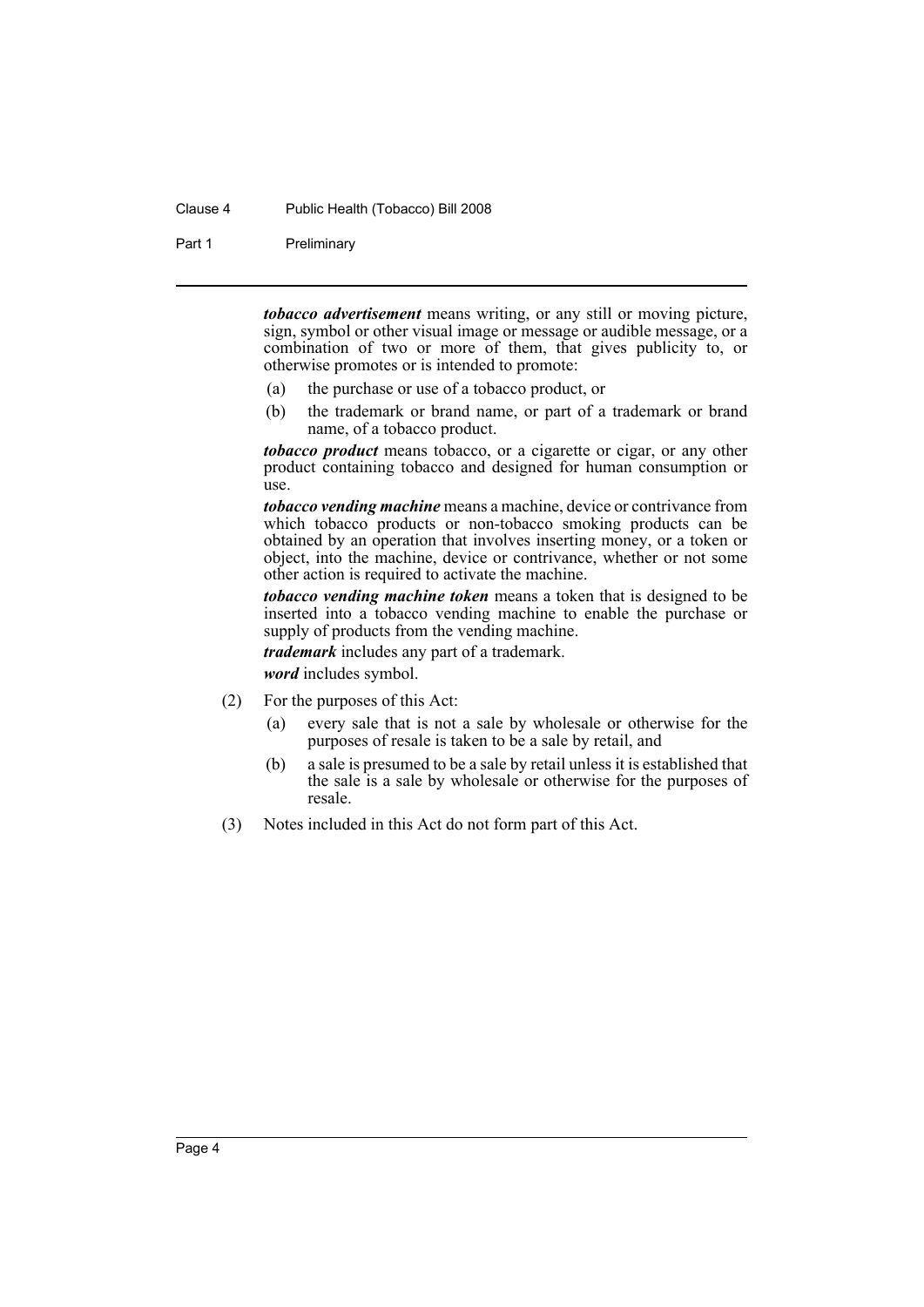Public Health (Tobacco) Bill 2008 Clause 5

Tobacco and other smoking products and sales **Part 2** Part 2

# <span id="page-8-0"></span>**Part 2 Tobacco and other smoking products and sales**

# <span id="page-8-2"></span><span id="page-8-1"></span>**Division 1 Tobacco packaging**

#### **5 Meaning of "health warning"**

In this Part, *health warning* means a health warning that meets the requirements of Part 4 of the *Trade Practices (Consumer Product Information Standards) (Tobacco) Regulations 2004* made under the *Trade Practices Act 1974* of the Commonwealth to the extent that those requirements relate to labelling, marking, display, position, prominence and rotation.

### <span id="page-8-3"></span>**6 Certain sales prohibited**

- (1) A person must not sell a tobacco product that is not in the package in which it was packed by the manufacturer.
- (2) A person must not sell cigarettes as individual items or in a package containing fewer than 20.
- (3) This section does not apply to the sale of single cigars. Maximum penalty: 100 penalty units, in the case of an individual and 500 penalty units, in the case of a corporation.

# <span id="page-8-4"></span>**7 Packing and sale of tobacco product without health warning prohibited**

- (1) A person must not pack a tobacco product into a package in which the product is to be sold unless the package is marked with a health warning.
- (2) A person must not sell a tobacco product unless the package in which the product is sold is marked with a health warning.
- (3) This section does not apply to the sale or packing of single cigars. Maximum penalty: 100 penalty units, in the case of an individual and 500 penalty units, in the case of a corporation.

# <span id="page-8-5"></span>**8 Prohibited words**

- (1) A person must not:
	- (a) pack a tobacco product into a package in which the product is to be sold, or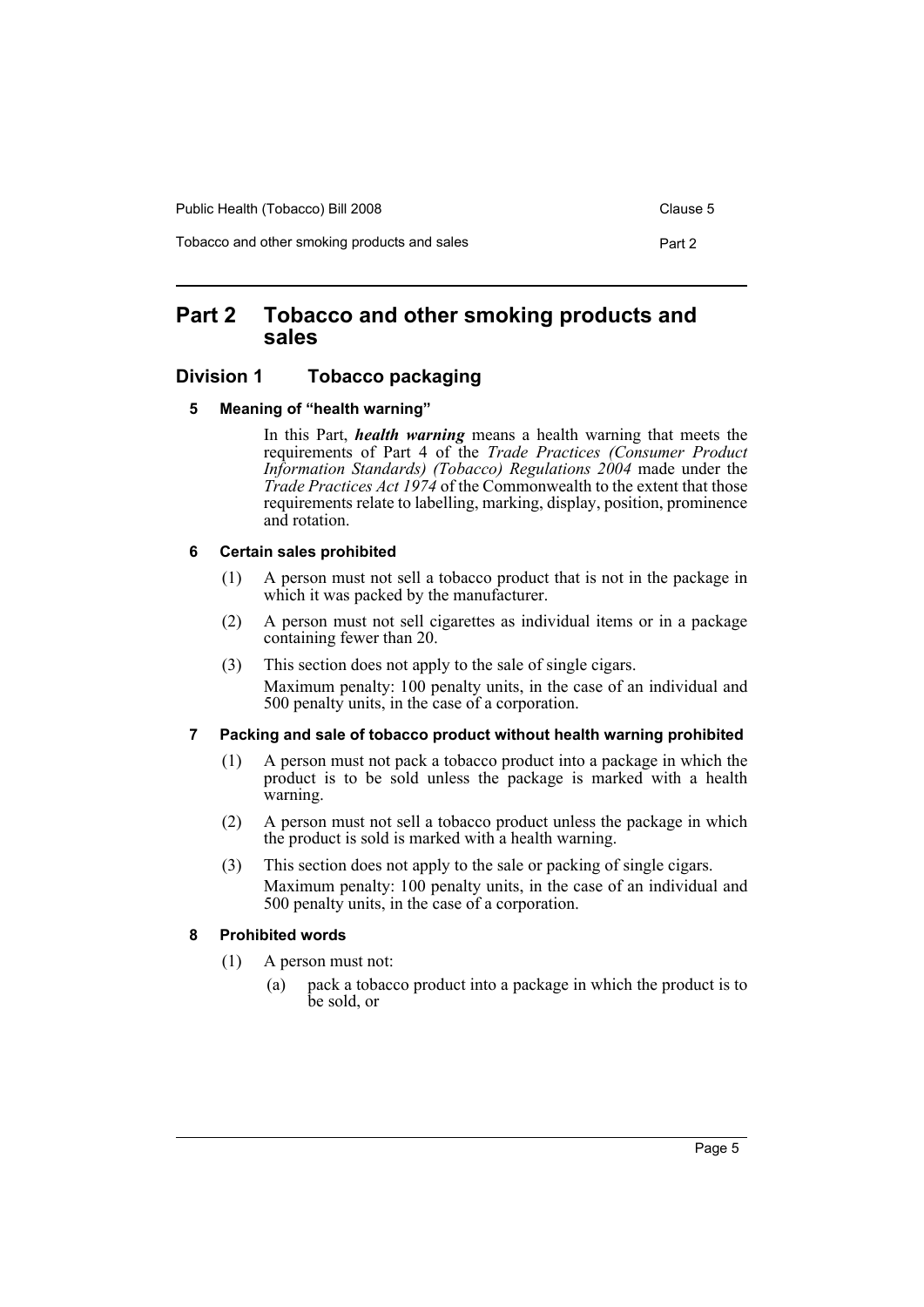#### Clause 9 Public Health (Tobacco) Bill 2008

Part 2 Tobacco and other smoking products and sales

(b) sell a tobacco product in a package,

if the package is marked with, or accompanied by, any material that contains any prohibited words.

Maximum penalty: 100 penalty units, in the case of an individual and 500 penalty units, in the case of a corporation.

- (2) For the purposes of this section, the prohibited words are:
	- (a) "non-injurious", "non-hazardous", "harmless to man" and "harmless to woman", and
	- (b) words of similar import to those specified in paragraph (a), and
	- (c) words that directly or by implication contradict, qualify or modify a health warning that is marked, or required to be marked, on the package.

# <span id="page-9-0"></span>**Division 2 Sale and display of tobacco and other smoking products**

#### <span id="page-9-1"></span>**9 Display of tobacco products, non-tobacco smoking products and smoking accessories**

(1) A person who is the occupier of premises on which tobacco products or non-tobacco smoking products are sold must ensure that members of the public cannot see any of those products, or any smoking accessories, from inside or outside the premises.

Maximum penalty: 100 penalty units, in the case of an individual and 500 penalty units, in the case of a corporation.

- (2) This section does not apply to:
	- (a) the display of tobacco products, non-tobacco smoking products or smoking accessories to a customer of the business concerned at his or her request, or
	- (b) the display of tobacco products, non-tobacco smoking products or smoking accessories by a customer of the business concerned, or
	- (c) the display of tobacco products, non-tobacco smoking products or smoking accessories in such other circumstances as may be prescribed by the regulations as exempt from this section.

**Note.** Lead-in periods for offences under this section are provided for existing businesses (see clause 5 of Schedule 1).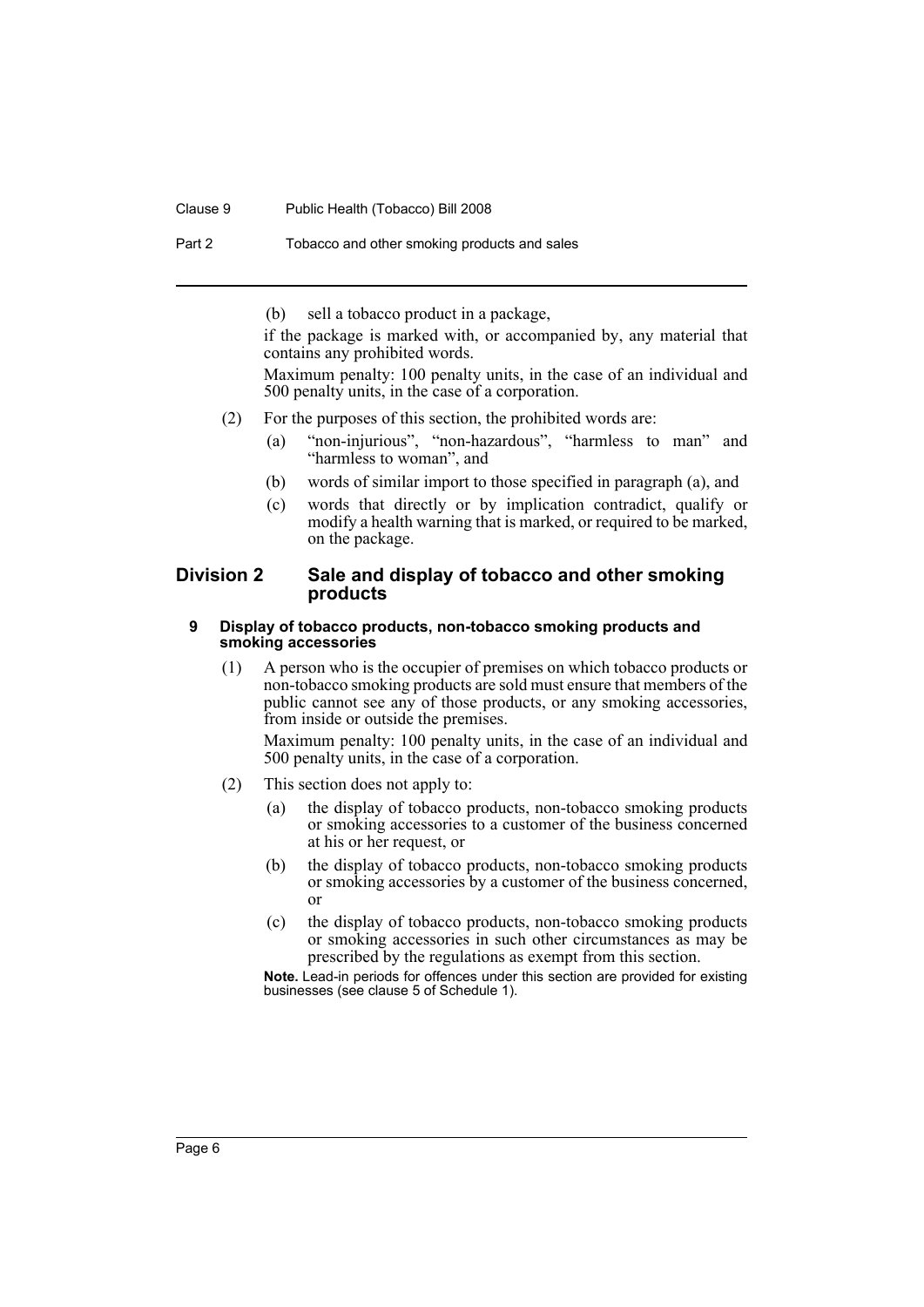| Public Health (Tobacco) Bill 2008            | Clause 10 |
|----------------------------------------------|-----------|
| Tobacco and other smoking products and sales | Part 2    |

#### <span id="page-10-0"></span>**10 Tobacco products, non-tobacco smoking products and smoking accessories to be sold from one place on premises**

(1) The occupier of premises on which tobacco products or non-tobacco smoking products are sold must ensure that those products, and any smoking accessories, are sold from only one point of sale on those premises.

Maximum penalty: 100 penalty units, in the case of an individual and 500 penalty units, in the case of a corporation.

(2) For the purposes of this section, a *point of sale* includes a cash register but does not include a tobacco vending machine.

#### <span id="page-10-1"></span>**11 Sale of tobacco products by certain means and from certain premises prohibited**

- (1) A person (the *vendor*) must not carry a tobacco product in any public place for the purpose of the sale of the product by retail to persons in the place.
- (2) A person must not cause or permit a vendor to carry a tobacco product in contravention of subsection (1) on premises under the person's control.
- (3) If a vendor contravenes subsection (1):
	- (a) a person who is the employer of the vendor in the person's capacity as vendor, or
	- (b) a person who has entered into a contract with the vendor in the performance of which the vendor engaged in the activity that constituted the contravention,

is also guilty of an offence.

- (4) A person must not sell a tobacco product by retail from:
	- (a) any booth, tent or other temporary enclosure (including a market stall or stand), whether or not part of the booth, tent or enclosure is permanent, or
	- (b) any mobile structure, vehicle or vessel.
- (5) A person must not cause or permit another person to sell a tobacco product in contravention of subsection (4):
	- (a) on premises under the person's control, or
	- (b) on premises being used for a concert or other event organised by the person.

Maximum penalty: 100 penalty units, in the case of an individual and 500 penalty units, in the case of a corporation.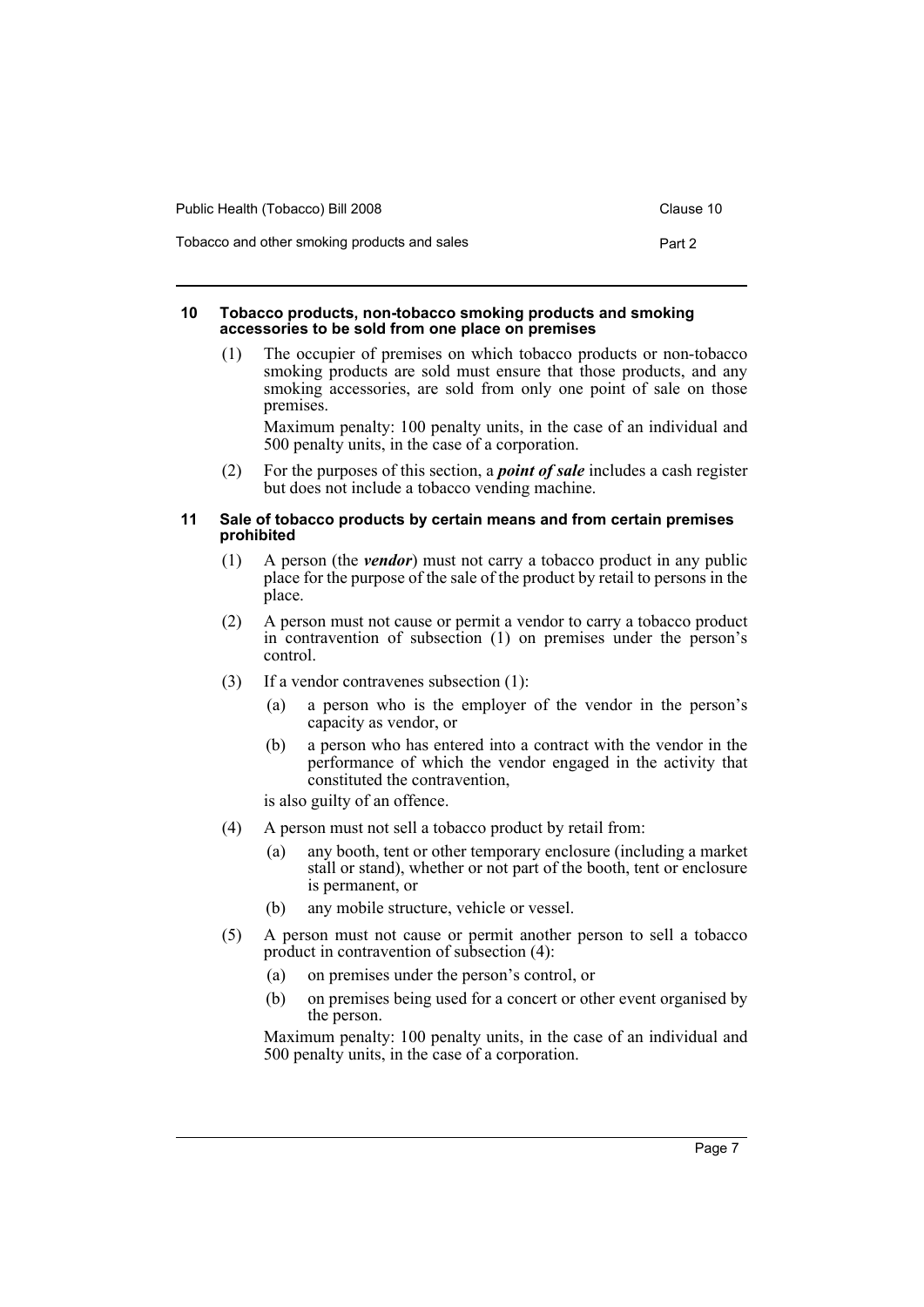#### Clause 12 Public Health (Tobacco) Bill 2008

Part 2 Tobacco and other smoking products and sales

# <span id="page-11-0"></span>**Division 3 Tobacco vending machines**

#### <span id="page-11-1"></span>**12 Places where tobacco vending machines may be placed**

- (1) A person who owns or is the lessee of a tobacco vending machine must not place the vending machine, or cause or permit the vending machine to be placed, in any premises in New South Wales for the purpose of the sale of tobacco products or non-tobacco smoking products unless the vending machine is placed in an area of the premises that is:
	- (a) a bar area of a hotel or club premises within the meaning of the *Liquor Act 2007*, or
	- (b) a bar area of a casino within the meaning of the *Liquor Act 2007* as applied by the *Casino Control Act 1992*, or
	- (c) a gaming machine area within the meaning of the *Gaming Machines Act 2001*.
- (2) A person who owns or is the lessee of a tobacco vending machine must not place the vending machine, or cause or permit the vending machine to be placed, in any of the following premises in New South Wales for the purpose of the sale of tobacco products or non-tobacco smoking products if, as a result, more than one tobacco vending machine would be situated on those premises:
	- (a) a hotel (within the meaning of the *Liquor Act 2007*),
	- (b) club premises (within the meaning of the *Liquor Act 2007*),
	- (c) a casino (within the meaning of the *Casino Control Act 1992*), including premises to be considered to form part of the casino by an order under section 89 (3) of that Act.

Maximum penalty: 100 penalty units, in the case of an individual and 500 penalty units, in any other case.

**Note.** Continuing offences against subsections (1) and (2) are dealt with in section 52.

**Note.** Lead-in periods for offences under this section are provided in relation to tobacco vending machines already situated in premises (see clause 6 of Schedule 1).

#### <span id="page-11-2"></span>**13 Operation of tobacco vending machines to be controlled by staff**

A person who owns or is the lessee of a tobacco vending machine must not place the vending machine, or cause or permit the vending machine to be placed, in any premises in New South Wales for the purpose of the sale of tobacco products or non-tobacco smoking products unless:

(a) the vending machine can only be activated by a member of staff of the hotel, club or casino in which the vending machine is situated, whether by remote control or some other means, or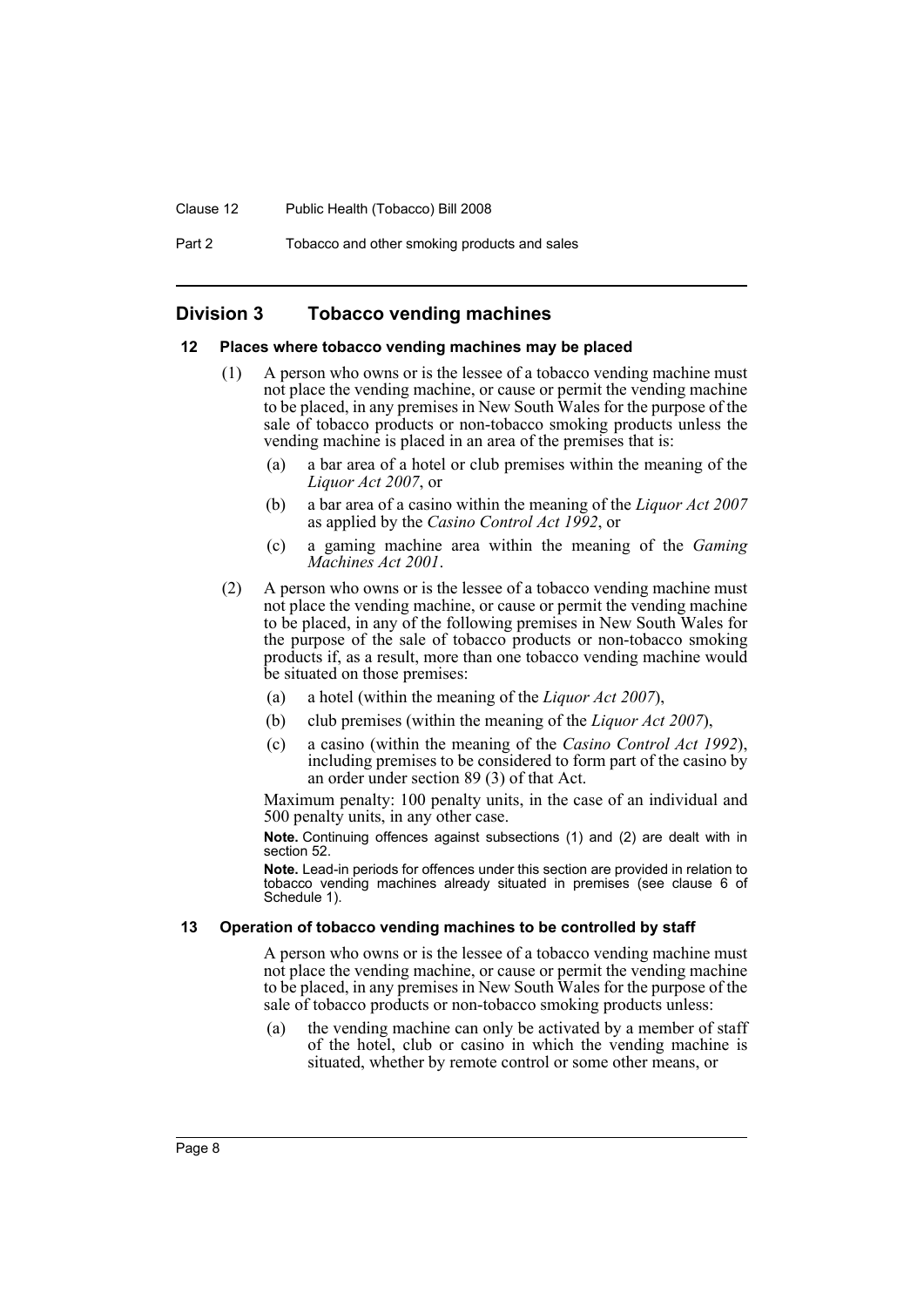| Public Health (Tobacco) Bill 2008            | Clause 14 |
|----------------------------------------------|-----------|
| Tobacco and other smoking products and sales | Part 2    |

(b) a person intending to obtain products from the vending machine is required to use a tobacco vending machine token that is only available from a member of staff of the hotel, club or casino in which the vending machine is situated.

Maximum penalty: 100 penalty units, in the case of an individual and 500 penalty units, in the case of a corporation.

**Note.** Part 4 (Protection of juveniles) contains offences relating to the supply of tokens for vending machines to minors.

**Note.** Continuing offences against this section are dealt with in section 52.

**Note.** Lead-in periods for offences under this section are provided in relation to tobacco vending machines already situated in premises. (See clause 6 of Schedule 1.)

### <span id="page-12-0"></span>**14 Regulation of product display on tobacco vending machines**

- (1) A person who owns or is the lessee of a tobacco vending machine situated in premises in New South Wales for the purpose of the sale of tobacco products or non-tobacco smoking products must ensure that a statement in the form prescribed by the regulations is kept conspicuously displayed on the front of the vending machine.
- (2) A person who owns or is the lessee of a tobacco vending machine in New South Wales must ensure that:
	- (a) the tobacco products contained in the vending machine are not displayed so as to be in view of members of the public, and
	- (b) no information about tobacco products, or representation of a tobacco product or package of a tobacco product, is displayed on the vending machine other than permissible information.
- (3) For the purposes of this section, *permissible information* that may be displayed on a tobacco vending machine is:
	- (a) any information, statement or symbol required by law to be displayed on the vending machine, and
	- (b) the name and description of the tobacco products for sale in the vending machine, and their price, displayed in black writing on a white background and in letters or figures of not more than 1 centimetre in width and 1 centimetre in height.

Maximum penalty: 100 penalty units, in the case of an individual and 500 penalty units, in the case of a corporation.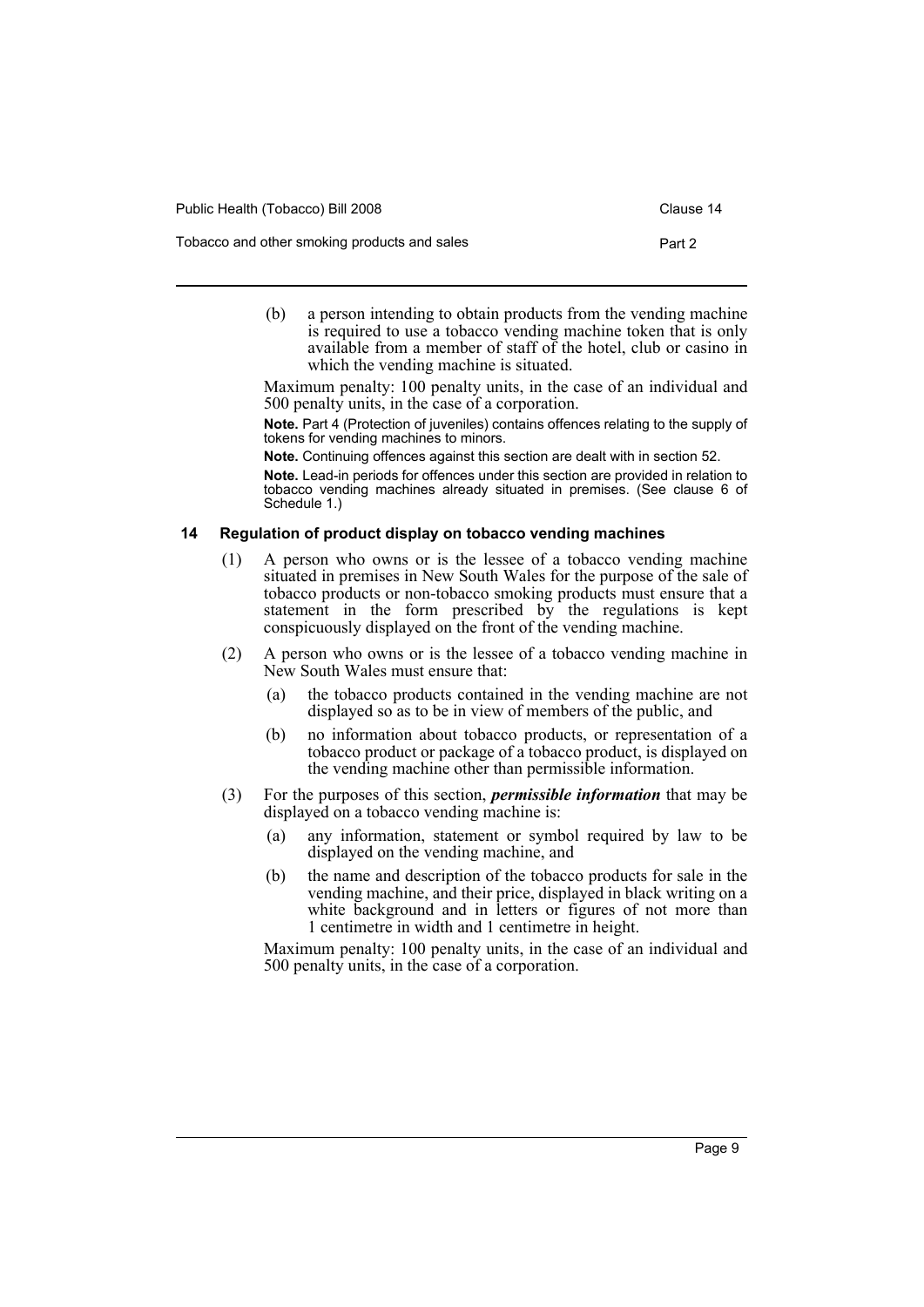#### Clause 15 Public Health (Tobacco) Bill 2008

Part 2 Tobacco and other smoking products and sales

#### <span id="page-13-0"></span>**15 Responsibilities of occupiers for vending machines**

- (1) If the owner or lessee of a tobacco vending machine contravenes a provision of this Division in relation to the tobacco vending machine, the occupier of the premises on which the vending machine was situated at the time of the contravention is taken to have contravened the same provision unless the occupier proves that:
	- (a) the vending machine was placed on the premises in compliance with this Division and the occupier could not by the exercise of due diligence have prevented the contravention, or
	- (b) the vending machine was placed and retained on the premises without the occupier's knowledge or consent.
- (2) If a person sells or displays tobacco products or non-tobacco smoking products by means of a tobacco vending machine in contravention of a provision of this Act, the occupier of the premises on which the vending machine was situated at the time of the contravention is taken to have contravened the same provision unless the occupier proves that:
	- (a) the vending machine was placed on the premises in compliance with this Division and the occupier could not by the exercise of due diligence have prevented the contravention, or
	- (b) the vending machine was placed and retained on the premises without the occupier's knowledge or consent.
- (3) The occupier of premises may be proceeded against and convicted under a provision of this Act by virtue of this section whether or not the owner or lessee of the tobacco vending machine, or person who sold or displayed the tobacco products or non-tobacco smoking products, has been proceeded against or convicted under the provision.
- (4) This section is not affected by the terms of any agreement or other arrangement with respect to the use or operation of the tobacco vending machine or the sale or display of tobacco products by means of the machine (including an agreement or other arrangement entered into before the commencement of this section).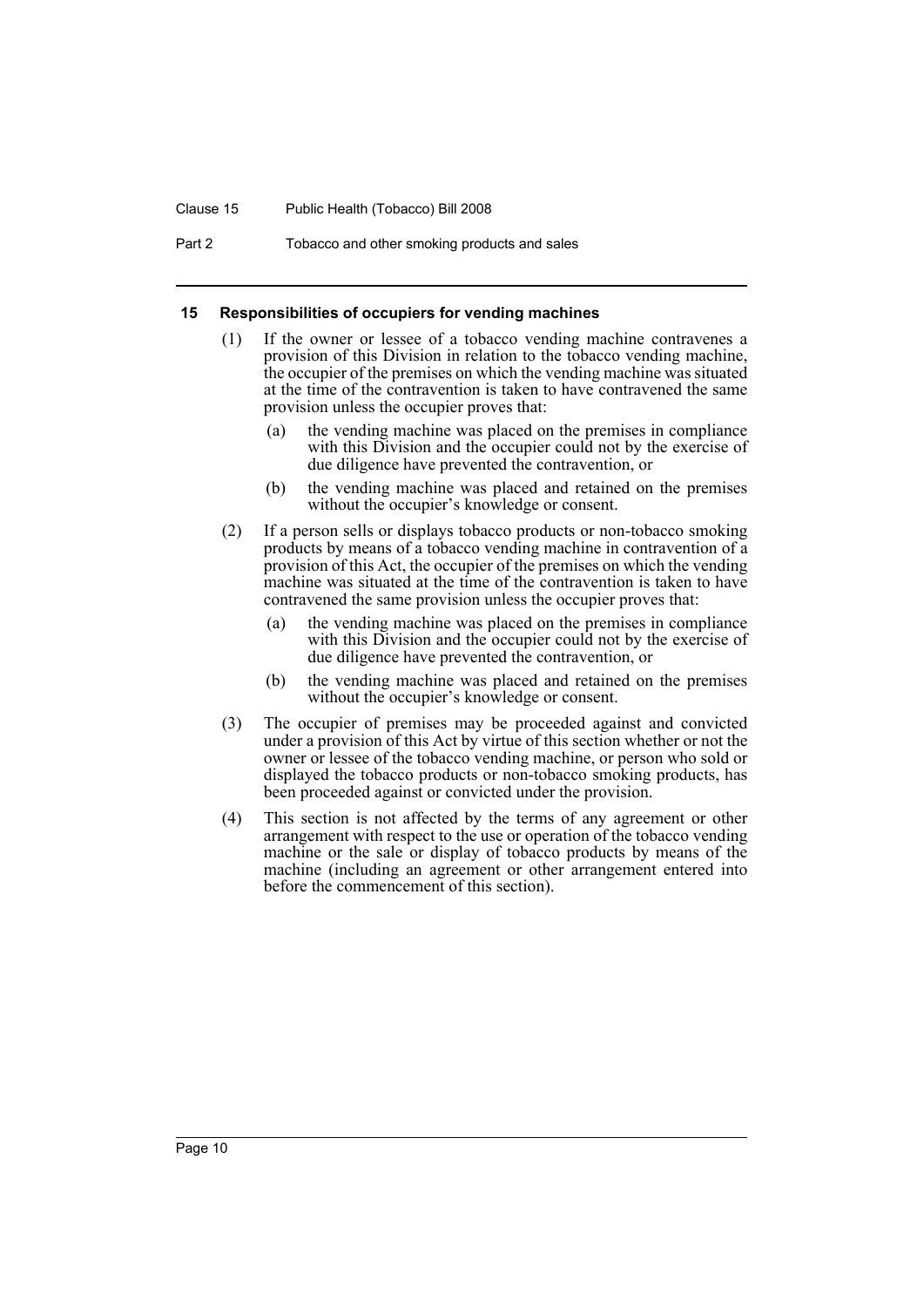Advertising and promotion of tobacco products **Part 3** 

# <span id="page-14-0"></span>**Part 3 Advertising and promotion of tobacco products**

### <span id="page-14-1"></span>**16 Certain advertising prohibited**

- (1) A person must not, in New South Wales and for any direct or indirect benefit, display a tobacco advertisement in, or so that it can be seen or heard from, a public place or a place prescribed by the regulations.
- (2) A person must not, in New South Wales:
	- (a) distribute to the public any unsolicited object that constitutes or contains a tobacco advertisement, or
	- (b) sell, hire or supply for any direct or indirect benefit any object to any person (other than a person, or the employee of a person, who is a manufacturer, distributor or retailer of a tobacco product) if the object constitutes or contains a tobacco advertisement.
- (3) This section does not apply in relation to any of the following:
	- (a) anything done by means of a radio or television broadcast,
	- (b) a tobacco advertisement in or on a newspaper or book:
		- (i) printed and published outside New South Wales, or
		- (ii) printed and published before 17 December 1991,

unless the sole or main purpose of the newspaper or book is the promotion or publicising of the purchase or use of a tobacco product or a trademark or brand name of a tobacco product,

- (c) a tobacco advertisement (other than an advertisement involving an audible message) in or on a package containing a tobacco product, where:
	- (i) the advertisement was included in or on the package before it was sold by the manufacturer, and
	- (ii) the size of the package does not exceed the size (if any) prescribed by the regulations,
- (d) a tobacco advertisement that is an incidental accompaniment to the subject of a film, video tape or live stage performance unless the sole or main purpose of the film, video tape or performance is the promotion or publicising of the purchase or use of a tobacco product or a trademark or brand name of a tobacco product,
- (e) the display of retail prices and names of tobacco products within a retail outlet, where the display complies with this Act and the regulations,
- (f) an invoice, statement, order, letterhead, business card, cheque, manual or other document that is ordinarily used in the course of the business of a manufacturer or distributor of a tobacco product.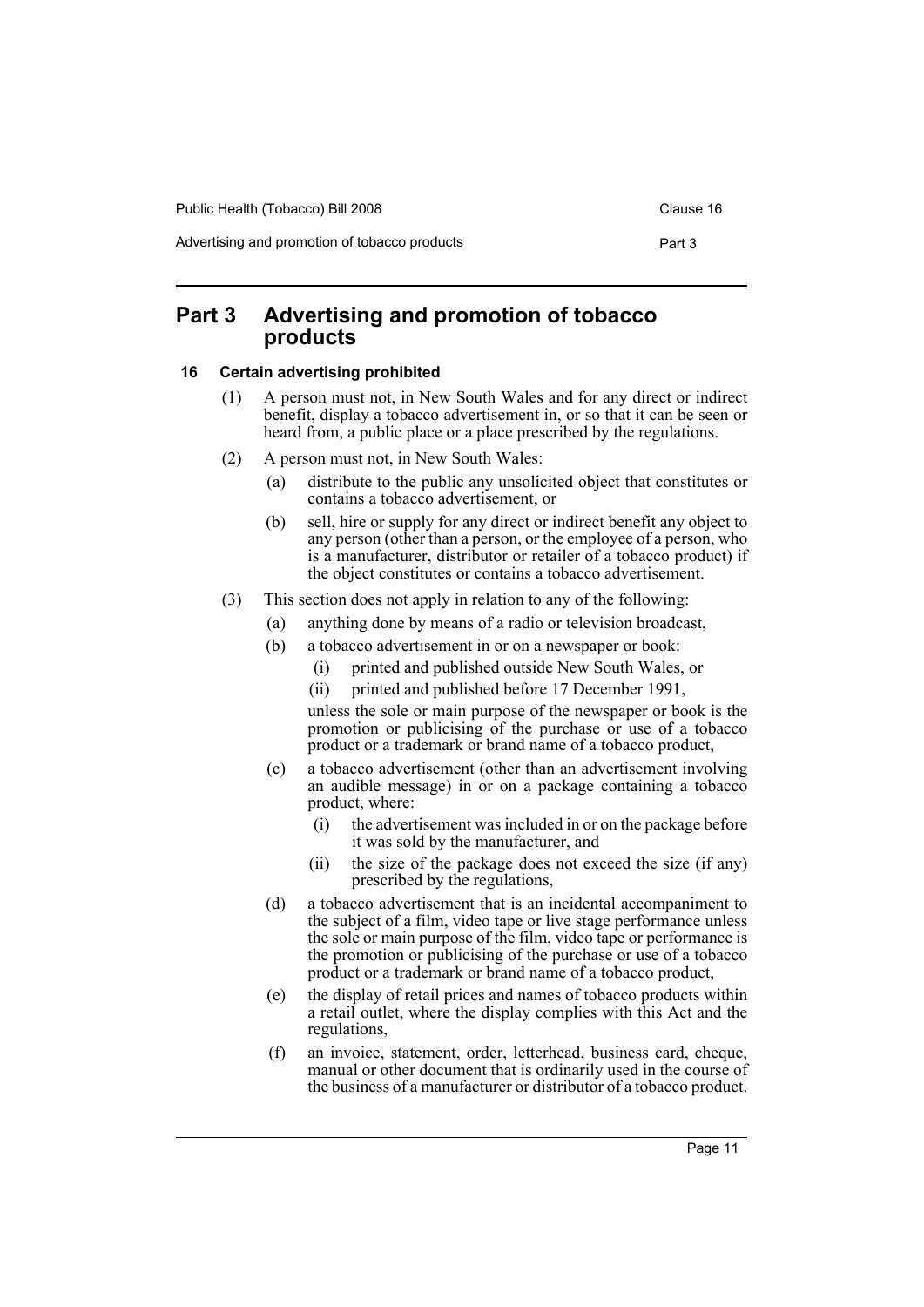#### Clause 16 Public Health (Tobacco) Bill 2008

Part 3 Advertising and promotion of tobacco products

- (4) Subsection (3) (c) does not operate so as to permit an advertisement to be created and displayed by means of:
	- (a) any arrangement of two or more packages containing a tobacco product, or
	- (b) such a package and any other thing,

unless every such package or other thing is displayed, in accordance with the regulations, within a shop at which tobacco products are sold by retail.

- (5) In any proceedings for an offence under this section, if there is present in the relevant tobacco advertisement, or the relevant object alleged to constitute or contain a tobacco advertisement:
	- (a) the name of a person who manufactures or distributes any tobacco product, or
	- (b) a trademark of which a person who manufactures or distributes any tobacco product is the registered owner or the authorised user within the meaning of the *Trade Marks Act 1995* of the Commonwealth, or
	- (c) a brand name, used by a person who manufactures or distributes any tobacco product,

it is to be presumed, until the contrary is proved, that that person displayed the tobacco advertisement, or distributed, sold, hired or supplied the object, for a direct or indirect benefit.

- (6) In any proceedings for an offence under this section, if the thing that is alleged to constitute a tobacco advertisement contains the trademark or brand name of a tobacco product, it is to be presumed, until the contrary is proved, to be designed to promote or publicise the tobacco product to which it relates.
- (7) In this section:

*book* includes any printed material in any language.

*newspaper* includes a copy of any magazine, journal or periodical or a copy of any other publication that contains:

- (a) news, information or reports of events, or
- (b) remarks, observations or comments about any news, information or events or about any other matter of interest to the public or to any section of the public,

that is printed in any language and published at regular or irregular intervals.

Maximum penalty:

(a) in the case of an individual, 500 penalty units for a first offence or 1,000 penalty units for a second or subsequent offence, or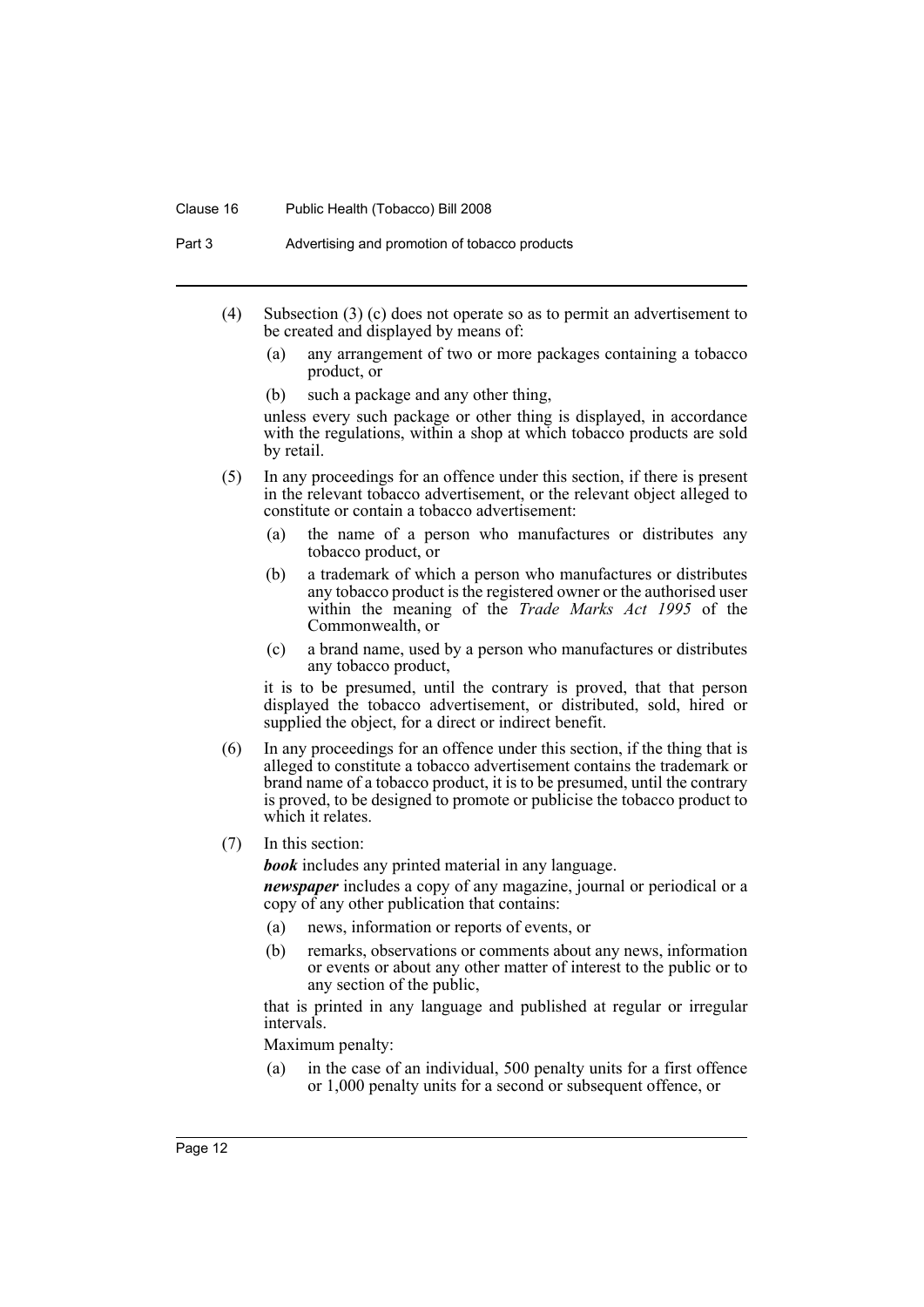| Public Health (Tobacco) Bill 2008             | Clause 17 |
|-----------------------------------------------|-----------|
| Advertising and promotion of tobacco products | Part 3    |

- (b) in the case of a corporation, 6,000 penalty units for a first offence or 10,000 penalty units for a second or subsequent offence.
- **Note.** Continuing offences against this section are dealt with in section 52. **Note.** Schedule 2.4 repeals subsections (3) (c) and (4) on a proclaimed day.

# <span id="page-16-0"></span>**17 Tobacco products promotions involving prizes or gifts**

- (1) A person must not, in connection with the sale of a tobacco product or for the purpose of promoting the sale of a tobacco product, supply (whether from inside or outside New South Wales) to a person in New South Wales:
	- (a) a prize, gift or other benefit, or
	- (b) a stamp, coupon, token, voucher, ticket or other thing by virtue of which any person may become entitled to, or may qualify for, a prize, gift or other benefit (whether that entitlement or qualification is absolute or conditional).
- (2) Subsection (1) applies whether or not the person supplied with the benefit or thing concerned is a purchaser of a tobacco product.
- (3) Subsection (1) does not apply to the supply of a benefit or thing to a person who is, or is the employee of:
	- (a) a manufacturer or distributor of tobacco products, or
	- (b) a retailer of tobacco products, unless it is established that the benefit or thing was supplied for resupply to persons who purchase tobacco products from the retailer.
- (4) A benefit or thing supplied to a tobacco retailer, or an employee of a tobacco retailer, that is actually resupplied to a purchaser of tobacco products from the retailer (or any employee of the retailer) is taken, for the purposes of subsection  $(3)$  (b), to have been so supplied for resupply to such a purchaser.
- (5) A person must not, in connection with the sale of a tobacco product or for the purpose of promoting the sale of a tobacco product, conduct (whether from inside or outside New South Wales) a scheme:
	- (a) declared by the regulations to be a scheme to promote the sale of a tobacco product or to promote smoking generally, and
	- (b) the whole or any part of which is implemented in New South **Wales**
- (6) It is a defence in proceedings for an offence under this section to prove that the benefit or thing supplied was only incidentally connected with the purchase of a tobacco product and that equal opportunity to receive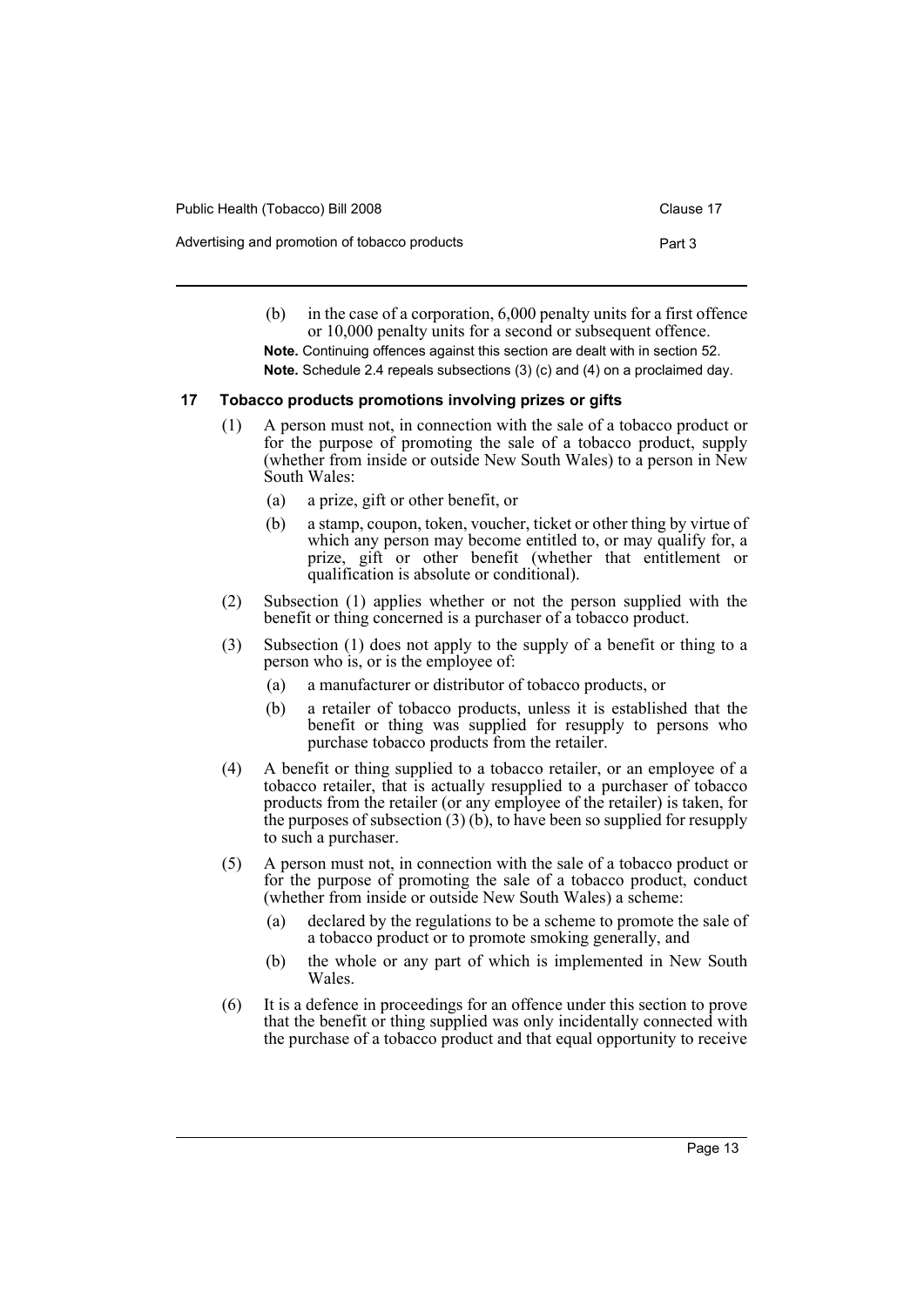#### Clause 18 Public Health (Tobacco) Bill 2008

Part 3 Advertising and promotion of tobacco products

that benefit or thing and to buy products other than tobacco products was afforded generally to persons who purchased products, whether or not they were tobacco products.

(7) It is no defence in any such proceedings to prove that the benefit or thing concerned was of negligible or no value.

Maximum penalty:

- (a) in the case of an individual, 500 penalty units for a first offence or 1,000 penalty units for a second or subsequent offence, or
- (b) in the case of a corporation, 6,000 penalty units for a first offence or 10,000 penalty units for a second or subsequent offence.

**Note.** Continuing offences against subsection (1) are dealt with in section 52.

#### <span id="page-17-0"></span>**18 Shopper loyalty programs**

- (1) A person must not implement or conduct a shopper loyalty program. Maximum penalty: 100 penalty units, in the case of an individual and 500 penalty units, in the case of a corporation.
- (2) In this section, a *shopper loyalty program* means any of the following programs:
	- (a) a program under which a gift or other benefit may be obtained by a purchaser of tobacco products or non-tobacco smoking products on the basis of the amount or type of those products purchased, regardless of whether the program extends to the purchase of other products or goods,
	- (b) a program under which a purchaser of goods or products may be entitled to a gift of tobacco products or non-tobacco smoking products, regardless of whether the purchaser may choose to accept another type of gift instead.
- (3) However, a shopper loyalty program does not include the following:
	- (a) any program under which a gift or other benefit may be obtained by a purchaser of goods on the basis of the method of payment used, such as the use of a particular credit card,
	- (b) any program conducted by a manufacturer or distributor of tobacco products or non-tobacco smoking products where the gift or other benefit provided under the program is provided to a retailer of such products for the use of the retailer and is not intended for resupply.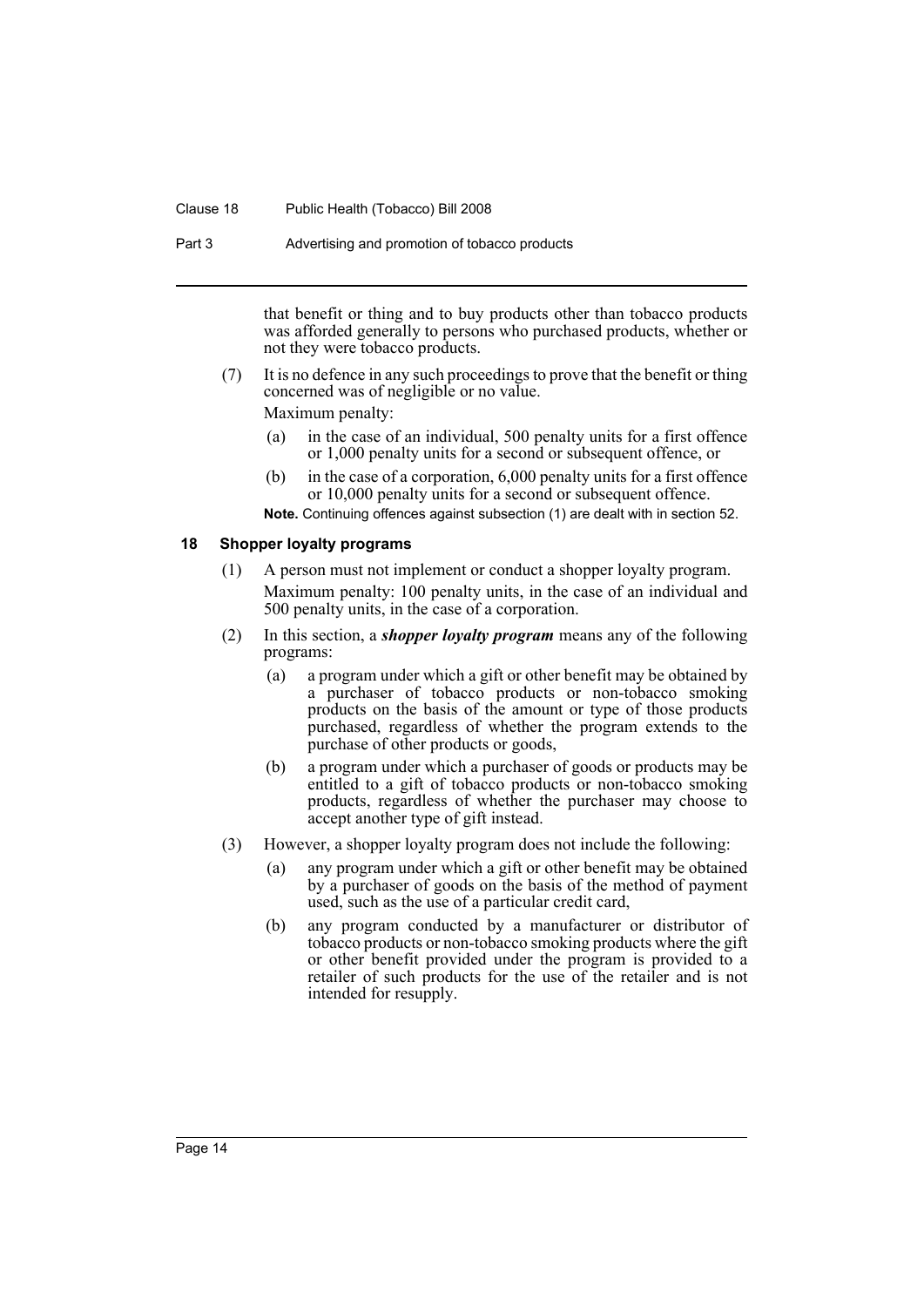| Public Health (Tobacco) Bill 2008             | Clause 19 |
|-----------------------------------------------|-----------|
| Advertising and promotion of tobacco products | Part 3    |

#### <span id="page-18-0"></span>**19 Free samples**

A person must not, for the purpose of inducing or promoting the sale of a tobacco product, offer, give or distribute to another person (not being a person who is, or is the employee of, a manufacturer, distributor or retailer of a tobacco product) a free tobacco product.

Maximum penalty:

- (a) in the case of an individual, 500 penalty units for a first offence or 1,000 penalty units for a second or subsequent offence, or
- (b) in the case of a corporation, 6,000 penalty units for a first offence or 10,000 penalty units for a second or subsequent offence.

**Note.** Continuing offences against this section are dealt with in section 52.

#### <span id="page-18-1"></span>**20 Prohibition of sponsorships**

- (1) A person must not promote or publicise, or agree to promote or publicise, in New South Wales any of the following under a contract, or an arrangement (whether or not legally binding), under which a sponsorship is provided, or to be provided, by another person:
	- (a) a tobacco product or a trademark or brand name of a tobacco product,
	- (b) the name or interests of a manufacturer or distributor of a tobacco product (whether or not that manufacturer or distributor also manufactures or distributes a product other than the tobacco product) in association directly or indirectly with the tobacco product.
- (2) A person must not provide, or agree to provide, a sponsorship under a contract or arrangement of a kind referred to in subsection (1).
- (3) For the purposes of subsection (1) (b), the name or interests of a manufacturer or distributor of a tobacco product are taken to be in association directly or indirectly with the tobacco product if that name or those interests are commonly associated by members of the public in New South Wales with the tobacco product.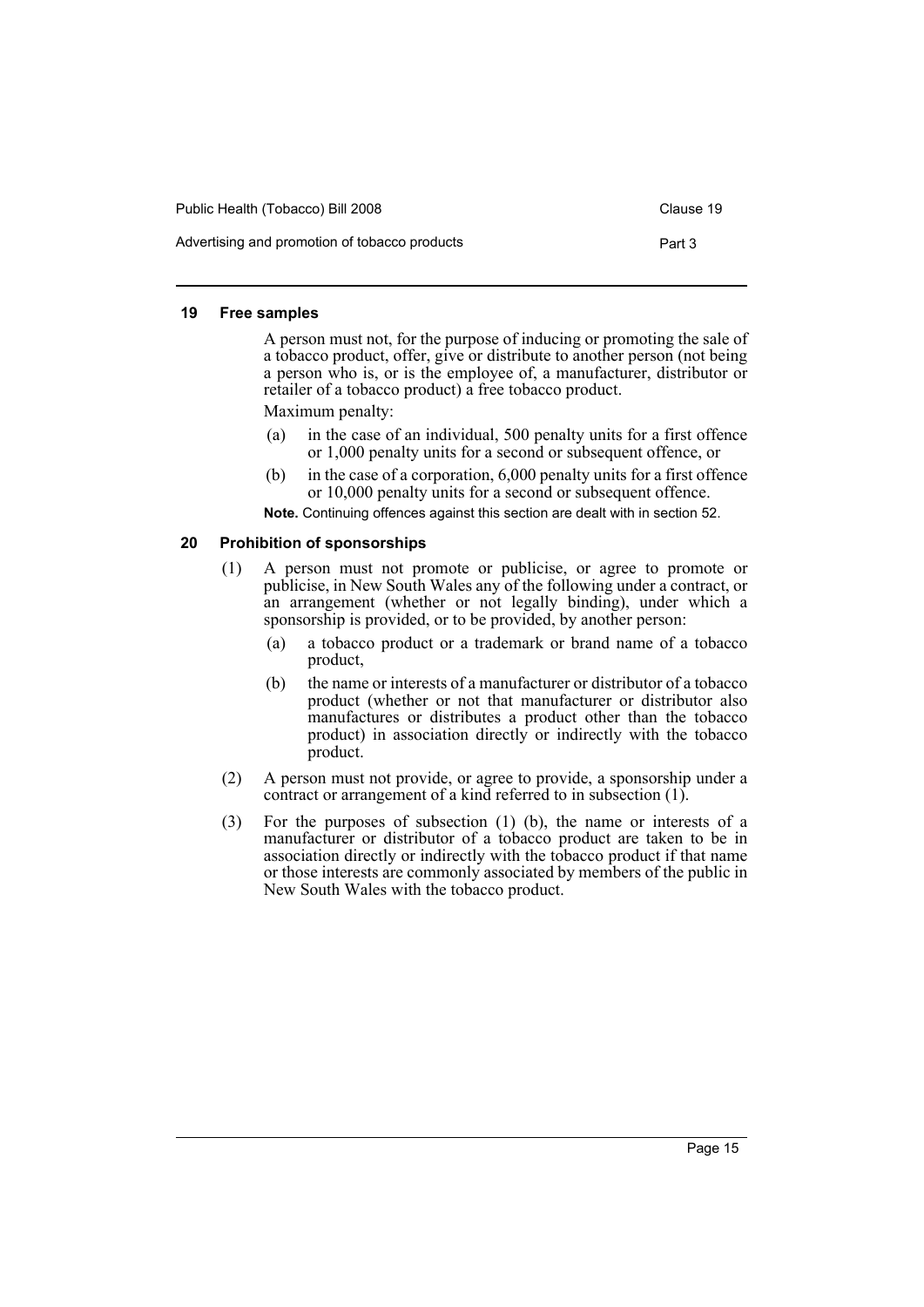#### Clause 21 Public Health (Tobacco) Bill 2008

Part 3 Advertising and promotion of tobacco products

- (4) In this section, *sponsorship* includes:
	- (a) any scholarship, prize, gift or other benefit, and
	- (b) any financial arrangement (other than a genuine contract of employment or a genuine contract for services) for the direction, promotion or publicity of one or more of the matters referred to in subsection  $(1)$  (a) and (b) through the medium of sporting, arts, youth, educational or other like activities.

Maximum penalty:

- (a) in the case of an individual, 500 penalty units for a first offence or 1,000 penalty units for a second or subsequent offence, or
- (b) in the case of a corporation, 6,000 penalty units for a first offence or 10,000 penalty units for a second or subsequent offence.

**Note.** Continuing offences against this section are dealt with in section 52.

#### <span id="page-19-0"></span>**21 Smokeless tobacco, confectionery and toys**

- (1) A person must not manufacture or sell in New South Wales a tobacco product designed for consumption otherwise than by smoking.
- (2) Subsection (1) does not apply to the manufacture or sale of any mixture or product, or mixture or product of a class, prescribed by the regulations if the manufacture or sale occurred in the circumstances prescribed by the regulations.
- (3) A person must not sell:
	- (a) any confectionery or other food, or
	- (b) any toy, amusement or other product,

that resembles a tobacco product or is packaged to resemble a tobacco product.

Maximum penalty:

- (a) in the case of an individual, 500 penalty units for a first offence or 1,000 penalty units for a second or subsequent offence, or
- (b) in the case of a corporation, 1,000 penalty units for a first offence or 2,000 penalty units for a second or subsequent offence.

**Note.** Continuing offences against subsection (1) are dealt with in section 52.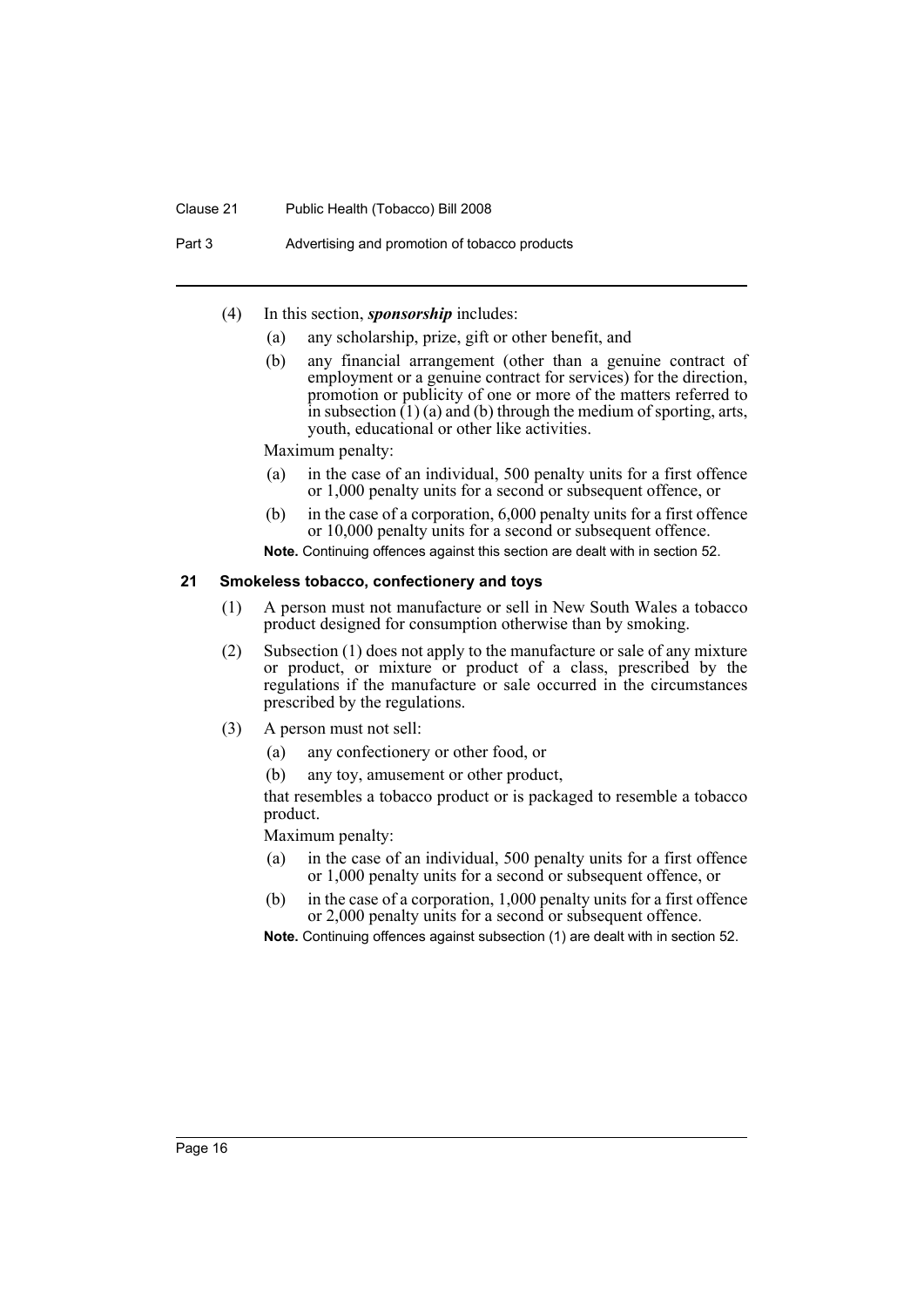Public Health (Tobacco) Bill 2008 Clause 22

Protection of juveniles **Protection** of  $\alpha$  Part 4

# <span id="page-20-0"></span>**Part 4 Protection of juveniles**

# <span id="page-20-1"></span>**Division 1 Juvenile smoking**

# <span id="page-20-2"></span>**22 Sale of tobacco and non-tobacco smoking products to minors**

- (1) A person must not sell a tobacco product to a person who is under the age of 18 years.
- (2) A person must not sell a non-tobacco smoking product to a person who is under the age of 18 years.
- (3) It is a defence to a prosecution for an offence under this section if the court is satisfied that:
	- (a) the person to whom the tobacco product or non-tobacco smoking product was sold was over the age of 14 years at the time of the sale, and
	- (b) at or before the time of the sale there was produced to the defendant documentary evidence that might reasonably be accepted as applying to the person to whom the tobacco product or non-tobacco smoking product was sold and as proving that the person was at least 18 years of age.

Maximum penalty:

- (a) in the case of an individual, 100 penalty units for a first offence or 500 penalty units for a second or subsequent offence, or
- (b) in the case of a corporation, 500 penalty units for a first offence or 1,000 penalty units for a second or subsequent offence.

#### <span id="page-20-3"></span>**23 Purchasing tobacco products or non-tobacco smoking products on behalf of minors**

- (1) A person of or above the age of 18 years must not purchase, on behalf of a person under the age of 18 years, a tobacco product or non-tobacco smoking product from premises where such products are sold. Maximum penalty: 20 penalty units.
- (2) It is a defence to a prosecution for an offence under this section if the court is satisfied that:
	- (a) the person on whose behalf the relevant product was purchased was over the age of 14 years, and
	- (b) at or before the time the relevant product was purchased there was produced to the defendant documentary evidence that might reasonably be accepted as applying to the person and as proving that the person was at least  $18$  years of age.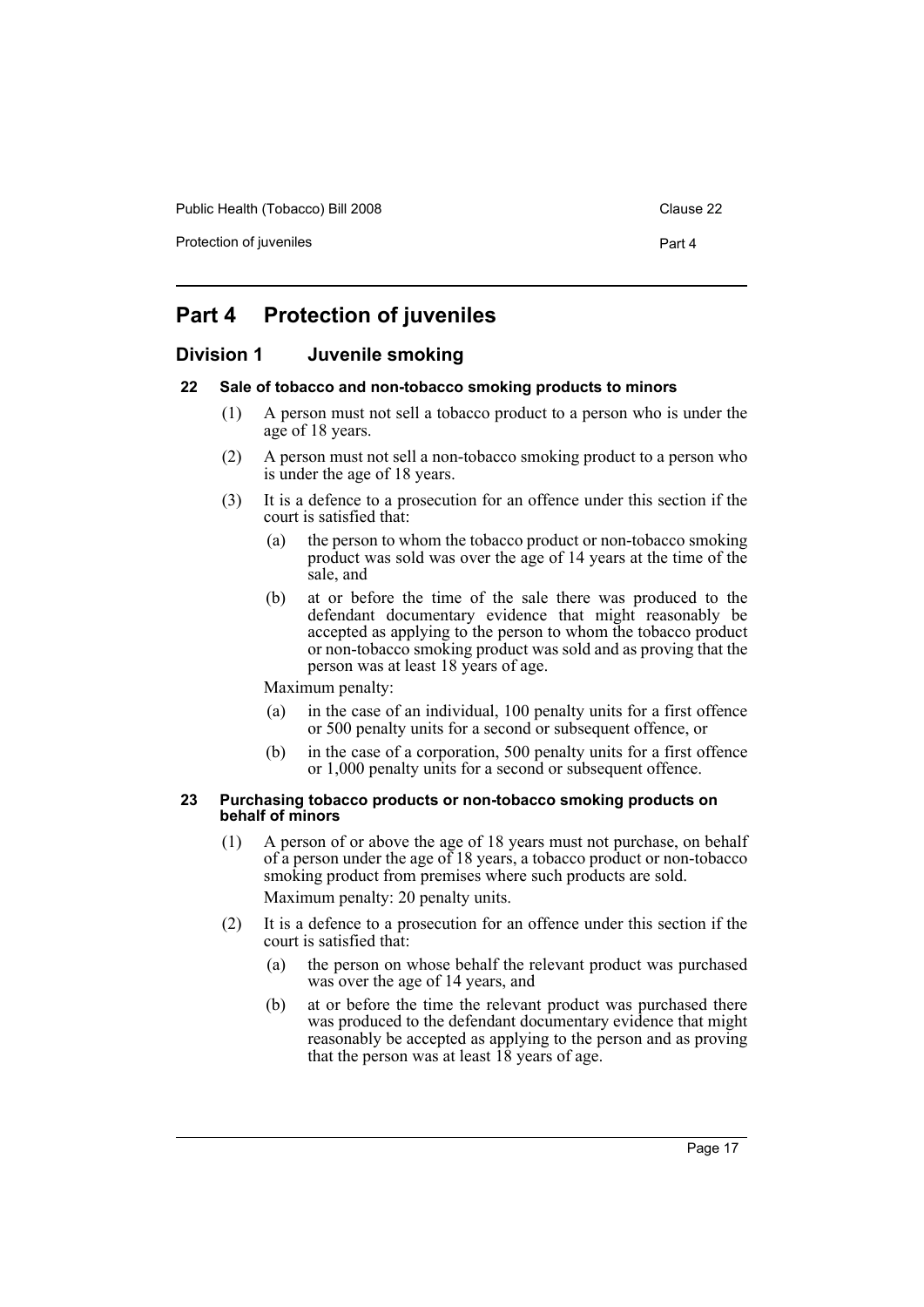#### Clause 24 Public Health (Tobacco) Bill 2008

Part 4 **Protection of juveniles** 

#### <span id="page-21-0"></span>**24 Supplying tobacco vending machine tokens to minors and activating tobacco vending machines for minors**

- (1) A manager or member of staff of premises on which a tobacco vending machine is situated must not supply a tobacco vending machine token to a person who is under the age of 18 years or activate a tobacco vending machine for a person under the age of 18 years. Maximum penalty:
	- (a) in the case of an individual, 100 penalty units for a first offence or 500 penalty units for a second or subsequent offence, or
	- (b) in the case of a corporation, 500 penalty units for a first offence or 1,000 penalty units for a second or subsequent offence.
- (2) It is a defence to a prosecution for an offence under this section if the court is satisfied that:
	- (a) the person to whom the relevant token was supplied or for whom the tobacco vending machine was activated was over the age of 14 years, and
	- (b) at or before the time the relevant token was supplied or tobacco vending machine was activated there was produced to the defendant documentary evidence that might reasonably be accepted as applying to the person and as proving that the person was at least 18 years of age.

#### <span id="page-21-1"></span>**25 Obtaining tobacco vending machine tokens on behalf of minors**

- (1) A person of or above the age of 18 years must not obtain, on behalf of a person under the age of 18 years, a tobacco vending machine token. Maximum penalty: 20 penalty units.
- (2) It is a defence to a prosecution for an offence under this section if the court is satisfied that:
	- (a) the person on whose behalf the relevant token was obtained was over the age of 14 years, and
	- (b) at or before the time the relevant token was obtained there was produced to the defendant documentary evidence that might reasonably be accepted as applying to the person and as proving that the person was at least 18 years of age.

#### <span id="page-21-2"></span>**26 Seizure of tobacco products or non-tobacco smoking products in possession of minors**

(1) A police officer may seize a tobacco product or non-tobacco smoking product in the possession of a person in a public place if the officer suspects on reasonable grounds that the person is under the age of 18 years.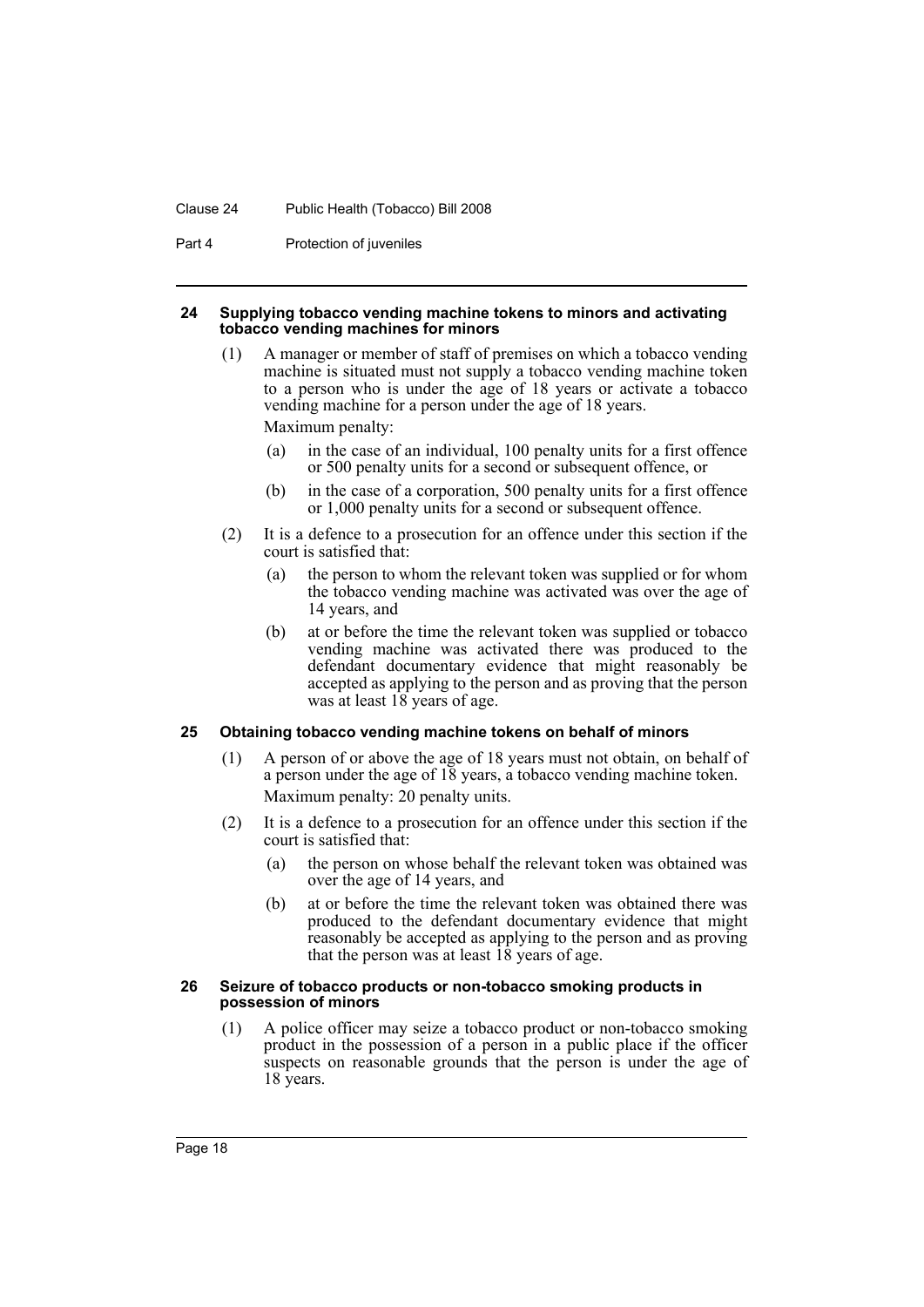| Public Health (Tobacco) Bill 2008 |  |
|-----------------------------------|--|
|                                   |  |

Clause 27

Protection of juveniles **Protection** of  $\mathbf{P}$  and  $\mathbf{A}$ 

- (2) Any tobacco product or non-tobacco smoking product seized under subsection  $(1)$  is forfeited to the Crown.
- (3) A tobacco product or non-tobacco smoking product may be seized under subsection (1) from a person's possession even though the person is under the age of criminal responsibility.
- (4) The regulations may make provision for or with respect to the following:
	- (a) the procedure to be followed for the seizure of tobacco products or non-tobacco smoking products under subsection (1),
	- (b) without limiting paragraph (a), prescribing the circumstances in which, and the procedure by which, tobacco products or non-tobacco smoking products seized under this section are to be returned.

# <span id="page-22-0"></span>**27 Evidence of age**

For the purposes of sections 22 (3), 23 (2), 24 (2) and 25 (2), documentary evidence includes an evidence of age document within the meaning of the *Liquor Act 2007*.

# <span id="page-22-1"></span>**28 Liability of employers**

- (1) If an employee contravenes section 22 or 24, the employer is taken to have contravened that section (whether or not the employee contravened the provision without the employer's authority or contrary to the employer's orders or instructions).
- (2) It is a defence to a prosecution against an employer for such a contravention if it is established:
	- (a) that the employer had no prior knowledge of the contravention, and
	- (b) that the employer could not, by the exercise of due diligence, have prevented the contravention.
- (3) An employer may be proceeded against and convicted under section 22 or 24 by virtue of this section whether or not the employee has been proceeded against or convicted under that provision.
- (4) For the purposes of this section, any person who authorised a person who contravenes section 22 to sell tobacco products or non-tobacco smoking products as the person's agent is taken to be an employer of a person who contravenes section 22.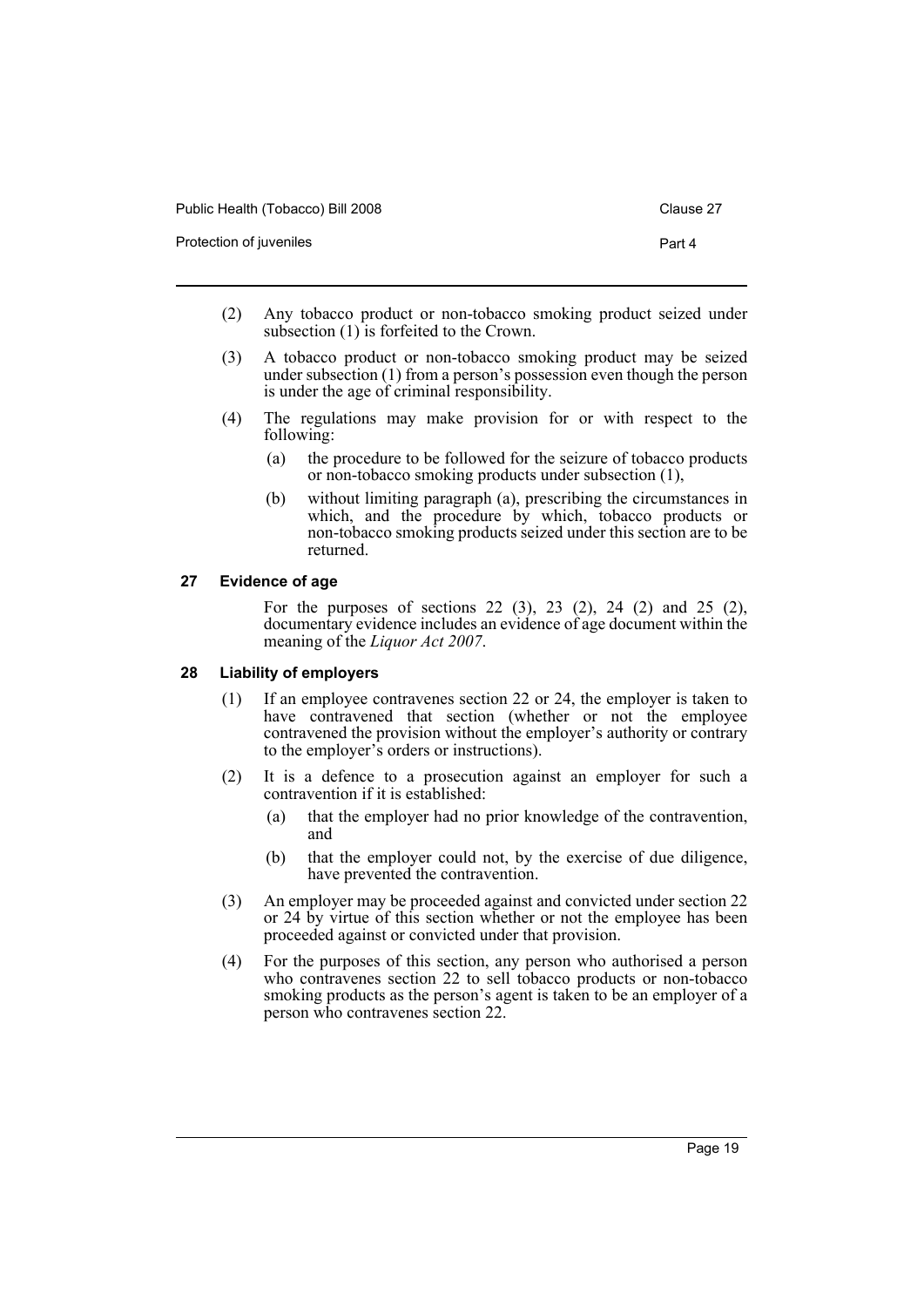#### Clause 29 Public Health (Tobacco) Bill 2008

Part 4 **Protection of juveniles** 

# <span id="page-23-0"></span>**Division 2 Other measures for the protection of juveniles**

#### <span id="page-23-1"></span>**29 Prohibited tobacco products**

- (1) The Minister may, by notice published in the Gazette, declare that a tobacco product, or a class of tobacco products, specified in the notice is a prohibited tobacco product or are prohibited tobacco products.
- (2) The Minister must not make a declaration under subsection (1) unless the Minister is satisfied that the tobacco product or products, or the smoke of the product or products, has a distinctive fruity, sweet or confectionery-like character that might encourage a minor to smoke.
- (3) The Minister may, by further notice published in the Gazette, vary or revoke a notice under this section.
- (4) A person must not sell a prohibited tobacco product. Maximum penalty (subsection (4)): 500 penalty units for a first offence or 1,000 penalty units for a second or subsequent offence.

#### <span id="page-23-2"></span>**30 Smoking of tobacco in motor vehicle prohibited if juvenile present**

(1) A person must not smoke in a motor vehicle that is on a road or road related area if there is a person under the age of 16 years present in the vehicle.

Maximum penalty: 10 penalty units.

- (2) The driver of a motor vehicle in which a person is smoking in contravention of subsection (1) is guilty of an offence. Maximum penalty: 10 penalty units.
- (3) The driver may be proceeded against and convicted of an offence against subsection  $(2)$  whether or not the person who was smoking has been proceeded against or convicted of an offence under subsection (1).
- (4) It is a defence to a prosecution for an offence under subsection (1) if the court is satisfied that, when the defendant was smoking, the defendant believed on reasonable grounds that no person in the motor vehicle was under the age of 16 years.
- (5) It is a defence to a prosecution for an offence under subsection (2) if the court is satisfied that the defendant believed on reasonable grounds that, when the person who contravened subsection (1) was smoking, no person in the motor vehicle was under the age of 16 years.
- (6) For the purposes of investigating whether an offence has been committed against this section, a police officer may do any or all of the following:
	- (a) direct the driver of a motor vehicle to stop the vehicle,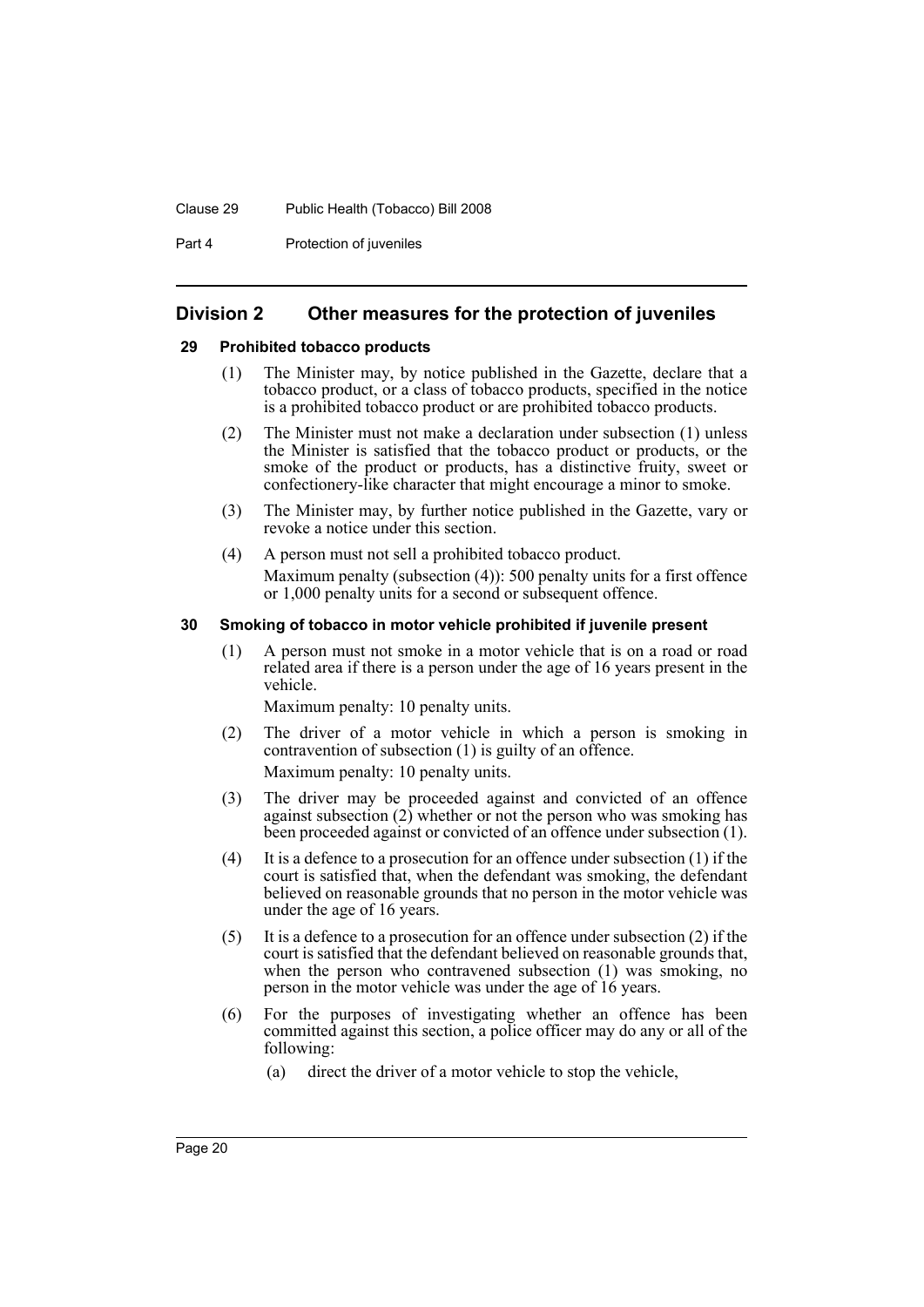Public Health (Tobacco) Bill 2008 Clause 30

Protection of juveniles **Protection** of  $\mathbf{P}$  and  $\mathbf{A}$ 

- (b) require the driver of a motor vehicle who the police officer reasonably suspects has committed an offence against this section to produce his or her driver licence (within the meaning of the *Road Transport (Driver Licensing) Act 1998*) and state his or her name and home address,
- (c) require a passenger in a motor vehicle who the police officer reasonably suspects has committed an offence against this section to state his or her name and home address.
- (7) If it is established in any proceedings for an offence against this section that at the time of the alleged commission of the offence there was present in the motor vehicle concerned a person who appeared to be under the age of 16 years, it is to be presumed in the absence of evidence to the contrary that the person was under the age of 16 years.
- (8) In this section:

*drive* has the same meaning as in the *Road Transport (General) Act 2005*.

*driver of a motor vehicle* means any person driving the vehicle.

*motor vehicle* has the same meaning as in the *Road Transport (General) Act 2005*, but does not include a public passenger vehicle within the meaning of the *Passenger Transport Act 1990*.

*road* or *road related area* has the same meaning as in the *Road Transport (General) Act 2005*.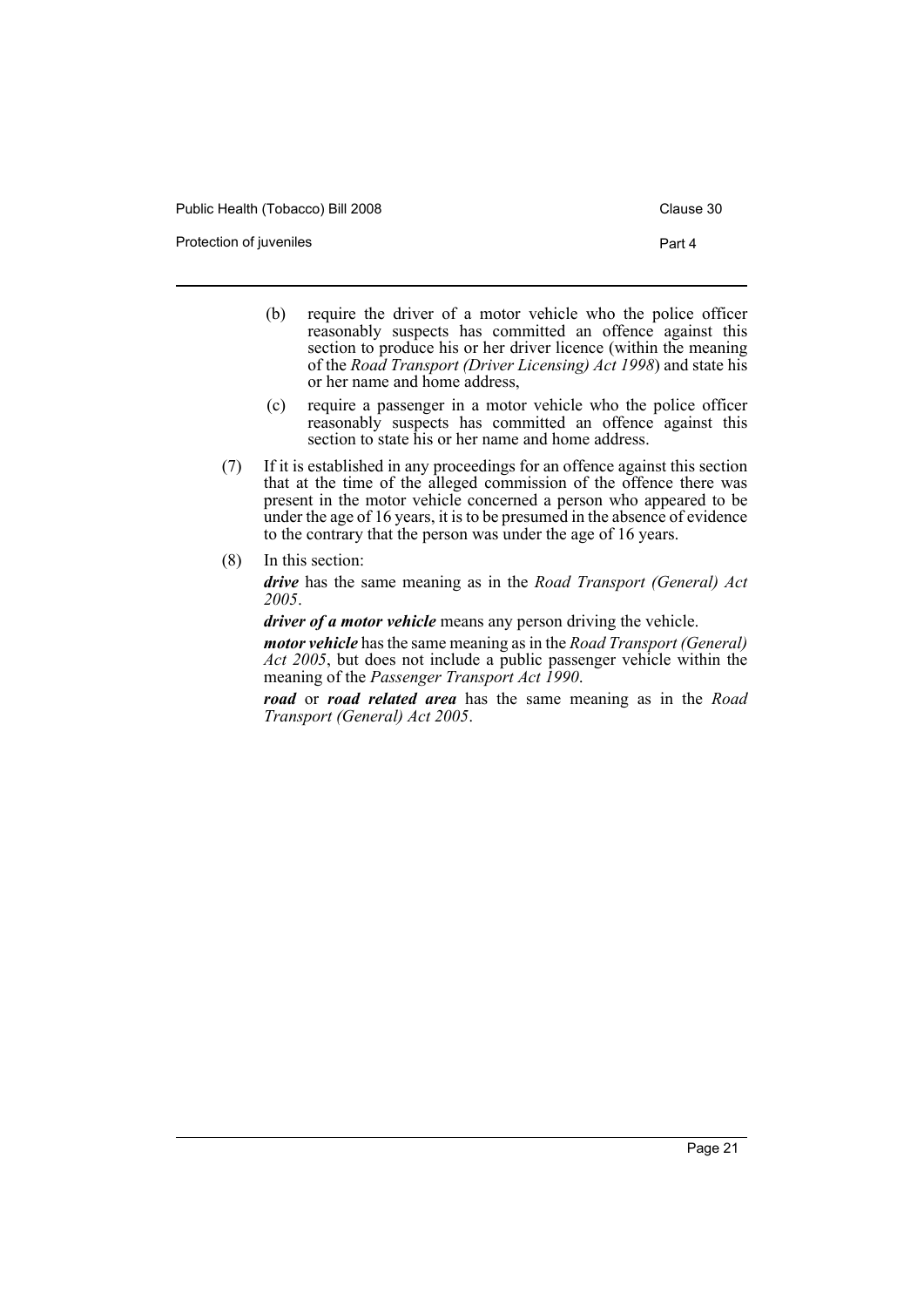#### Clause 31 Public Health (Tobacco) Bill 2008

Part 5 Restrictions on tobacco retailing

# <span id="page-25-0"></span>**Part 5 Restrictions on tobacco retailing**

# <span id="page-25-1"></span>**Division 1 Preliminary**

# <span id="page-25-2"></span>**31 Meaning of "engaging in tobacco retailing"**

- (1) For the purposes of this Part, a person engages in tobacco retailing when:
	- (a) tobacco products or non-tobacco smoking products are sold by retail in the course of the carrying on of a business that is owned, managed, conducted or operated by the person, or
	- (b) the person is the owner or lessee of a tobacco vending machine that is situated on premises for the purpose of the sale of tobacco products or non-tobacco smoking products, or
	- (c) the person is the occupier of premises on which a tobacco vending machine is situated for the purpose of the sale of tobacco products or non-tobacco smoking products (whether or not the vending machine was placed there by the person).
- (2) If a sale of tobacco products occurs on premises on which a business is carried on, it is to be presumed for the purposes of this Part, unless the contrary is established, that the sale occurred in the course of the carrying on of that business.

# <span id="page-25-3"></span>**32 Meaning of "conviction"**

For the purposes of this Part, a person is taken to have been convicted of an offence if the person was found guilty of the offence but an order under section 10 of the *Crimes (Sentencing Procedure) Act 1999* was made in relation to the offence.

# <span id="page-25-4"></span>**Division 2 Prohibition against tobacco retailing**

# <span id="page-25-5"></span>**33 Prohibition against tobacco retailing for multiple offences**

- (1) A person who has been convicted of 2 offences against the same provision of this Act or the regulations committed within any 3-year period on the same premises is prohibited from engaging in tobacco retailing for a 3-month period commencing on the day after the later of the 2 convictions.
- (2) A person who has been convicted of 3 offences against the same provision of this Act or the regulations committed within any 3-year period on the same premises is prohibited from engaging in tobacco retailing for a 12-month period commencing on the day after the latest of the  $\tilde{3}$  convictions.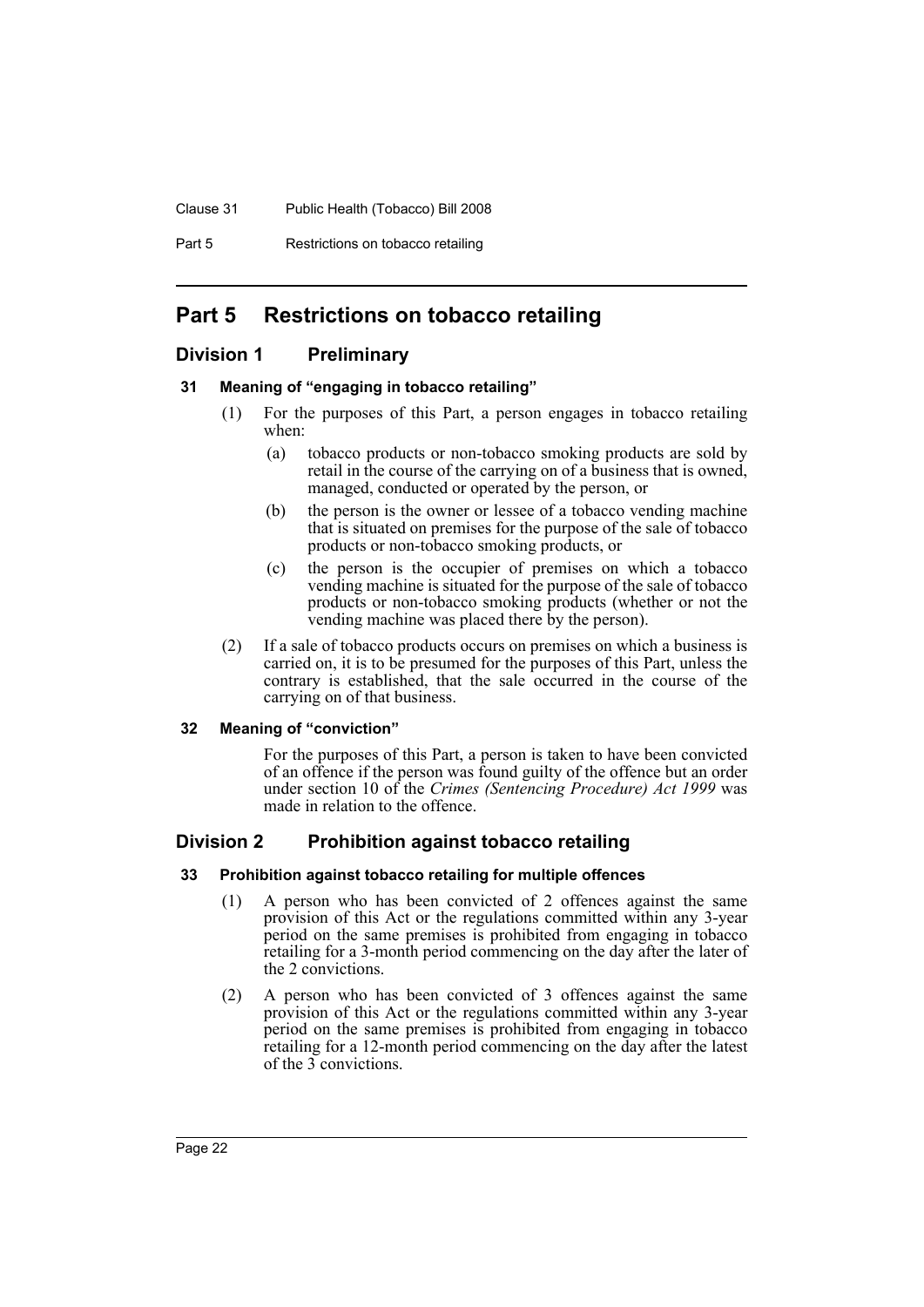| Public Health (Tobacco) Bill 2008 | Clause 34 |
|-----------------------------------|-----------|
| Restrictions on tobacco retailing | Part 5    |

(3) If a person is convicted of more than one offence committed on the same day against the same provision of this Act or the regulations, those convictions are to be counted together for the purposes of this Part as one conviction only.

# <span id="page-26-0"></span>**34 Prohibition applicable to certain premises only**

- (1) A prohibition under section 33 applies only to prohibit a person from engaging in tobacco retailing at the following premises (which are referred to in this Part as *the prohibited premises*):
	- (a) the premises at which the relevant offences that resulted in the prohibition were committed,
	- (b) any premises within 5 kilometres of the premises at which the relevant offences were committed, except premises at which the person engaged in tobacco retailing before the commission of the last of those offences.
- (2) In this section, *premises* means the premises of a shop, restaurant, premises referred to in section 12 (2) or any other retail outlet.

# <span id="page-26-1"></span>**35 Offence of engaging in tobacco retailing while prohibited**

(1) A person who is prohibited under this Part from engaging in tobacco retailing for any period must not engage in tobacco retailing during that period on the prohibited premises.

Maximum penalty:

- (a) in the case of an individual, 500 penalty units for a first offence or 1,000 penalty units for a second or subsequent offence, or
- (b) in the case of a corporation, 1,000 penalty units for a first offence or 2,000 penalty units for a second or subsequent offence.
- (2) Despite section 33, if a person is prohibited from engaging in tobacco retailing for 2 or more periods that overlap, those periods are to apply consecutively.

#### <span id="page-26-2"></span>**36 Offence of displaying tobacco and other smoking products while prohibited**

- (1) A person who is prohibited under this Part from engaging in tobacco retailing for any period must ensure that none of the following things are displayed on the prohibited premises during that period if the person is operating any business on those premises:
	- (a) tobacco products or non-tobacco smoking products,
	- (b) smoking accessories,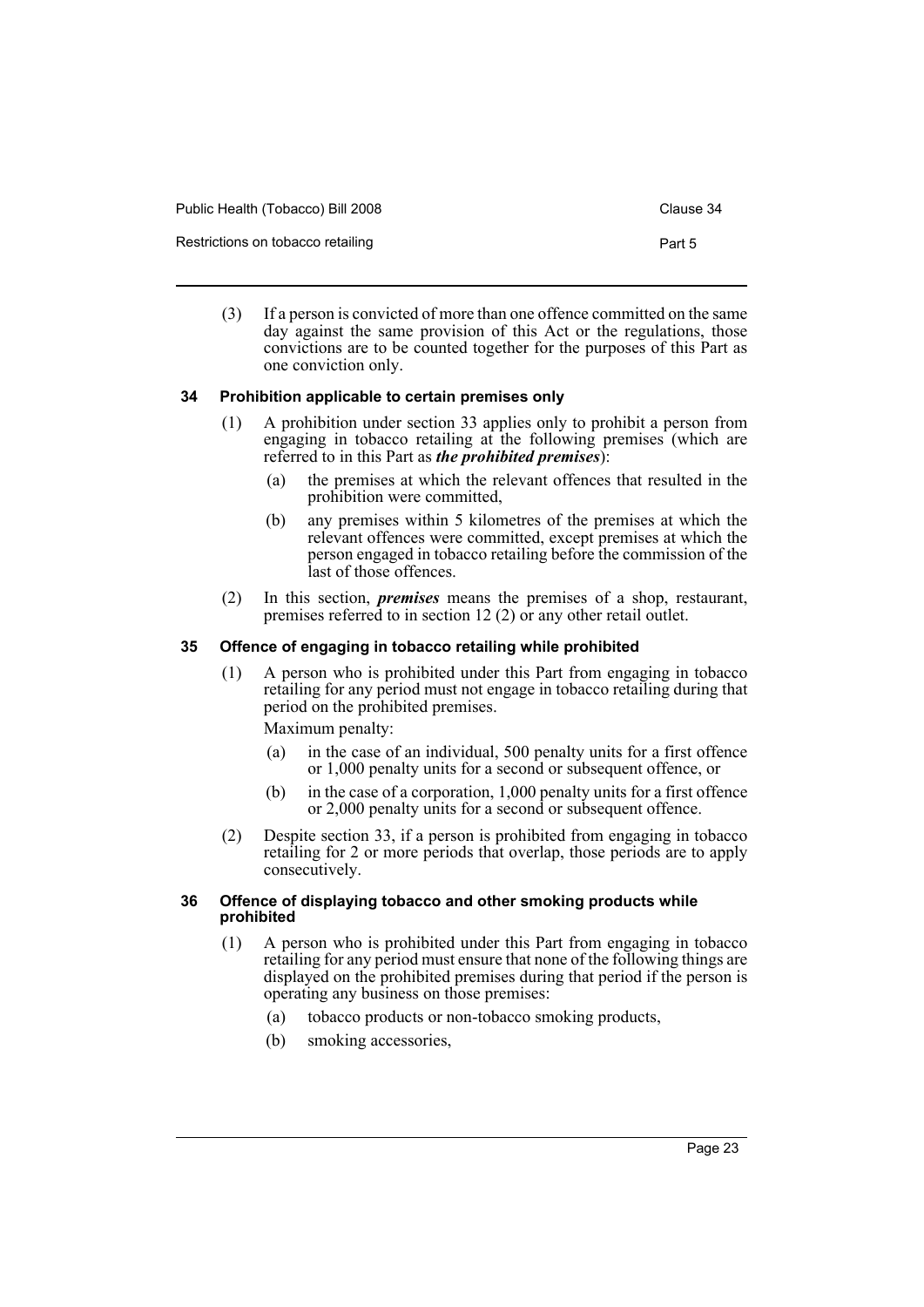#### Clause 37 Public Health (Tobacco) Bill 2008

Part 5 Restrictions on tobacco retailing

(c) any sign, information or other thing (including any health warning) relating to a thing referred to in paragraph (a) or (b).

Maximum penalty:

- (a) in the case of an individual, 500 penalty units for a first offence or 1,000 penalty units for a second or subsequent offence, or
- (b) in the case of a corporation, 1,000 penalty units for a first offence or 2,000 penalty units for a second or subsequent offence.
- (2) For the purposes of this section, products in a tobacco vending machine on premises are taken to be displayed on those premises.
- (3) This section does not apply to the display of tobacco products, non-tobacco smoking products or smoking accessories by customers of the business concerned.

### <span id="page-27-0"></span>**37 Effect of appeal against conviction**

- (1) An offence is not to be taken into account for the purposes of this Part while an appeal against the conviction for the offence is pending.
- (2) If the conviction stands following determination or withdrawal of the appeal:
	- (a) the conviction is then to be taken into account as provided by this Part, and
	- (b) any period for which a person is prohibited from engaging in tobacco retailing that would (were it not for this section) have commenced before the appeal is determined or withdrawn instead commences on the day after the appeal is determined or withdrawn.

#### <span id="page-27-1"></span>**38 Offences only to be taken into account once**

- (1) An offence may only be taken into account once under section 33 (1) in respect of a particular person and once under section 33 (2) in respect of that person.
- (2) An offence that has been taken into account under section 33 (1) in respect of a particular person may also be taken into account under section 33 (2) in respect of that person.

**Note.** If 3 offences are committed within a 3 year period, the first 2 offences give rise to a 3 month prohibition and the third offence (taken into account with the first 2) results in a further 12 month prohibition. However the second and third offences do not give rise to another 3 month prohibition. Further offences cannot be taken into account with offences that have already been taken into account.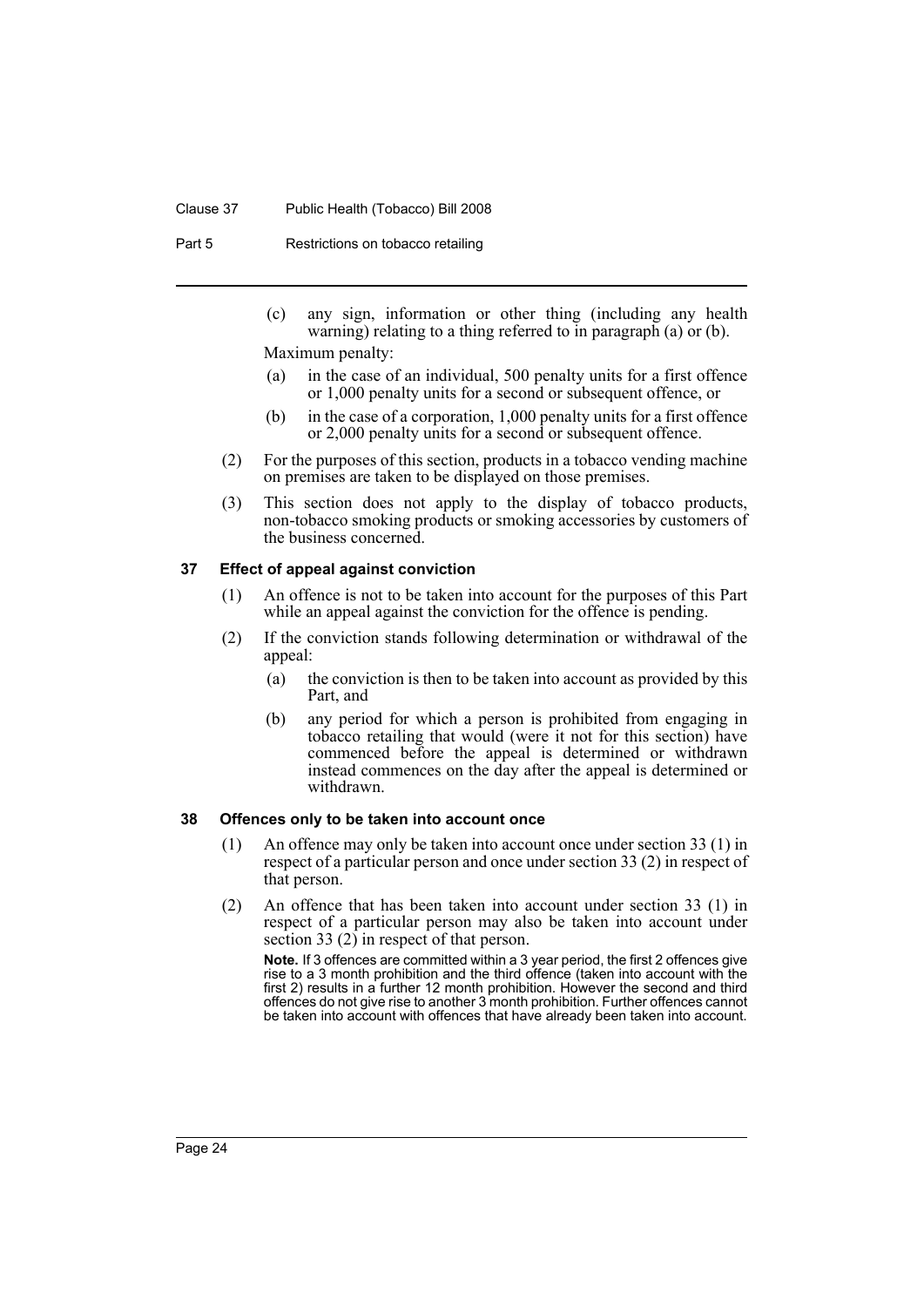| Public Health (Tobacco) Bill 2008 | Clause 39 |
|-----------------------------------|-----------|
|-----------------------------------|-----------|

Restrictions on tobacco retailing example of the extractions on tobacco retailing Part 5

# <span id="page-28-0"></span>**Division 3 Notification by tobacco retailers**

#### <span id="page-28-1"></span>**39 Notification by person engaging in tobacco retailing**

(1) A person must not engage in tobacco retailing after the commencement of this section unless the person has first notified the Director-General, in accordance with this section, that the person intends to engage in tobacco retailing.

Maximum penalty: 100 penalty units.

- (2) A notice required by subsection (1) must be provided in the manner prescribed by the regulations and contain the following information:
	- (a) the business address of the person intending to engage in tobacco retailing,
	- (b) the address of the premises at which the person intends to engage in tobacco retailing,
	- (c) the registered business name (if any) of the relevant business and, if the business is incorporated, the ACN,
	- (d) the names and addresses of the owners and directors of the tobacco retailing business.
- (3) A person who was engaged in tobacco retailing immediately before the commencement of this section does not commit an offence against subsection (1) if the person gives the notification required by that subsection within the period of 3 months after the commencement of this section.
- (4) A person engaged in tobacco retailing must notify the Director-General of each of the following events within 7 days after becoming aware of the event:
	- (a) a change in the person's business address,
	- (b) a change in the address of the premises at which the person engages in tobacco retailing,
	- (c) a change in the name or address of any owner or director of the tobacco retailing business,
	- (d) a change in the ownership of the tobacco retailing business.

# <span id="page-28-2"></span>**Division 4 Seizure and forfeiture of tobacco products**

#### <span id="page-28-3"></span>**40 Seizure of tobacco products for contravention of retailing prohibition**

(1) An inspector may seize any tobacco product that the inspector believes on reasonable grounds is in a person's possession, custody or control in the course of committing, or for the purposes of committing, an offence under Division 2.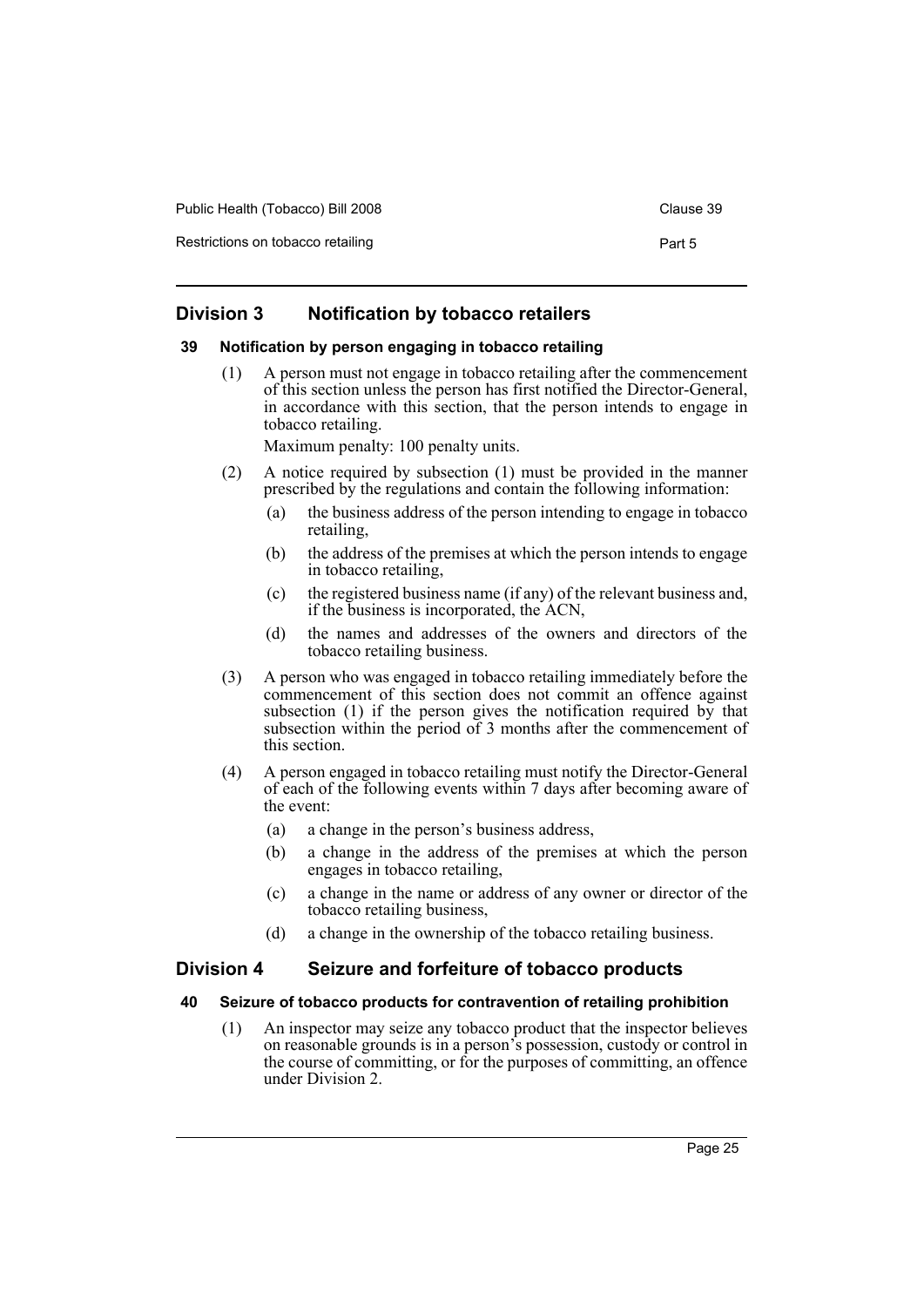#### Clause 41 Public Health (Tobacco) Bill 2008

Part 5 Restrictions on tobacco retailing

- (2) Any tobacco product seized under this section may, at the option of the inspector who made the seizure or of any inspector acting in his or her place, be detained in the place, vehicle or vessel where it was found or be removed to another place and detained there.
- (3) If the tobacco product is to be detained in the place, vehicle or vessel where it was found, the inspector may:
	- (a) place it in a room, compartment or cabinet in that place, vehicle, or vessel and
	- (b) mark, fasten and seal the door or opening providing access to that room, compartment or cabinet.
- (4) A person must not retake or attempt to retake any tobacco product seized under this section or resist or attempt to prevent such a seizure. Maximum penalty:
	- (a) in the case of an individual, 500 penalty units for a first offence or 1,000 penalty units for a second or subsequent offence, or
	- (b) in the case of a corporation, 1,000 penalty units for a first offence or 2,000 penalty units for a second or subsequent offence.
- (5) The seizure of tobacco products under this section for which there was reasonable cause does not subject the State, the Minister, the Director-General, an inspector or any other person to any action, liability, claim or demand.

#### <span id="page-29-0"></span>**41 Forfeiture of tobacco on conviction**

- (1) If a court that convicts a person for an offence under Division 2 finds that any tobacco product seized under this Division was in any person's possession, custody or control in the course of committing, or for the purposes of committing, the offence, the court is to order the tobacco product to be forfeited to the Crown unless the court is of the opinion that exceptional circumstances justify the court not ordering the tobacco product to be forfeited.
- (2) The court's order operates to forfeit the tobacco products to the Crown.

# <span id="page-29-1"></span>**42 Destruction of forfeited tobacco**

- (1) The Director-General is to cause all tobacco products forfeited under this Division to be destroyed.
- (2) The person convicted of the offence that resulted in forfeiture of tobacco products is liable to pay to the Director-General the reasonable costs incurred in destroying the tobacco products, and any such costs may be recovered by the Director-General in a court of competent jurisdiction as a debt due to the Crown.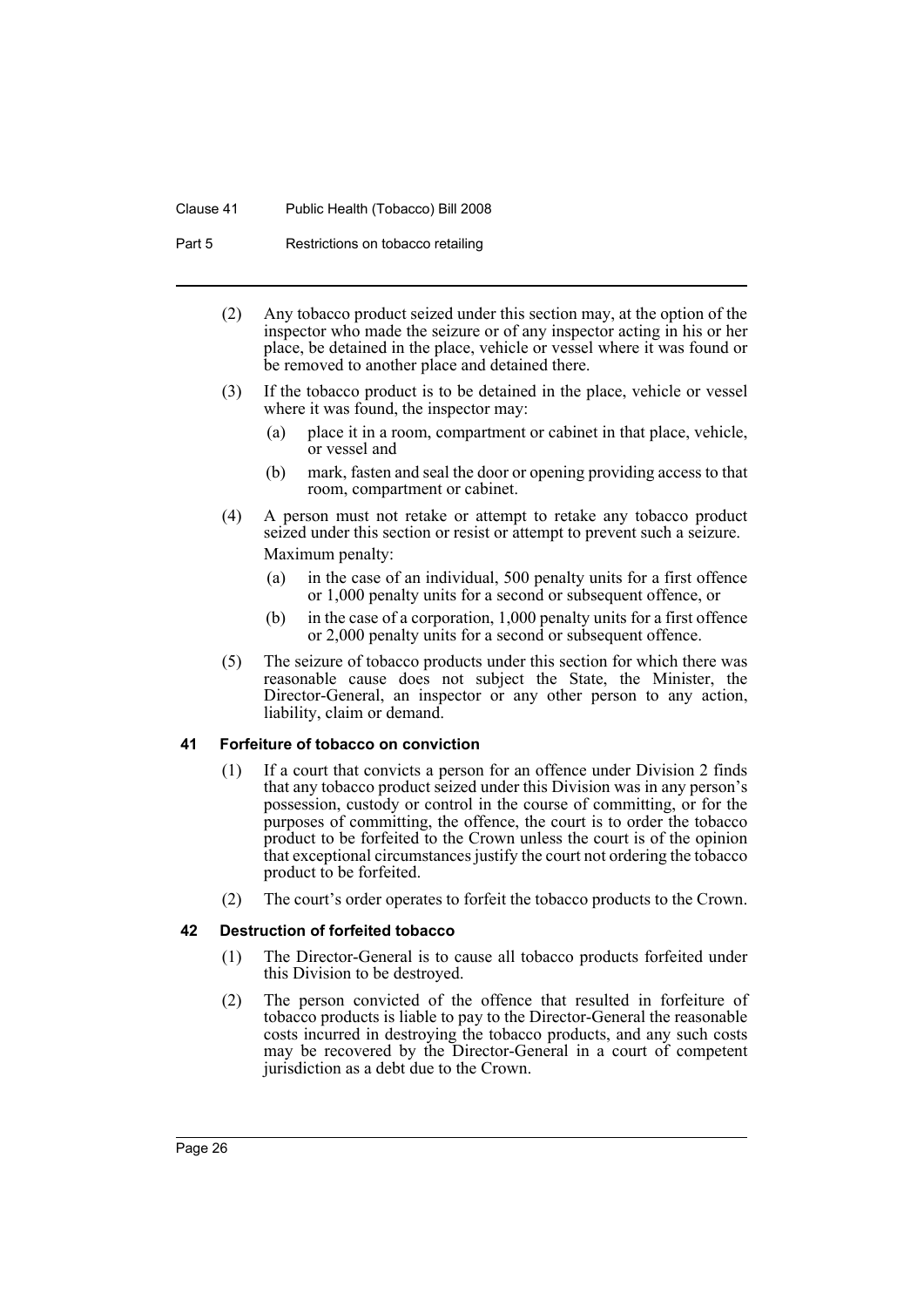| Public Health (Tobacco) Bill 2008 | Clause 43 |
|-----------------------------------|-----------|
| Restrictions on tobacco retailing | Part 5    |

(3) In proceedings for recovery of the costs of destroying tobacco products, a certificate signed by the Director-General certifying the amount of those costs and the manner in which they were incurred is evidence of the matters certified.

### <span id="page-30-0"></span>**43 Return of seized tobacco**

Any tobacco products seized under this Division must be returned to the person from whom they were seized (or to such other person as appears to the Director-General to be entitled to them) if:

- (a) proceedings for an offence under Division 2 have not been commenced against the person from whom they were seized within 42 days after seizure, or
- (b) proceedings for such an offence against the person have been commenced within that 42 days but the court that disposes of the proceedings does not convict the person or does not make an order for forfeiture of the tobacco products, or
- (c) the Director-General becomes satisfied that the tobacco products were not, at the time they were seized, in a person's possession, custody or control in the course of committing, or for the purposes of committing, an offence under Division 2.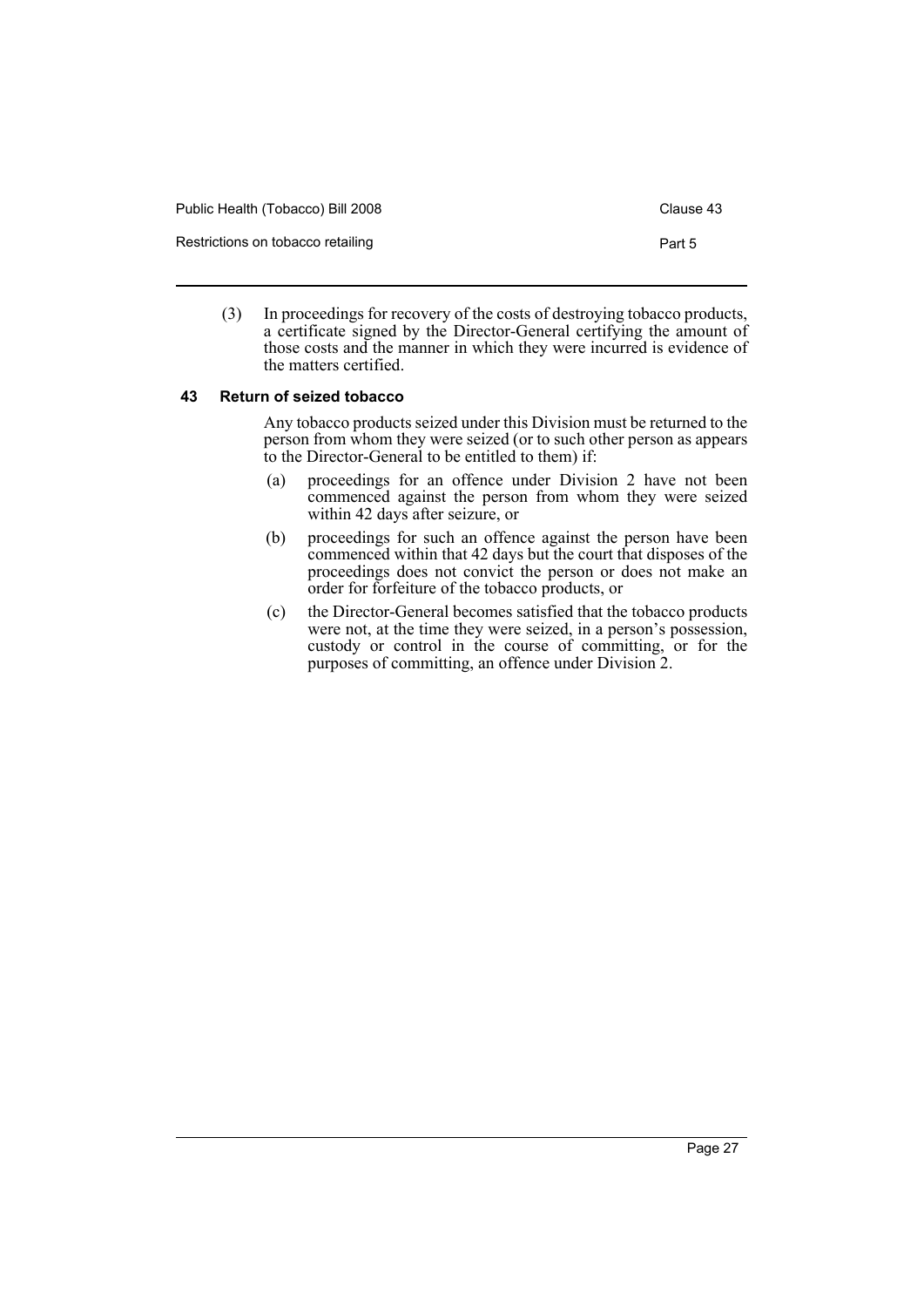#### Clause 44 Public Health (Tobacco) Bill 2008

Part 6 Enforcement

# <span id="page-31-0"></span>**Part 6 Enforcement**

### <span id="page-31-1"></span>**44 Powers of inspectors to enter premises**

- (1) For the purposes of this Act, an inspector may, at any reasonable time, do any one or more of the following:
	- (a) alone, or with such other persons as the inspector considers necessary, enter and inspect any premises,
	- (b) examine and inspect any apparatus or equipment in any premises,
	- (c) take such photographs, films and audio, video and other recordings as the inspector considers necessary,
	- (d) for the purpose of analysis, take samples of any thing to determine whether the provisions of this Act and the regulations are being complied with in relation to the premises,
	- (e) take samples of any thing, other than for the purpose of analysis, that the inspector reasonably believes may be used as evidence that an offence has been, or is being, committed under this Act or the regulations,
	- (f) require records or documents to be produced for inspection,
	- (g) examine, inspect and copy any such records or documents and, for that purpose, take away and retain (for such time as may, for that purpose, be reasonably necessary) any such records or documents.
- (2) An inspector who enters any premises in accordance with this section that he or she is not otherwise entitled to enter (unless under the authority of a search warrant) is not to remain on the premises if, on request by the occupier of the premises, the inspector does not produce his or her certificate of authority.
- (3) This section does not authorise entry into any part of premises that is being used solely for residential purposes, except:
	- (a) with the consent of the occupier of the premises, or
	- (b) under the authority of a search warrant.

#### <span id="page-31-2"></span>**45 Inspector may require information**

(1) An inspector may at any time require a person by whom the officer reasonably suspects any provision of this Act or the regulations is being or has been contravened, or who is apparently in charge of premises where such a contravention is occurring or evidently has occurred, to state his or her name and address and (if the person is not the occupier of the premises) the name of the occupier of the premises.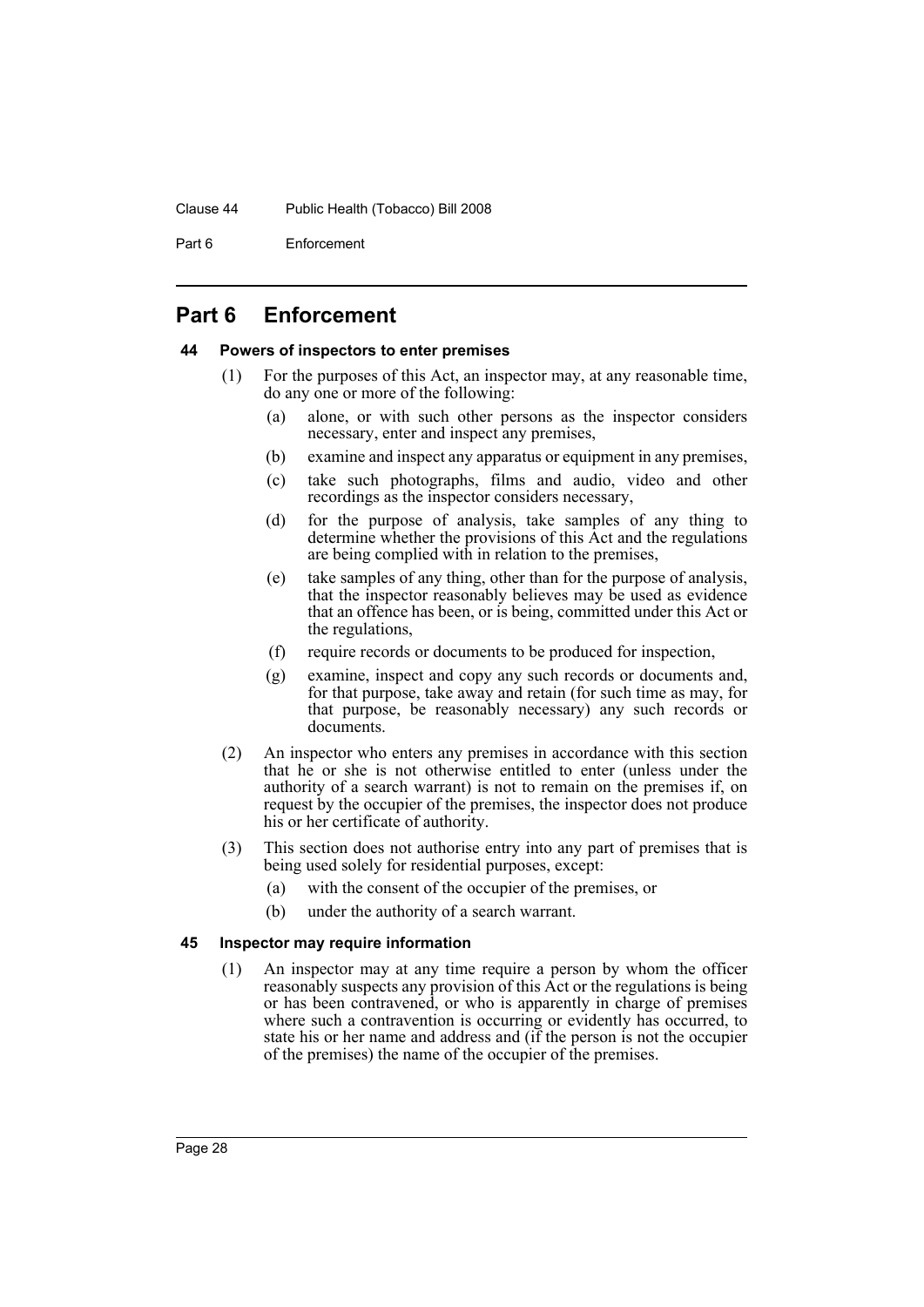Public Health (Tobacco) Bill 2008 Clause 46

Enforcement Part 6

- 
- (2) If the contravention concerns an advertisement or any object containing an advertisement, the inspector may require a person referred to in subsection (1) to produce for inspection any invoice or record relating to the advertisement or object or relating to any tobacco products in connection with which the material for the advertisement, or the object, was obtained.

### <span id="page-32-0"></span>**46 Failure to comply with directions or requirements of inspectors**

(1) A person must not, without reasonable excuse, fail to comply with a requirement or direction of a police officer or an inspector duly made under this Act.

Maximum penalty: 100 penalty units.

(2) A person must not, in connection with a requirement of a police officer or an inspector made under this Act, provide any information or produce any document that the person knows is false or misleading in a material particular.

Maximum penalty: 100 penalty units.

- (3) A requirement of an inspector under this Act is not duly made unless, at the time of the making of the requirement:
	- (a) the inspector has identified himself or herself to the person of whom the requirement is made as an inspector and, on request, produced his or her certificate of authority, and
	- (b) the person is informed by the inspector that a refusal or failure to comply with the requirement may constitute an offence.

# <span id="page-32-1"></span>**47 Obstruction or impersonation of inspectors**

- (1) A person must not, without reasonable excuse, resist, obstruct, or attempt to obstruct, a police officer or an inspector in the exercise of the police officer's or inspector's functions under this Act. Maximum penalty: 5 penalty units.
- (2) A person must not impersonate an inspector. Maximum penalty: 5 penalty units.

# <span id="page-32-2"></span>**48 Search warrants**

(1) An inspector may apply to an authorised officer for a search warrant if the inspector has reasonable grounds for believing that a provision of this Act or the regulations has been or is being contravened on premises.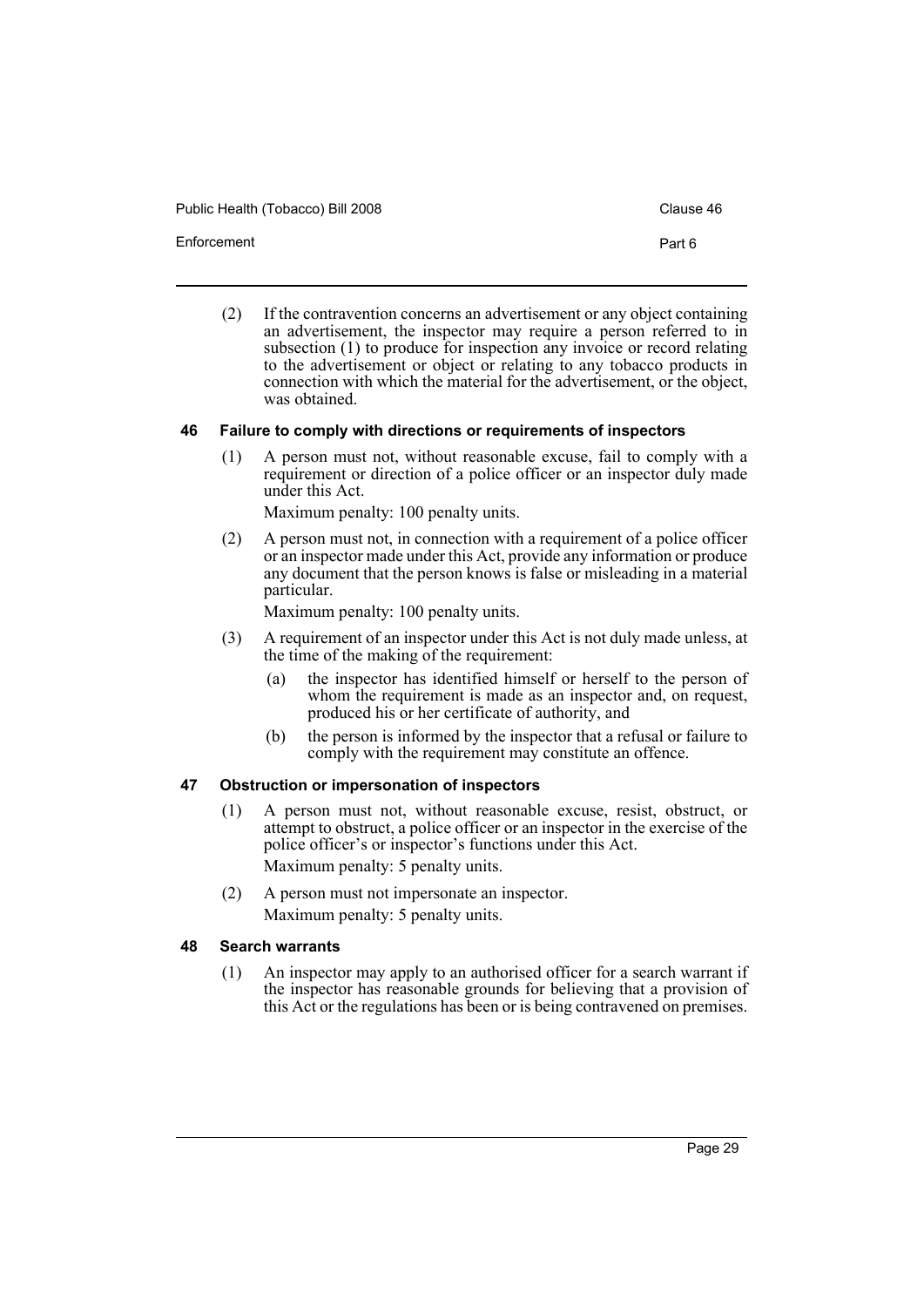#### Clause 49 Public Health (Tobacco) Bill 2008

Part 6 Enforcement

- (2) An authorised officer to whom an application is made under this section may, if satisfied that there are reasonable grounds for doing so, issue a search warrant authorising the inspector named in the warrant, when accompanied by a police officer, and such other person (if any) as is named in the warrant:
	- (a) to enter the premises concerned, and
	- (b) to search the premises for evidence of a contravention of this Act or the regulations.
- (3) Division 4 of Part 5 of the *Law Enforcement (Powers and Responsibilities) Act 2002* applies to a search warrant issued under this section.
- (4) In this section: *authorised officer* has the same meaning as it has in the *Law Enforcement (Powers and Responsibilities) Act 2002*.

### <span id="page-33-0"></span>**49 Removal of certain advertisements**

- (1) If a tobacco advertisement is displayed in contravention of this Act or the regulations, a Local Court may order:
	- (a) that the advertisement be removed or obscured by an inspector, and
	- (b) if any person has been convicted of an offence against this Act or the regulations in relation to the placement or display of the advertisement, that the person pay the reasonable costs incurred by the inspector in removing or obscuring the advertisement.
- (2) An inspector may enter any premises in order to remove or obscure an advertisement in execution of an order under this section.
- (3) Any tobacco advertisement in the form of an article that is removed in accordance with an order under this section is taken to be the property of the person specified in the order.
- (4) Any costs payable under an order under this section may be recovered in a court of competent jurisdiction as a debt due to the Crown or a council, as the case requires.

#### <span id="page-33-1"></span>**50 Penalty notices**

- (1) An inspector may serve a penalty notice on a person if it appears to the inspector that the person has committed an offence against this Act or the regulations, being an offence prescribed by the regulations as a penalty notice offence.
- (2) A penalty notice is a notice to the effect that, if the person served does not wish to have the matter determined by a court, the person may pay,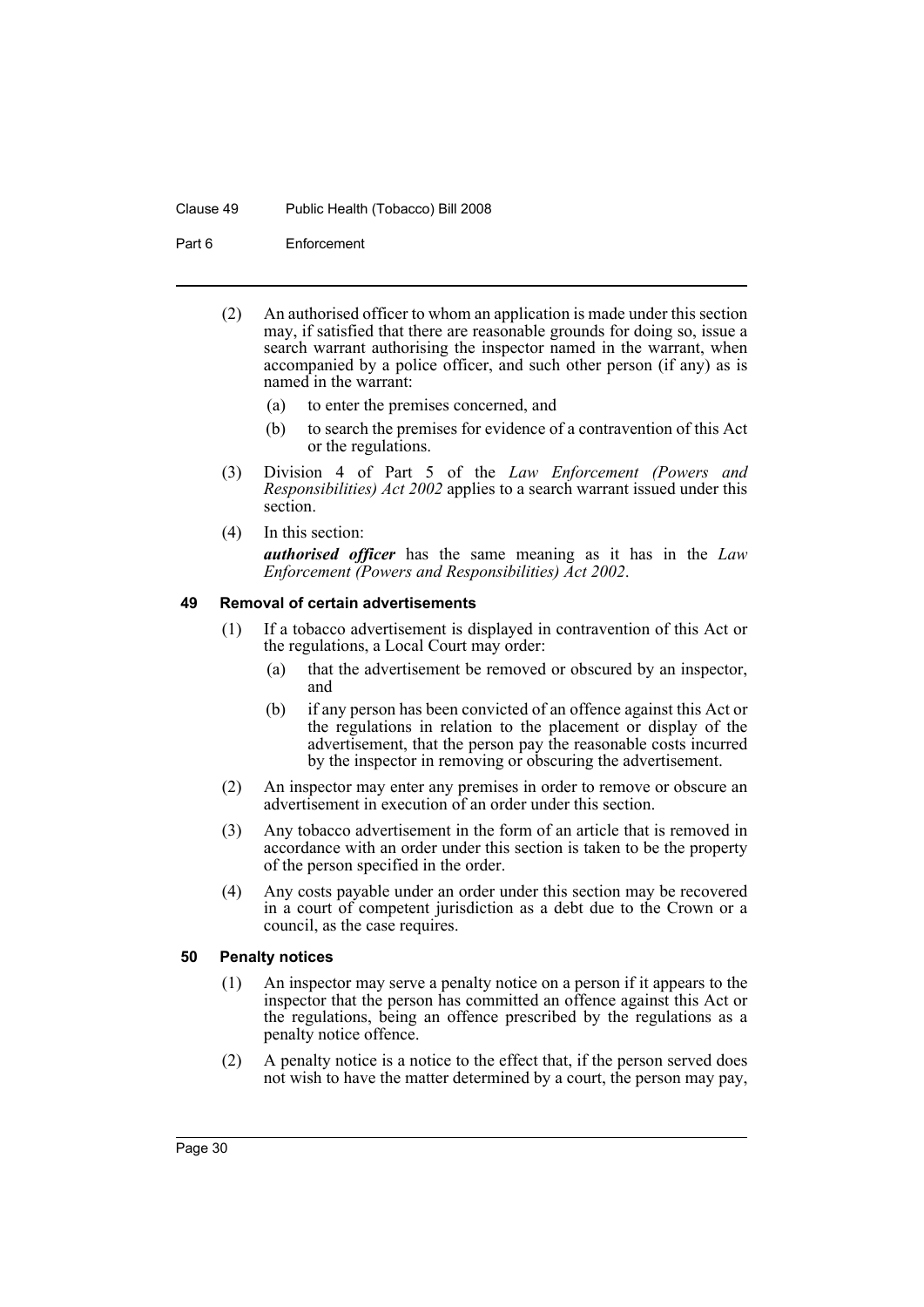Public Health (Tobacco) Bill 2008 Clause 50

within the time and to the person specified in the notice, the amount of the penalty prescribed by the regulations for the offence if dealt with under this section.

- (3) A penalty notice may be served personally or by post.
- (4) If the amount of penalty prescribed for an alleged offence is paid under this section, no person is liable to any further proceedings for the alleged offence.
- (5) Payment under this section is not to be regarded as an admission of liability for the purpose of, and does not in any way affect or prejudice, any civil claim, action or proceeding arising out of the same occurrence.
- (6) The regulations may:
	- (a) prescribe an offence for the purposes of this section by specifying the offence or by referring to the provision creating the offence, and
	- (b) prescribe the amount of penalty payable for the offence if dealt with under this section, and
	- (c) prescribe different amounts of penalties for different offences or classes of offences.
- (7) The amount of a penalty prescribed under this section for an offence is not to exceed the maximum amount of penalty that could be imposed for the offence by a court.
- (8) This section does not limit the operation of any other provision of, or made under, this or any other Act relating to proceedings that may be taken in respect of offences.
- (9) In this section, *inspector* includes a police officer.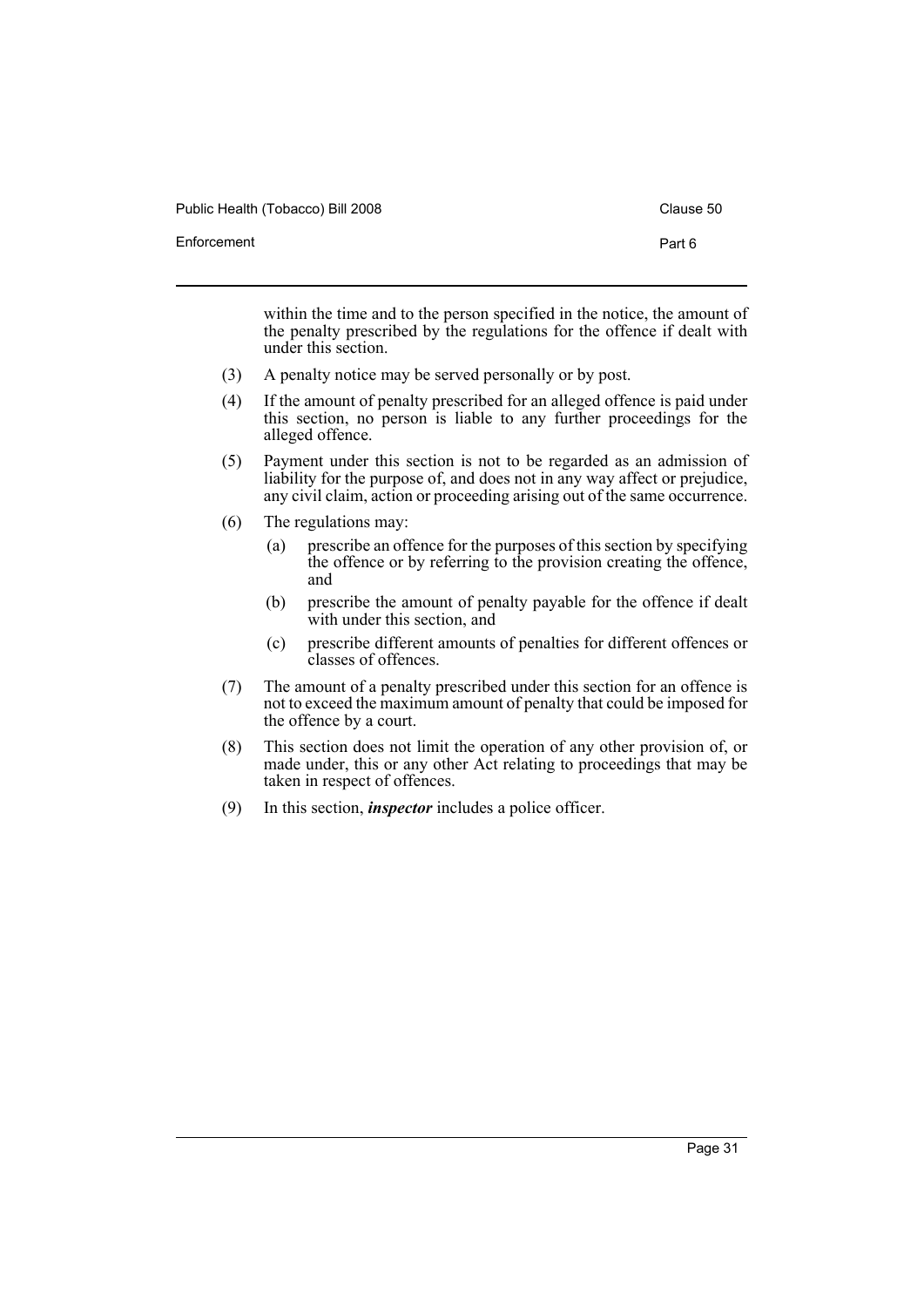#### Clause 51 Public Health (Tobacco) Bill 2008

Part 7 **Proceedings for offences** 

# <span id="page-35-0"></span>**Part 7 Proceedings for offences**

# <span id="page-35-1"></span>**51 Certain civil proceedings barred**

- An action at law or in equity does not lie against a person for:
	- (a) the omission to do any thing the doing of which, or
- (b) the doing of any thing the omission to do which,

would constitute an offence under this Act or the regulations made under this Act.

# <span id="page-35-2"></span>**52 Penalties for continuing offences**

- (1) If a continuing state of affairs is created by an offence committed against section 12 (1) or (2) or 13, the offender is liable to a penalty of not more than:
	- (a) 50 penalty units in the case of an individual, or
	- (b) 200 penalty units in the case of a corporation,

in respect of each day on which that offence continues, in addition to the penalty specified in that section or subsection in respect of the offence.

- (2) If a continuing state of affairs is created by an offence committed against section 16 (1) or (2), 17 (1), 19, 20 (1) or (2) or 21 (1), the offender is liable to a penalty of not more than:
	- (a) 200 penalty units in the case of an individual, or
	- (b) 2,000 penalty units in the case of a corporation,

in respect of each day on which that offence continues, in addition to the penalty specified in that section or subsection in respect of the offence.

# <span id="page-35-3"></span>**53 Offences by corporations**

- (1) If a corporation contravenes, whether by act or omission, any provision of this Act or the regulations, each person who is a director of the corporation or who is concerned in the management of the corporation is taken to have contravened the same provision if the person knowingly authorised or permitted the contravention.
- (2) A person may be proceeded against and convicted under a provision pursuant to subsection (1) whether or not the corporation has been proceeded against or has been convicted under the provision.
- (3) Nothing in this section affects any liability imposed on a corporation for an offence committed by the corporation under this Act or the regulations.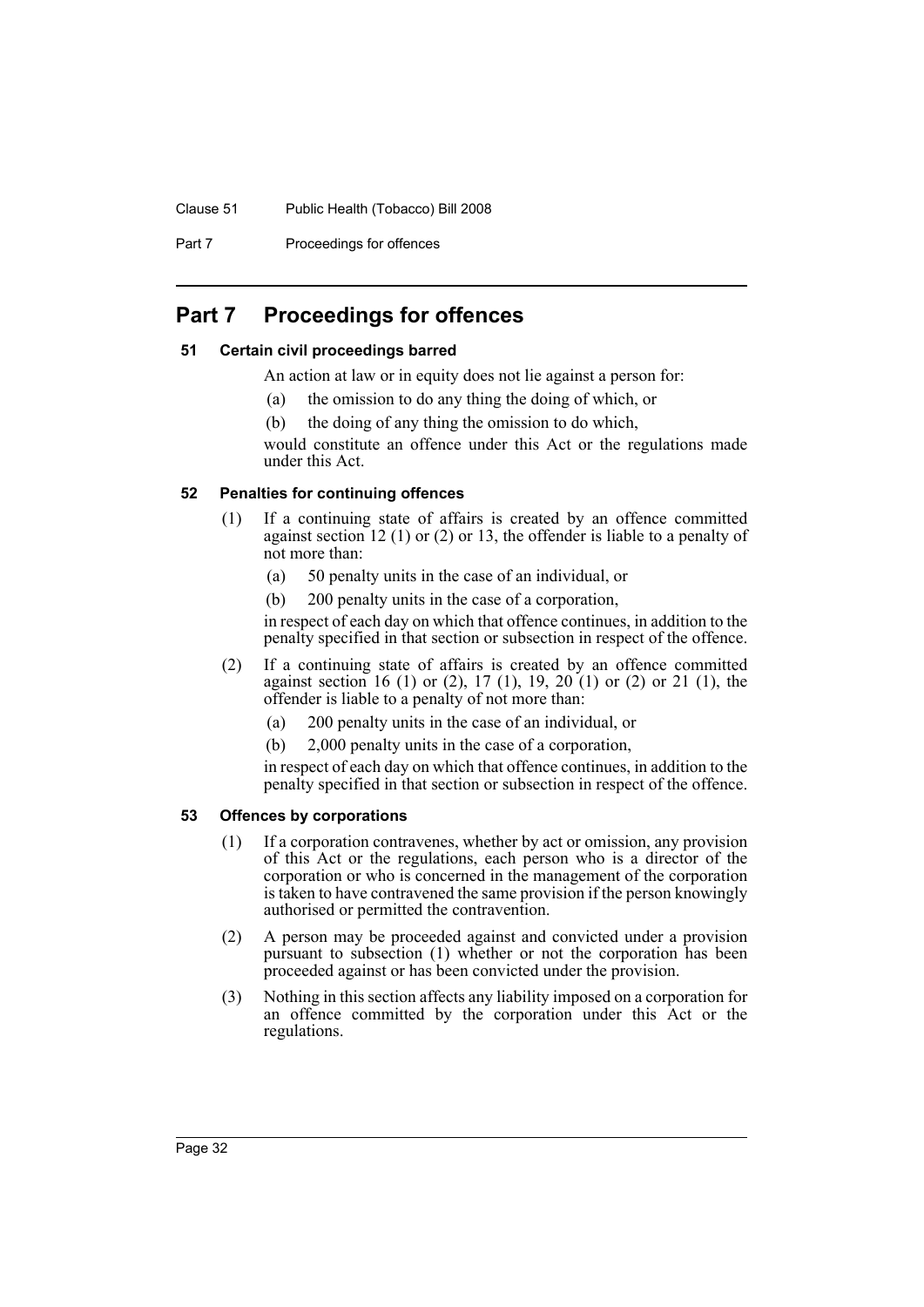| Public Health (Tobacco) Bill 2008 | Clause 54 |
|-----------------------------------|-----------|
| Proceedings for offences          | Part 7    |

# <span id="page-36-0"></span>**54 Proceedings for offences**

- (1) Proceedings for an offence against this Act or the regulations are to be disposed of summarily before:
	- (a) a Local Court, or
	- (b) the Supreme Court in its summary jurisdiction.
- (2) If proceedings are brought before a Local Court, the maximum monetary penalty that the Local Court may impose for the offence is 1,000 penalty units, despite any higher maximum monetary penalty provided in respect of the offence.
- (3) Proceedings for an offence against this Act or the regulations that are brought before a Local Court may be brought at any time within 12 months after the date on which the offence was allegedly committed.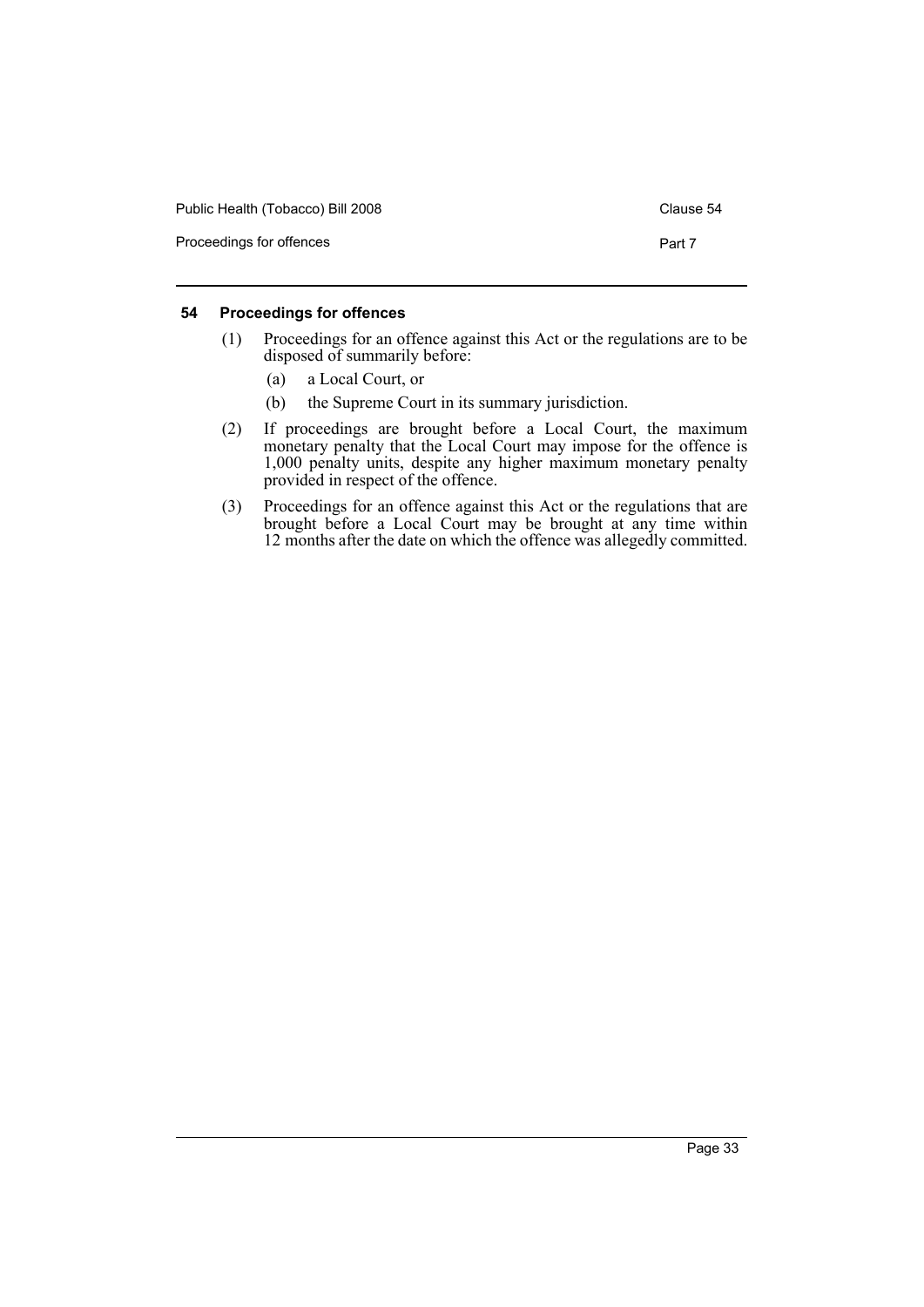#### Clause 55 Public Health (Tobacco) Bill 2008

Part 8 Miscellaneous

# <span id="page-37-0"></span>**Part 8 Miscellaneous**

### <span id="page-37-1"></span>**55 Act to bind Crown**

This Act binds the Crown in right of New South Wales and, in so far as the legislative power of the Parliament of New South Wales permits, the Crown in all its other capacities.

### <span id="page-37-2"></span>**56 Protection from personal liability**

Anything done or omitted to be done by the Director-General or an inspector does not subject the Director-General or inspector personally to any action, liability, claim or demand if the thing was done, or omitted to be done, in good faith for the purpose of executing this Act or the regulations.

# <span id="page-37-3"></span>**57 Service of documents**

- (1) A document that is authorised or required by this Act or the regulations to be served on or given to any person may be served or given by:
	- (a) in the case of a natural person:
		- (i) delivering it to the person personally, or
		- (ii) sending it by post to the address specified by the person for the giving or service of documents or, if no such address is specified, the residential or business address of the person last known to the person giving or serving the document, or
		- (iii) sending it by facsimile transmission to the facsimile number of the person, or
	- (b) in the case of a body corporate:
		- (i) leaving it with a person apparently of or above the age of 16 years at, or by sending it by post to, the head office, a registered office or a principal office of the body corporate or to an address specified by the body corporate for the giving or service of documents, or
		- (ii) sending it by facsimile transmission to the facsimile number of the body corporate.
- (2) Nothing in this section affects the operation of any provision of a law or of the rules of a court authorising a document to be served on or given to a person in any other manner.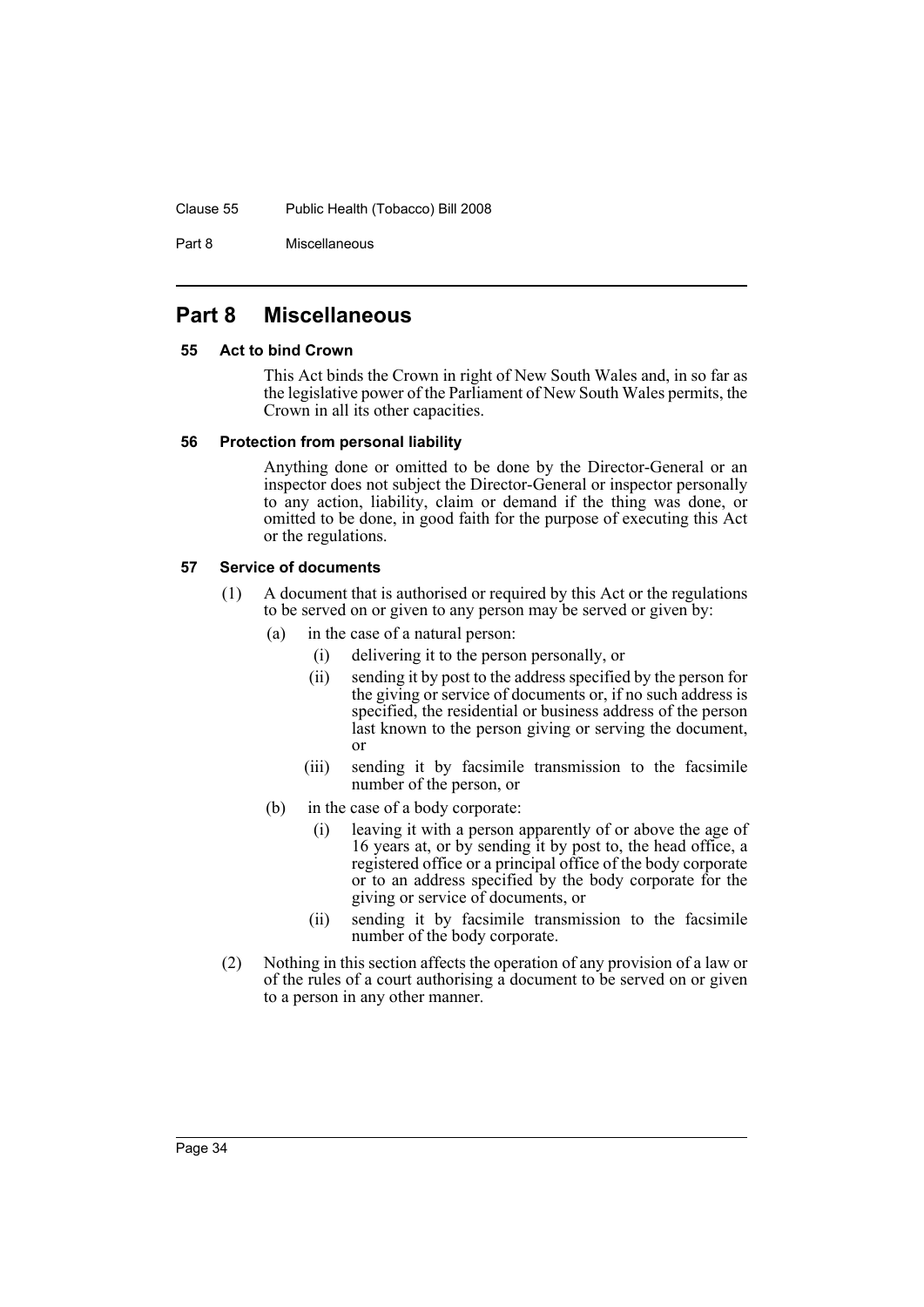Public Health (Tobacco) Bill 2008 Clause 58

Miscellaneous **Part 8** 

#### <span id="page-38-0"></span>**58 Regulations**

- (1) The Governor may make regulations, not inconsistent with this Act, for or with respect to any matter that by this Act is required or permitted to be prescribed or that is necessary or convenient to be prescribed for carrying out or giving effect to this Act, and in particular, for or with respect to any of the following:
	- (a) the labelling of packages in which tobacco products or non-tobacco smoking products are packed by a manufacturer, including the position of labels on such packages and the size, colour, style and nature of such labels or labelling,
	- (b) statements or warnings for the purpose of the labelling of any such packages,
	- (c) any statements or warnings to be displayed inside shops and other retail outlets where tobacco products or non-tobacco smoking products are offered or exposed for sale,
	- (d) the labelling of tobacco vending machines,
	- (e) the duty of persons packing, or causing other persons to pack, specified tobacco products prepared for smoking or non-tobacco smoking products to label those products in a specified manner,
	- (f) prohibiting the sale of packages containing specified tobacco products prepared for smoking or non-tobacco smoking products unless those packages are labelled in a specified manner,
	- (g) the form of notices to be used in connection with the entry by inspectors on to any premises, and the manner and occasion of use of such notices,
	- (h) generally regulating the form and content of tobacco advertisements and the matter that may appear on packages containing tobacco products or non-tobacco smoking products,
	- (i) the form and content of signs relating to the provisions of this Act,
	- (j) the display of the signs at places where tobacco products or non-tobacco smoking products are sold,
	- (k) the display of price and other product information in relation to tobacco products, non-tobacco smoking products and smoking accessories.
- (2) The regulations may provide for what is taken to comprise premises or not comprise premises for the purposes of all provisions, or any specified provision, of this Act or the regulations.
- (3) The regulations may create offences punishable by a penalty not exceeding 25 penalty units.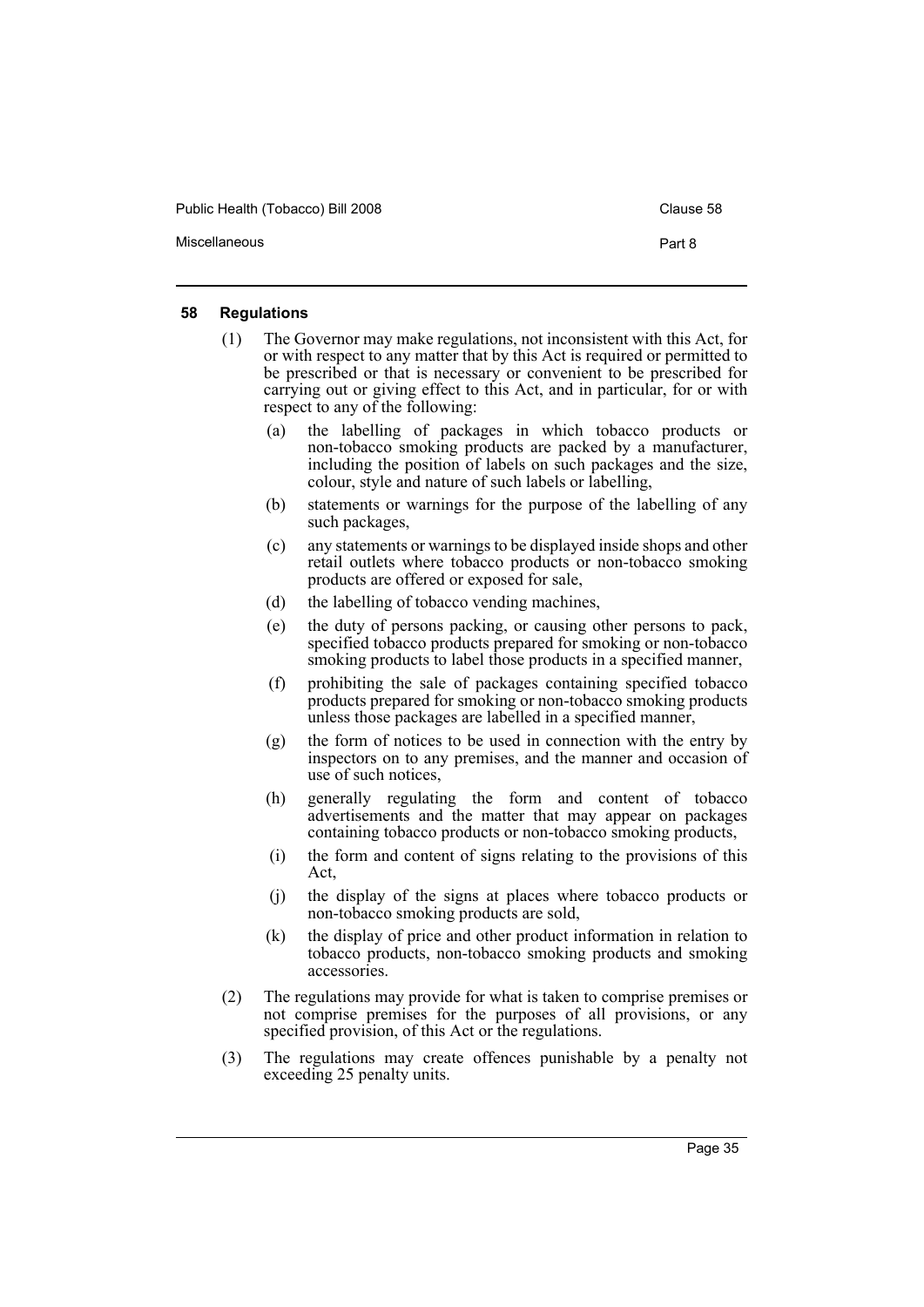#### Clause 59 Public Health (Tobacco) Bill 2008

Part 8 Miscellaneous

### <span id="page-39-0"></span>**59 Savings, transitional and other provisions**

Schedule 1 has effect.

#### <span id="page-39-1"></span>**60 Amendment of Acts**

The Acts specified in Schedule 2 are amended as set out in that Schedule.

#### <span id="page-39-2"></span>**61 Review of Act**

- (1) The Minister is to review this Act to determine whether the policy objectives of the Act remain valid and whether the terms of the Act remain appropriate for securing those objectives.
- (2) The review is to be undertaken as soon as possible after the period of 5 years from the date of assent to this Act.
- (3) A report on the outcome of the review is to be tabled in each House of Parliament within 12 months after the end of the period of 5 years.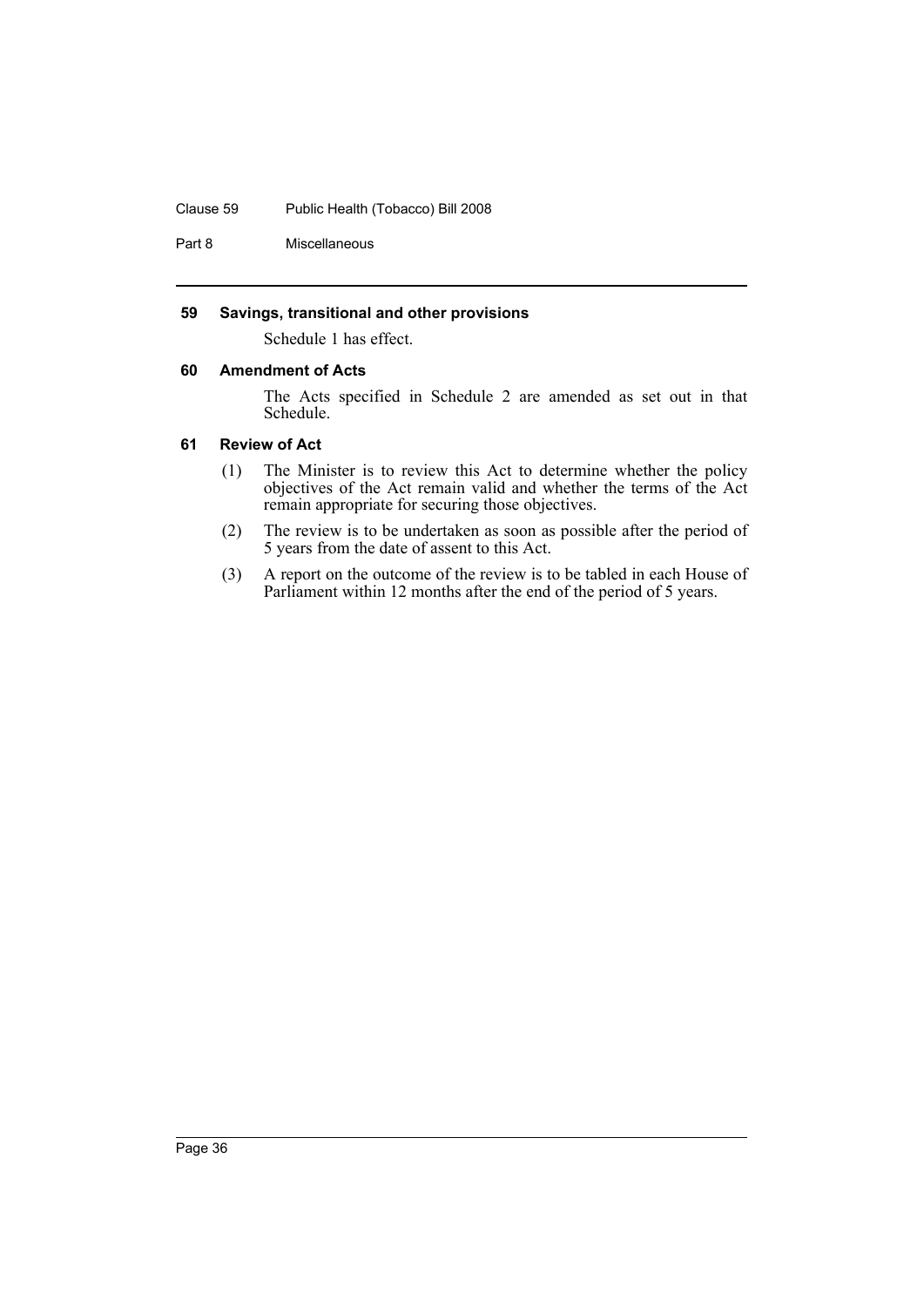Savings, transitional and other provisions Schedule 1 and Schedule 1

# <span id="page-40-0"></span>**Schedule 1 Savings, transitional and other provisions**

(Section 59)

# **Part 1 General**

# **1 Regulations**

(1) The regulations may contain provisions of a savings or transitional nature consequent on the enactment of the following Acts:

this Act

- (2) Any such provision may, if the regulations so provide, take effect from the date of assent to the Act concerned or a later date.
- (3) To the extent to which any such provision takes effect from a date that is earlier than the date of its publication in the Gazette, the provision does not operate so as:
	- (a) to affect, in a manner prejudicial to any person (other than the State or an authority of the State), the rights of that person existing before the date of its publication, or
	- (b) to impose liabilities on any person (other than the State or an authority of the State) in respect of anything done or omitted to be done before the date of its publication.
- (4) The provisions of this Schedule are subject to the regulations.

# **Part 2 Provisions consequent on enactment of this Act**

# **2 Existing regulations**

The *Public Health (Tobacco) Regulation 1999* is taken to have been made under this Act.

# **3 Existing authorised officers**

- (1) A person who was authorised as an officer for the purposes of Part 6 of the *Public Health Act 1991* by an order made by the Director-General and in force immediately before the repeal of that Part is taken to be an inspector for the purposes of this Act.
- (2) Nothing in subclause (1) prevents the Director-General from revoking the authorisation of a person referred to in that subclause as an inspector.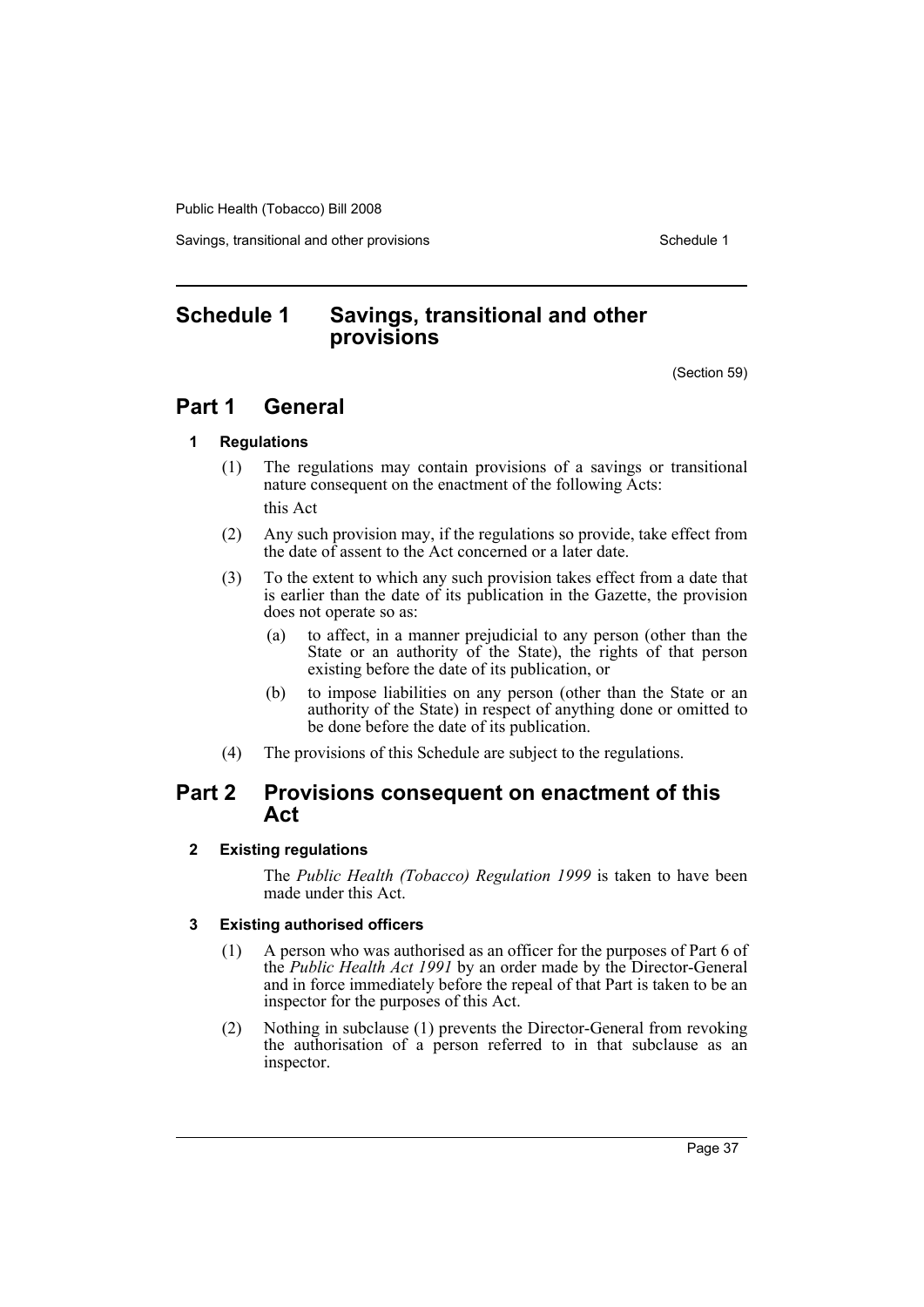Schedule 1 Savings, transitional and other provisions

#### **4 Existing declarations and consents**

- (1) A declaration made under section 54A of the *Public Health Act 1991* and in force immediately before the repeal of that section is taken to have been made under section 29 of this Act.
- (2) Section 61L of the *Public Health Act 1991* (as in force immediately before its repeal) continues to apply to proceedings for offences under Division 4 of Part 6 of that Act (as in force immediately before its repeal) as if that section had not been repealed.

#### **5 Lead-in periods for offences against section 9**

- (1) This clause applies to persons engaged in tobacco retailing immediately before the introduction date.
- (2) A person to whom this clause applies does not commit an offence against section 9:
	- (a) in the case of a person who, immediately before the introduction date, employed more than 50 people—during the period of 6 months after the commencement of that section, or
	- (b) in the case of a person other than a person referred to in paragraph (a) or a specialist tobacconist—during the period of 12 months after the commencement of that section.
- (3) A person to whom this clause applies who is a specialist tobacconist does not commit an offence against section 9:
	- (a) during the period of 12 months after the commencement of that section in relation to the display of tobacco products, non-tobacco smoking products and smoking accessories that can be seen by members of the public whether from inside or outside the premises at which they are sold, and
	- (b) during a further period of 3 years from the expiration of the 12-month period referred to in paragraph (a) in relation to the display of tobacco products, non-tobacco smoking products and smoking accessories if those products and accessories are displayed on the premises at which they are sold in accordance with the regulations.
- (4) Subclause (3) (b) applies only to premises on which the specialist tobacconist concerned engaged in tobacco retailing immediately before the introduction date and, if the tobacconist moved that tobacco retailing business to new premises after that date, to the new premises, but does not apply to any additional premises opened after that date by the tobacconist.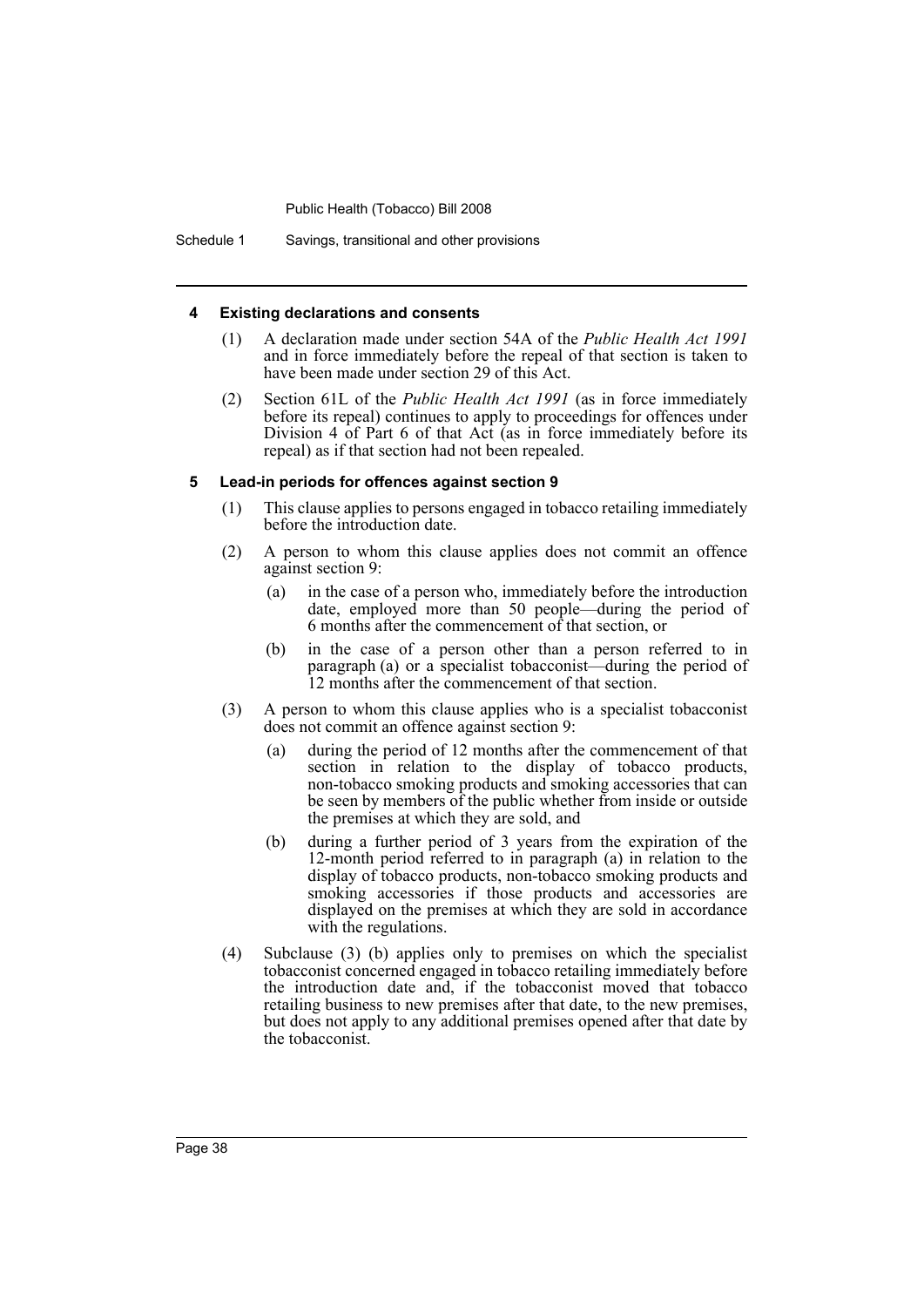Savings, transitional and other provisions Schedule 1 and the state of the Schedule 1

- (5) For the purposes of this clause, a specialist tobacconist is a person who the Director-General determines carries on a business that had, for the year immediately preceding the introduction date (or, if the person had been engaged in tobacco retailing for less than a year before that date, for the period for which the person had been engaged in tobacco retailing), a gross turnover at least 80 per cent of which was obtained from the sale of tobacco products, non-tobacco smoking products or smoking accessories.
- (6) A determination under subclause (5) may only be made on an application made within 6 months after the commencement of section 9 and accompanied by the fee prescribed by the regulations.
- (7) The Director-General may request that an applicant for a determination under subclause (5) provide such information or documentation as the Director-General requires to determine the application. The Director-General may refuse to determine the application unless any such information or documentation is provided within the time required by the Director-General.
- (8) In this clause, *introduction date* means the day on which the Bill for this Act was introduced into Parliament.

#### **6 Lead-in periods for other new offences**

- (1) During the period of 6 months after the commencement of section 12 (1), a person does not commit an offence against that subsection in relation to a tobacco vending machine situated in premises set aside by an employer as a staff amenity area if the vending machine was lawfully placed on those premises before that commencement.
- (2) During the period of 6 months after the commencement of section 12 (2), a person does not commit an offence against that subsection in relation to a tobacco vending machine if the vending machine was lawfully placed on the premises concerned before that commencement.
- (3) A person does not commit an offence against section 13 during the period of 6 months after the commencement of that section.

#### **7 Shopper loyalty programs**

A shopper loyalty program referred to in section 18 is not enforceable and no compensation is payable to any person as a consequence of the enactment of that section or this clause.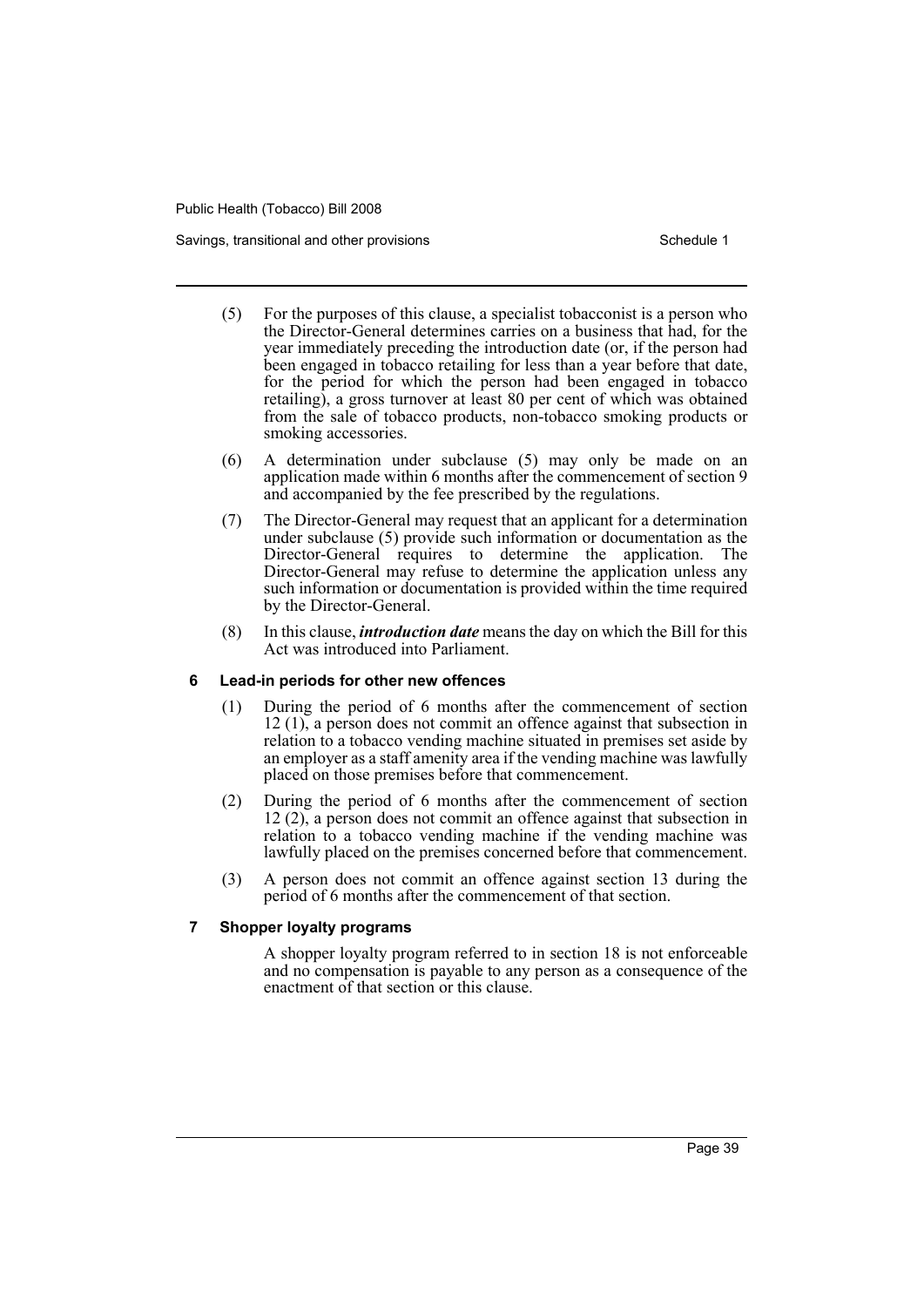Schedule 1 Savings, transitional and other provisions

#### **8 Confiscation of proof of age cards**

The following persons are authorised persons for the purposes of clause 21 (Confiscation of existing RTA proof of age cards) of Schedule 1 to the *Liquor Act 2007*:

- (a) any police officer,
- (b) a person who sells tobacco products or non-tobacco smoking products and any employee of that person (being a person or employee of or above the age of 18 years), but only while on, or in the immediate vicinity of, the premises where the tobacco products or non-tobacco smoking products are sold.